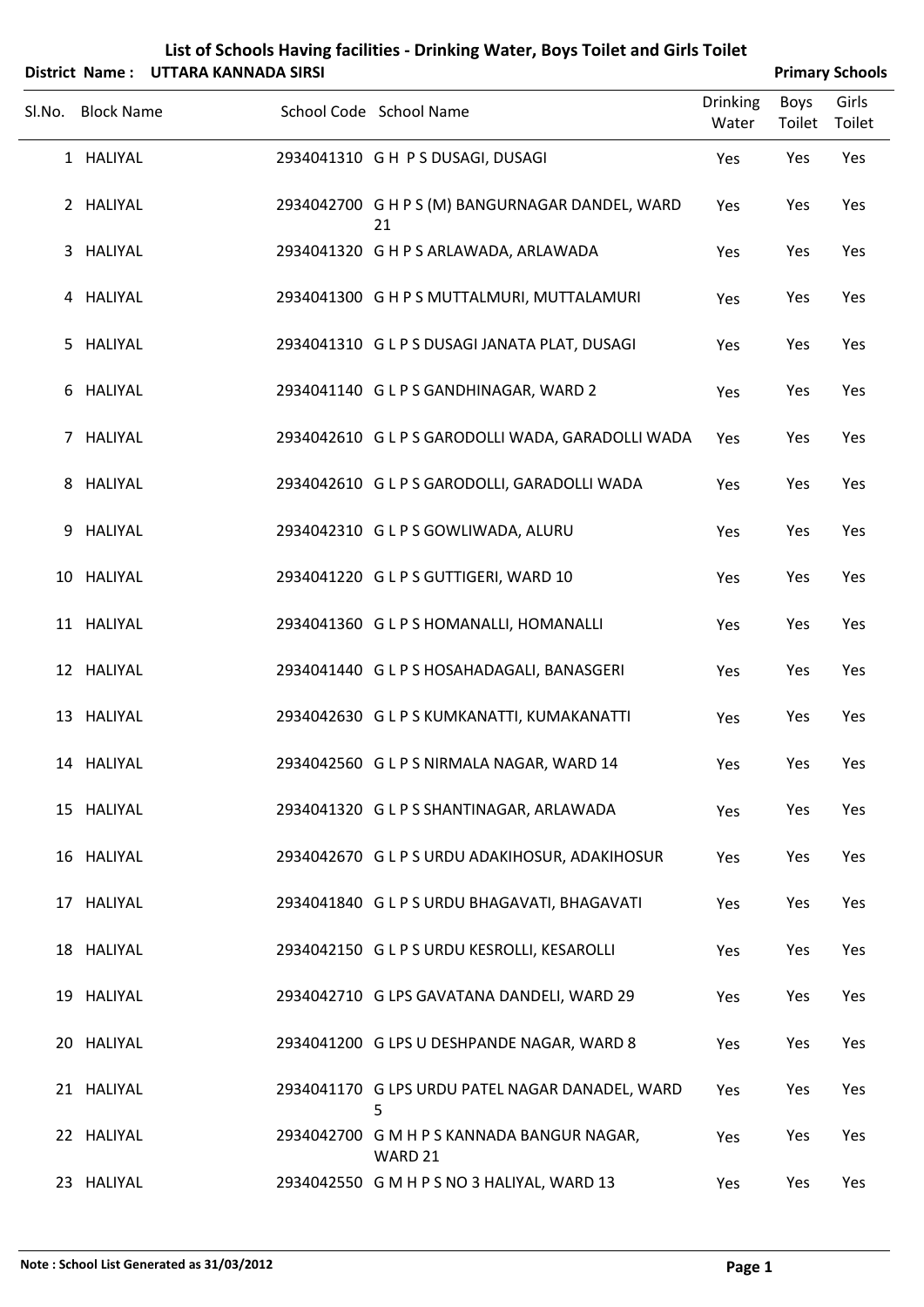|                   | District Name: UTTARA KANNADA SIRSI |                                                                       |                          |                | <b>Primary Schools</b> |
|-------------------|-------------------------------------|-----------------------------------------------------------------------|--------------------------|----------------|------------------------|
| Sl.No. Block Name |                                     | School Code School Name                                               | <b>Drinking</b><br>Water | Boys<br>Toilet | Girls<br>Toilet        |
| 24 HALIYAL        |                                     | 2934041270 G M H P S TERGAON, TERAGAO                                 | Yes                      | Yes            | Yes                    |
| 25 HALIYAL        |                                     | 2934041400 G.L.P.S PRADANATTI, TATVANAGI                              | Yes                      | Yes            | Yes                    |
| 26 HALIYAL        |                                     | 2934042010 G.L.P.S PURE, SANBRANI                                     | Yes                      | Yes            | Yes                    |
| 27 HALIYAL        |                                     | 2934040240 G.L.P.S SAKKALGA, KERWAD (DANDELI)                         | Yes                      | Yes            | Yes                    |
| 28 HALIYAL        |                                     | 2934041480 G.LPS KESRODAGA, YADOGA                                    | Yes                      | Yes            | Yes                    |
| 29 HALIYAL        |                                     | 2934040240 GHPS KERWAD, KERWAD (DANDELI)                              | Yes                      | Yes            | Yes                    |
| 30 HALIYAL        |                                     | 2934040040 GHS CHIBALGERI H, CHIBBALAGERI                             | Yes                      | Yes            | Yes                    |
| 31 HALIYAL        |                                     | 2934041710 GLPS ADAKINAKALLU, BELAVATAGI                              | Yes                      | Yes            | Yes                    |
| 32 HALIYAL        |                                     | 2934042010 GLPS BASAVALLI UTAR, SANBRANI                              | Yes                      | Yes            | Yes                    |
| 33 HALIYAL        |                                     | 2934040650 GLPS GOULIWADA, ADIKEHOSUR                                 | Yes                      | Yes            | Yes                    |
| 34 HALIYAL        |                                     | 2934042570 GLPS HALMADDI DANDELI, BANGURNAGAR                         | Yes                      | Yes            | Yes                    |
| 35 HALIYAL        |                                     | 2934042010 GLPS URDU TATTIGERI, SANBRANI                              | Yes                      | Yes            | Yes                    |
| 36 HALIYAL        |                                     | 2934041270 GOVT (U) L P S TERGAON, TERAGAO                            | Yes                      | Yes            | Yes                    |
| 37 HALIYAL        |                                     | 2934042510 GOVT L P S AZAD NAGAR URDU,<br><b>GANDHINAGAR (WARD 7)</b> | Yes                      | Yes            | Yes                    |
| 38 HALIYAL        |                                     | 2934042730 GOVT M H P KANNADA OLD DANDEL, WARD<br>15                  | Yes                      | Yes            | Yes                    |
| 39 HALIYAL        |                                     | 2934041150 H P S (U) GIRLS HALIYAL, WARD 3                            | Yes                      | Yes            | Yes                    |
| 40 HALIYAL        |                                     | 2934041200 H P S (U) KASABAGALLI HALIYAL, WARD 8                      | Yes                      | Yes            | Yes                    |
| 41 HALIYAL        |                                     | 2934042310 H P S ALUR, ALURU                                          | Yes                      | Yes            | Yes                    |
| 42 HALIYAL        |                                     | 2934042440 H P S AMBEWADI, AMBEWADI (WARD 15)                         | Yes                      | Yes            | Yes                    |
| 43 HALIYAL        |                                     | 2934041430 H P S AMMANAKOPPA, AMMANAKOPPA                             | Yes                      | Yes            | Yes                    |
| 44 HALIYAL        |                                     | 2934041390 HPSBK HALLI, BK HALLI                                      | Yes                      | Yes            | Yes                    |
| 45 HALIYAL        |                                     | 2934042310 H P S BADAKAN SHIRDA, ALURU                                | Yes                      | Yes            | Yes                    |
| 46 HALIYAL        |                                     | 2934042700 H P S BANGURNAGAR(U), WARD 21                              | Yes                      | Yes            | Yes                    |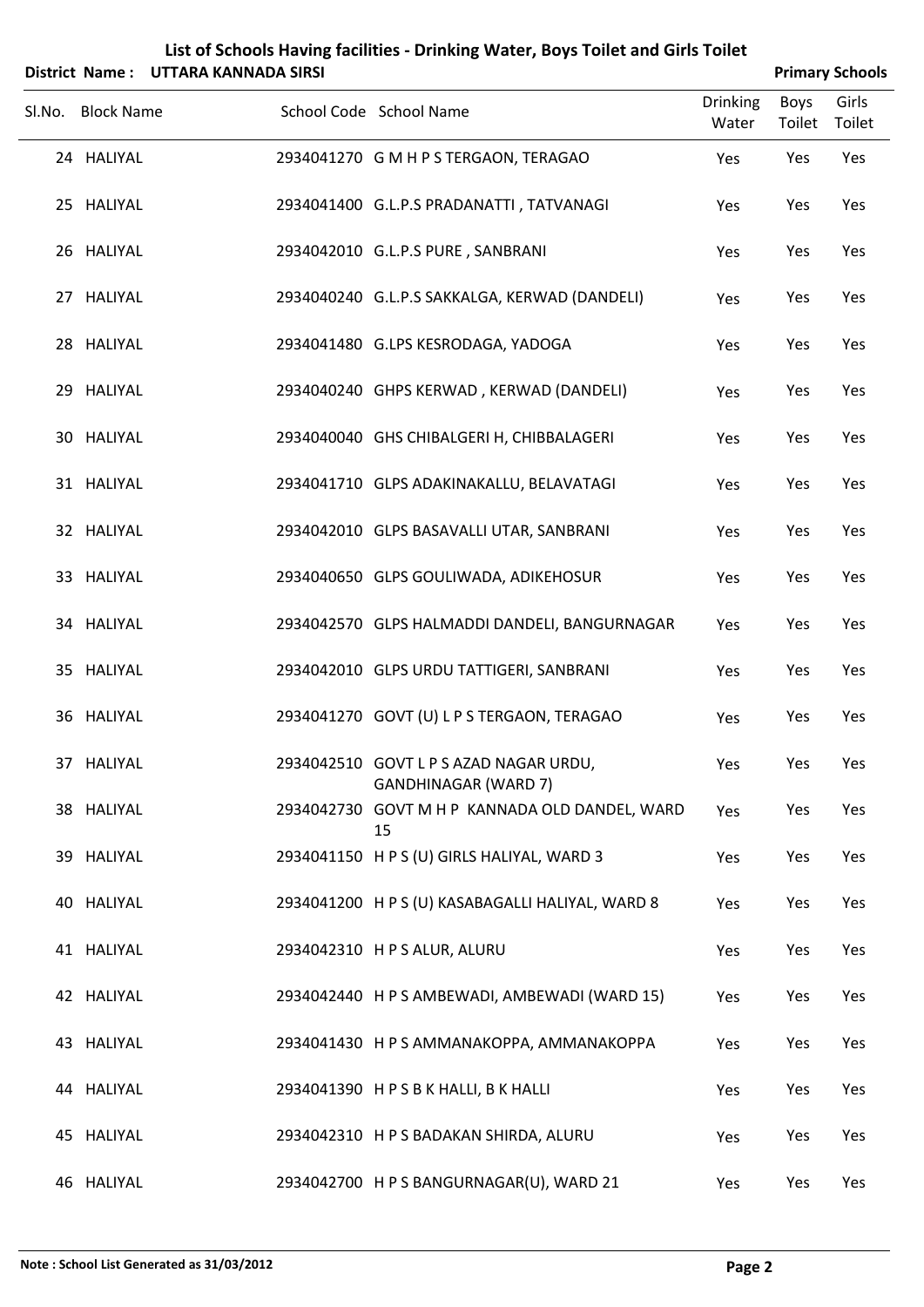|                   | District Name: UTTARA KANNADA SIRSI |                                                      |                          |                | <b>Primary Schools</b> |
|-------------------|-------------------------------------|------------------------------------------------------|--------------------------|----------------|------------------------|
| Sl.No. Block Name |                                     | School Code School Name                              | <b>Drinking</b><br>Water | Boys<br>Toilet | Girls<br>Toilet        |
| 47 HALIYAL        |                                     | 2934041750 H P S BASAVALLI, BASAVALLI                | Yes                      | Yes            | Yes                    |
| 48 HALIYAL        |                                     | 2934041710 H P S BELAVATAGI, BELAVATAGI              | Yes                      | Yes            | Yes                    |
| 49 HALIYAL        |                                     | 2934041840 H P S BHAGAVATI, BHAGAVATI                | Yes                      | Yes            | Yes                    |
| 50 HALIYAL        |                                     | 2934041160 H P S BOYS (U) HALIYAL, WARD 4            | Yes                      | Yes            | Yes                    |
| 51 HALIYAL        |                                     | 2934042540 HPSDFA, WARD 12                           | Yes                      | Yes            | Yes                    |
| 52 HALIYAL        |                                     | 2934041150 H P S GIRLS HALIYAL, WARD 3               | Yes                      | Yes            | Yes                    |
| 53 HALIYAL        |                                     | 2934042110 H P S GUNDOLLI, GUNDOLLI                  | Yes                      | Yes            | Yes                    |
| 54 HALIYAL        |                                     | 2934042280 H P S JAMAGA, JAMAGA                      | Yes                      | Yes            | Yes                    |
| 55 HALIYAL        |                                     | 2934041740 H P S JANAGA, JANAGA                      | Yes                      | Yes            | Yes                    |
| 56 HALIYAL        |                                     | 2934041530 H P S JAVALLI, JAVALLI                    | Yes                      | Yes            | Yes                    |
| 57 HALIYAL        |                                     | 2934041420 H P S JOGANAKOPPA, JOGANAKOPPA            | Yes                      | Yes            | Yes                    |
| 58 HALIYAL        |                                     | 2934041690 H P S KALAGINAKOPPA, KALAGINAKOPPA        | Yes                      | Yes            | Yes                    |
| 59 HALIYAL        |                                     | 2934042020 H P S KARLAKATTA, KARLAKATTA              | Yes                      | Yes            | Yes                    |
| 60 HALIYAL        |                                     | 2934041780 H P S KAVALAWADA, KAVALAWADA              | Yes                      | Yes            | Yes                    |
| 61 HALIYAL        |                                     | 2934042320 H P S KERAWADA, KERAWADA                  | Yes                      | Yes            | Yes                    |
| 62 HALIYAL        |                                     | 2934042150 H P S KESAROLLI, KESAROLLI                | Yes                      | Yes            | Yes                    |
| 63 HALIYAL        |                                     | 2934042380 H P S KOGILABANA, KOGILABANA              | Yes                      | Yes            | Yes                    |
| 64 HALIYAL        |                                     | 2934041350 H P S MADNALLI, MADNALLI                  | Yes                      | Yes            | Yes                    |
| 65 HALIYAL        |                                     | 2934041460 H P S MUNDAWADA, MUNDAWADA                | Yes                      | Yes            | Yes                    |
| 66 HALIYAL        |                                     | 2934041640 H P S MURKAWADA, MURKAWADA                | Yes                      | Yes            | Yes                    |
| 67 HALIYAL        |                                     | 2934041380 H P S NAGASHETTIKOPPA,<br>NAGESHETTIKOPPA | Yes                      | Yes            | Yes                    |
| 68 HALIYAL        |                                     | 2934041820 H P S NANDIGADDA, NANDIGADDA              | Yes                      | Yes            | Yes                    |
| 69 HALIYAL        |                                     | 2934041140 HPS NO 2 HALIYAL, WARD 2                  | Yes                      | Yes            | Yes                    |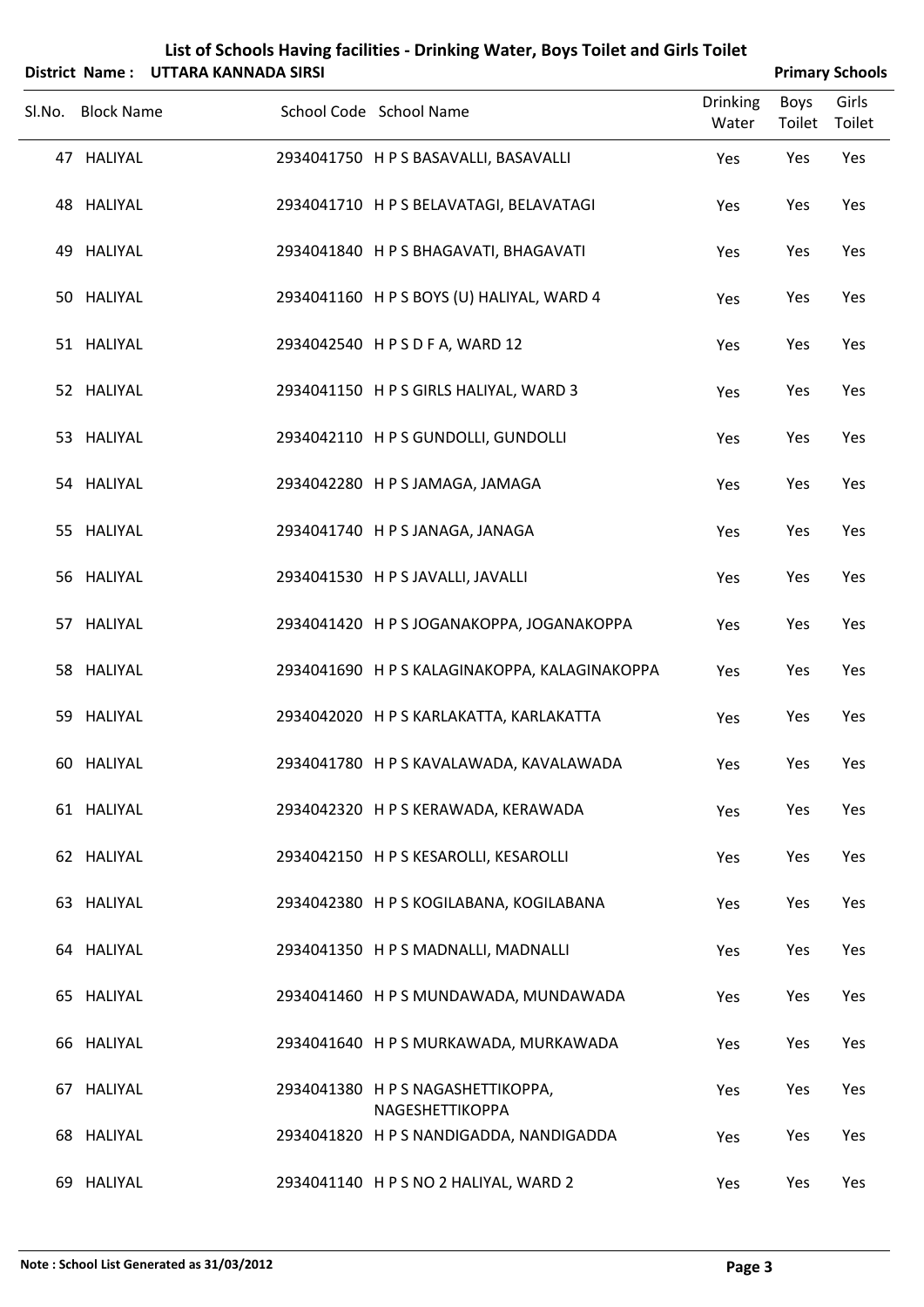|        |                   | District Name: UTTARA KANNADA SIRSI |                                                |                          |                | <b>Primary Schools</b> |
|--------|-------------------|-------------------------------------|------------------------------------------------|--------------------------|----------------|------------------------|
| Sl.No. | <b>Block Name</b> |                                     | School Code School Name                        | <b>Drinking</b><br>Water | Boys<br>Toilet | Girls<br>Toilet        |
|        | 70 HALIYAL        |                                     | 2934041540 H P S RAMAPURA, RAMAPURA            | Yes                      | Yes            | Yes                    |
|        | 71 HALIYAL        |                                     | 2934042010 H P S SAMBRANI, SANBRANI            | Yes                      | Yes            | Yes                    |
|        | 72 HALIYAL        |                                     | 2934041780 H P S SANKANKOPPA, KAVALAWADA       | Yes                      | Yes            | Yes                    |
|        | 73 HALIYAL        |                                     | 2934041340 H P S SATNALLI, SATNALLI            | Yes                      | Yes            | Yes                    |
|        | 74 HALIYAL        |                                     | 2934041260 H P S TEGANALLI, TEGNALLI           | Yes                      | Yes            | Yes                    |
|        | 75 HALIYAL        |                                     | 2934042130 H P S THATTIGERA, THATTIGERA        | Yes                      | Yes            | Yes                    |
|        | 76 HALIYAL        |                                     | 2934041480 H P S YADOGA, YADOGA                | Yes                      | Yes            | Yes                    |
|        | 77 HALIYAL        |                                     | 2934041240 HPS HAVAGI, HAVAGI                  | Yes                      | Yes            | Yes                    |
|        | 78 HALIYAL        |                                     | 2934041330 HPS HUNSAWADA, HUNSAWADA            | Yes                      | Yes            | Yes                    |
|        | 79 HALIYAL        |                                     | 2934041280 HPS MANGALAWADA (K), MANGALAWAD     | Yes                      | Yes            | Yes                    |
|        | 80 HALIYAL        |                                     | 2934041280 HPS MANGALAWADA(M), MANGALAWAD      | Yes                      | Yes            | Yes                    |
|        | 81 HALIYAL        |                                     | 2934041400 HPS TATWANAGI, TATVANAGI            | Yes                      | Yes            | Yes                    |
|        | 82 HALIYAL        |                                     | 2934041790 JATAGA GOULIWADA, JATAGA            | Yes                      | Yes            | Yes                    |
|        | 83 HALIYAL        |                                     | 2934041220 LPS (U) SUBHASH NAGAR, WARD 10      | Yes                      | Yes            | Yes                    |
|        | 84 HALIYAL        |                                     | 2934040080 LPS AALOLLI, AALOLLI                | Yes                      | Yes            | Yes                    |
|        | 85 HALIYAL        |                                     | 2934041860 L P S ADDIGERA, ADDIGERA            | Yes                      | Yes            | Yes                    |
|        | 86 HALIYAL        |                                     | 2934042140 L P S ADIKE HOSURU, HOSURU          | Yes                      | Yes            | Yes                    |
|        | 87 HALIYAL        |                                     | 2934042160 LPS AGASALAKATTA, AGASALAKATTA      | Yes                      | Yes            | Yes                    |
|        | 88 HALIYAL        |                                     | 2934042180 LPS AJAGAO, AJAGAO                  | Yes                      | Yes            | Yes                    |
|        | 89 HALIYAL        |                                     | 2934042090 L P S AJAMANAALA THANDA, AJAMANAALA | Yes                      | Yes            | Yes                    |
|        | 90 HALIYAL        |                                     | 2934042090 LPS AJAMANAALA, AJAMANAALA          | Yes                      | Yes            | Yes                    |
|        | 91 HALIYAL        |                                     | 2934042440 LPS AMBEWADI, AMBEWADI (WARD 15)    | Yes                      | Yes            | Yes                    |
|        | 92 HALIYAL        |                                     | 2934041370 LPS ANTROLI, ANTROLLI               | Yes                      | Yes            | Yes                    |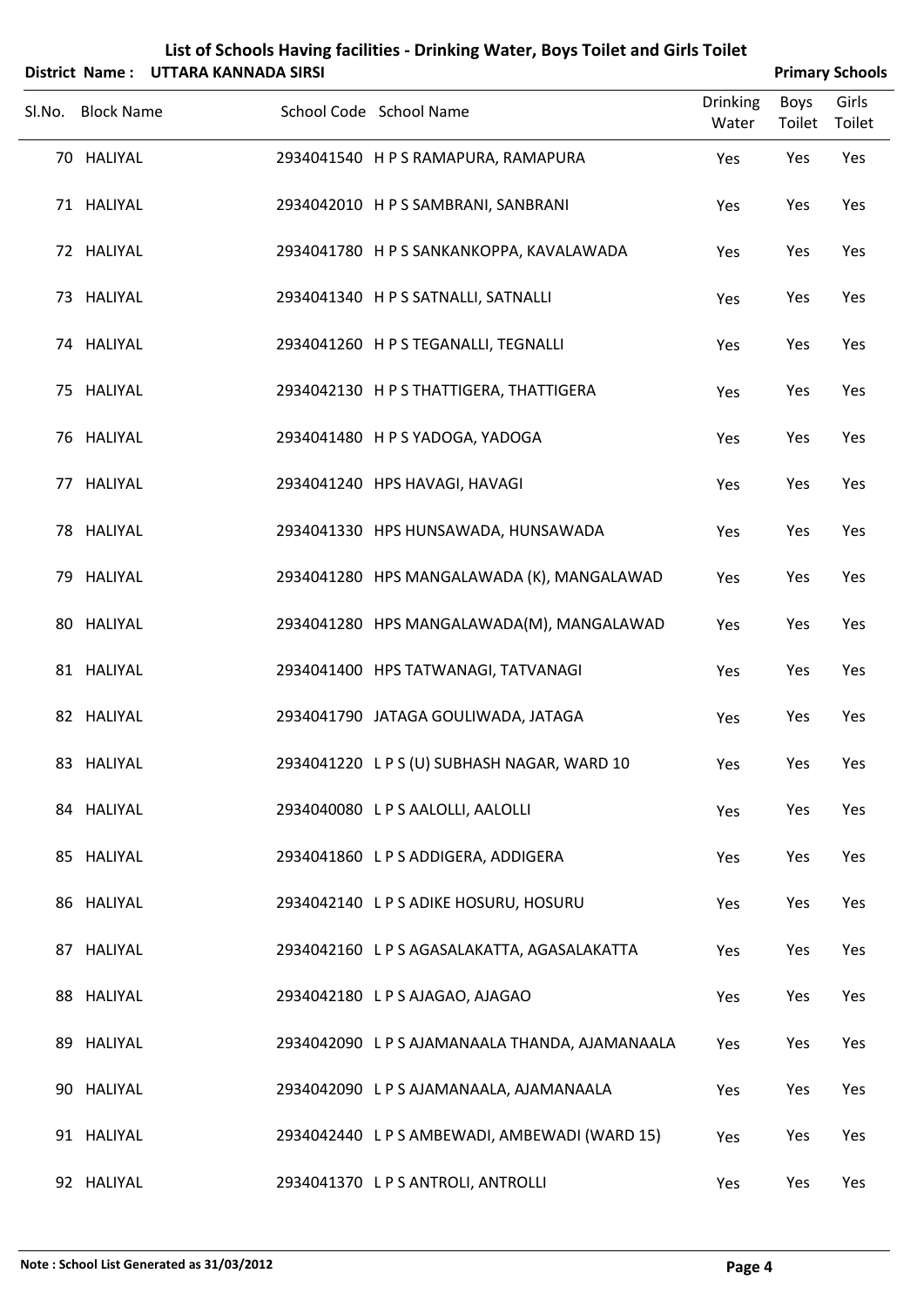|        |                   | District Name: UTTARA KANNADA SIRSI |                                                    |                          |                | <b>Primary Schools</b> |
|--------|-------------------|-------------------------------------|----------------------------------------------------|--------------------------|----------------|------------------------|
| Sl.No. | <b>Block Name</b> |                                     | School Code School Name                            | <b>Drinking</b><br>Water | Boys<br>Toilet | Girls<br>Toilet        |
|        | 93 HALIYAL        |                                     | 2934042600 LPS AUDIT NO.2, AMBIKA NAGAR            | Yes                      | Yes            | Yes                    |
|        | 94 HALIYAL        |                                     | 2934042760 LPSBCCOLONY, WARD 30                    | Yes                      | Yes            | Yes                    |
|        | 95 HALIYAL        |                                     | 2934041940 L P S BALASHETTIKOPPA, BALASHETTIKOPPA  | Yes                      | Yes            | Yes                    |
|        | 96 HALIYAL        |                                     | 2934041440 LPS BANASGERI, BANASGERI                | Yes                      | Yes            | Yes                    |
|        | 97 HALIYAL        |                                     | 2934041810 LPS BANTARAGALI, BANTARAGALI            | Yes                      | Yes            | Yes                    |
|        | 98 HALIYAL        |                                     | 2934042460 LPS BEDARASHIRAGURA,<br>BEDARASHIRAGURA | Yes                      | Yes            | Yes                    |
|        | 99 HALIYAL        |                                     | 2934041710 LPS BELAVATAGI (U), BELAVATAGI          | Yes                      | Yes            | Yes                    |
|        | 100 HALIYAL       |                                     | 2934041900 LPS BHIMANALLI, BHIMANALLI              | Yes                      | Yes            | Yes                    |
|        | 101 HALIYAL       |                                     | 2934041600 LPS BIDROLLI, BIDROLLI                  | Yes                      | Yes            | Yes                    |
|        | 102 HALIYAL       |                                     | 2934041850 LPS BOMMANALLI, BOMMANALLI              | Yes                      | Yes            | Yes                    |
|        | 103 HALIYAL       |                                     | 2934041770 LPSDODDAKOPPA, DODDAKOPPA               | Yes                      | Yes            | Yes                    |
|        | 104 HALIYAL       |                                     | 2934042230 L P S DOMAGERA, DOMAGERA                | Yes                      | Yes            | Yes                    |
|        | 105 HALIYAL       |                                     | 2934041930 LPS DONKANALA, DONKANALA                | Yes                      | Yes            | Yes                    |
|        | 106 HALIYAL       |                                     | 2934042450 LPS GOBRALA, GOBRALA                    | Yes                      | Yes            | Yes                    |
|        | 107 HALIYAL       |                                     | 2934041470 L P S GOLEHALLI(U), GOLEHALLI           | Yes                      | Yes            | Yes                    |
|        | 108 HALIYAL       |                                     | 2934041470 LPS GOLEHALLI, GOLEHALLI                | Yes                      | Yes            | Yes                    |
|        | 109 HALIYAL       |                                     | 2934042130 LPS GOULIWADA(T), THATTIGERA            | Yes                      | Yes            | Yes                    |
|        | 110 HALIYAL       |                                     | 2934042030 LPS GUDAMURAGI, GUDAMURAGI              | Yes                      | Yes            | Yes                    |
|        | 111 HALIYAL       |                                     | 2934041190 LPS GUDNAPUR COLONY, WARD 7             | Yes                      | Yes            | Yes                    |
|        | 112 HALIYAL       |                                     | 2934041680 LPS GULEDAKOPPA, GULEDALKOPPA           | Yes                      | Yes            | Yes                    |
|        | 113 HALIYAL       |                                     | 2934041800 LPS HAMPIHOLE, HAMPIHOLE                | Yes                      | Yes            | Yes                    |
|        | 114 HALIYAL       |                                     | 2934041560 LPS HANDALI, HANDALLI                   | Yes                      | Yes            | Yes                    |
|        | 115 HALIYAL       |                                     | 2934042470 LPS HAREGALI, HAREGALI                  | Yes                      | Yes            | Yes                    |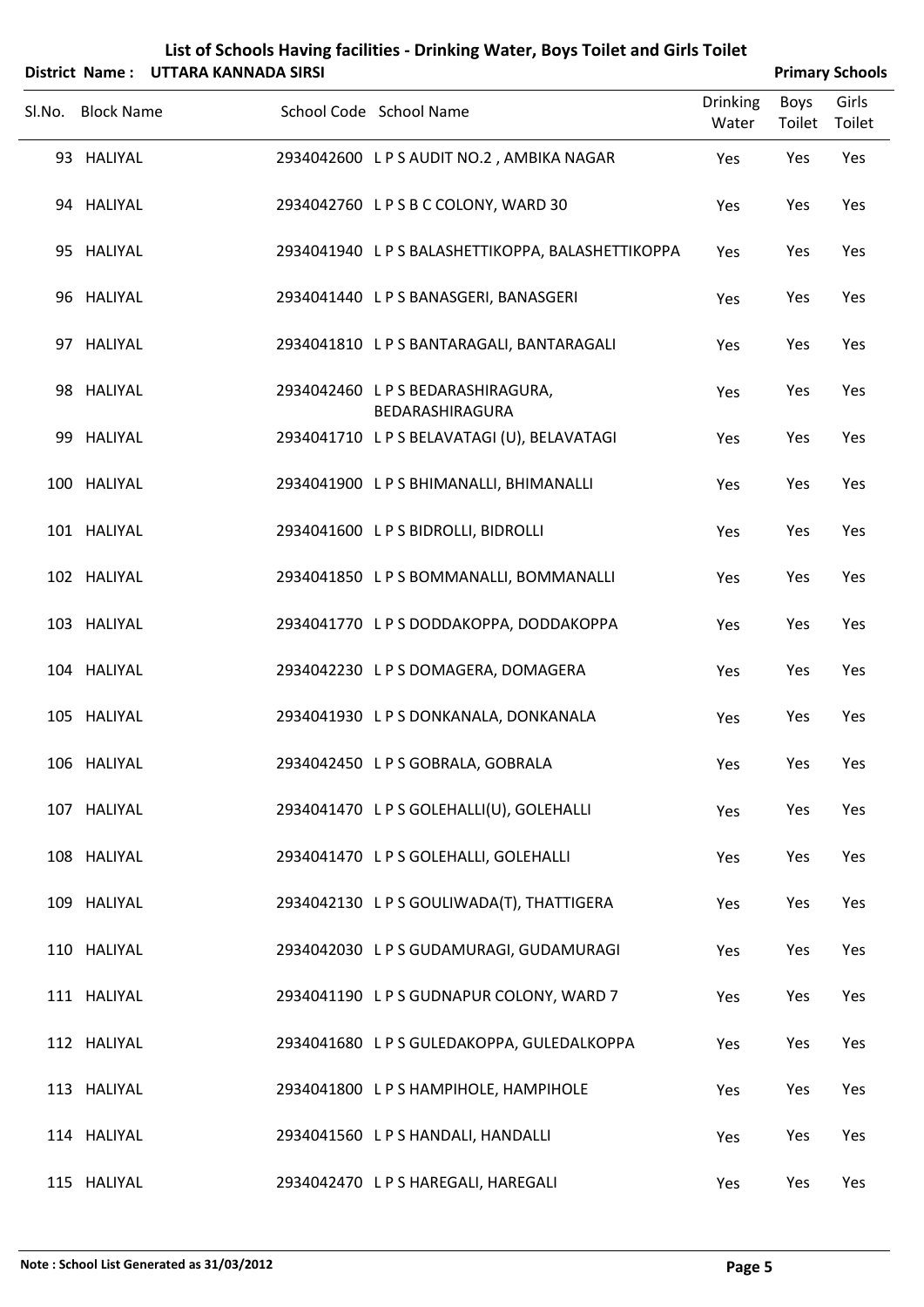|                   | District Name: UTTARA KANNADA SIRSI |                                             |                          |                | <b>Primary Schools</b> |
|-------------------|-------------------------------------|---------------------------------------------|--------------------------|----------------|------------------------|
| Sl.No. Block Name |                                     | School Code School Name                     | <b>Drinking</b><br>Water | Boys<br>Toilet | Girls<br>Toilet        |
| 116 HALIYAL       |                                     | 2934042370 LPS HARNMODA, HARNODA            | Yes                      | Yes            | Yes                    |
| 117 HALIYAL       |                                     | 2934042390 L P S HASAMNALA, HASAMNALA       | Yes                      | Yes            | Yes                    |
| 118 HALIYAL       |                                     | 2934042620 LPS HOSURGALLI, HALIYAL          | Yes                      | Yes            | Yes                    |
| 119 HALIYAL       |                                     | 2934042140 LPS HOSURU, HOSURU               | Yes                      | Yes            | Yes                    |
| 120 HALIYAL       |                                     | 2934041790 LPS JATAGA HOSURU, JATAGA        | Yes                      | Yes            | Yes                    |
| 121 HALIYAL       |                                     | 2934041650 LPSKKHALLI, KKHALLI              | Yes                      | Yes            | Yes                    |
| 122 HALIYAL       |                                     | 2934042350 LPS KALABHAVI, KALABHAVI         | Yes                      | Yes            | Yes                    |
| 123 HALIYAL       |                                     | 2934041660 LPS KANCHALAPUR, SHIVAPURA       | Yes                      | Yes            | Yes                    |
| 124 HALIYAL       |                                     | 2934042360 LPS KARIYAM PALLI, KARIYAMPALI   | Yes                      | Yes            | Yes                    |
| 125 HALIYAL       |                                     | 2934041780 L P S KAVALAWADA(U), KAVALAWADA  | Yes                      | Yes            | Yes                    |
| 126 HALIYAL       |                                     | 2934041870 LPS KEGADALA, KEGADALA           | Yes                      | Yes            | Yes                    |
| 127 HALIYAL       |                                     | 2934040060 L P S KHAMADOLLI, KHAMADOLLI     | Yes                      | Yes            | Yes                    |
| 128 HALIYAL       |                                     | 2934042270 L P S KULAGI, KULAGI             | Yes                      | Yes            | Yes                    |
| 129 HALIYAL       |                                     | 2934042080 L P S KUMBARAKOPPA, KUMBARAKOPPA | Yes                      | Yes            | Yes                    |
| 130 HALIYAL       |                                     | 2934042220 LPS KURIGADDA, KURIGADDA         | Yes                      | Yes            | Yes                    |
| 131 HALIYAL       |                                     | 2934042170 L P S KYATHANAGERA, KYATHANAGERA | Yes                      | Yes            | Yes                    |
| 132 HALIYAL       |                                     | 2934040090 LPS MAGAVADA, MAGAWADA           | Yes                      | Yes            | Yes                    |
| 133 HALIYAL       |                                     | 2934040070 LPS MALAVADI, MALAVADI           | Yes                      | Yes            | Yes                    |
| 134 HALIYAL       |                                     | 2934041590 LPS MALAWADA, MALAWADA           | Yes                      | Yes            | Yes                    |
| 135 HALIYAL       |                                     | 2934042340 LPS MAYANALA, MAYANALA           | Yes                      | Yes            | Yes                    |
| 136 HALIYAL       |                                     | 2934041620 LPS MODALAGERA, MODALAGERA       | Yes                      | Yes            | Yes                    |
| 137 HALIYAL       |                                     | 2934041670 LPS MUGADAKOPPA, MUGADAKOPPA     | Yes                      | Yes            | Yes                    |
| 138 HALIYAL       |                                     | 2934041890 L P S NARANALLI, NARANALLI       | Yes                      | Yes            | Yes                    |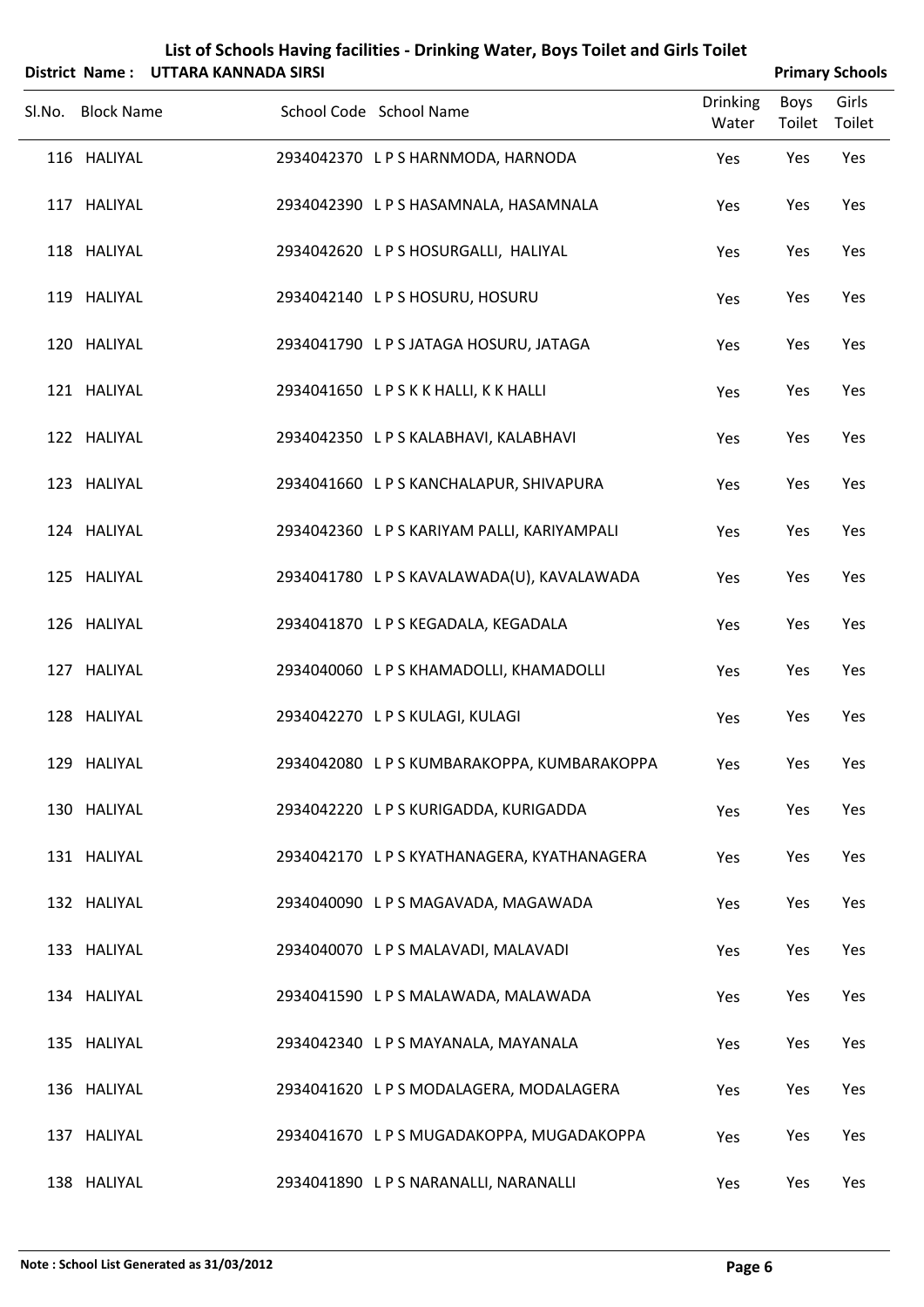|        |                   | District Name: UTTARA KANNADA SIRSI |                                                  |                          |                | <b>Primary Schools</b> |
|--------|-------------------|-------------------------------------|--------------------------------------------------|--------------------------|----------------|------------------------|
| Sl.No. | <b>Block Name</b> |                                     | School Code School Name                          | <b>Drinking</b><br>Water | Boys<br>Toilet | Girls<br>Toilet        |
|        | 139 HALIYAL       |                                     | 2934042070 L P S NEELAVANI, NEELAVANI            | Yes                      | Yes            | Yes                    |
|        | 140 HALIYAL       |                                     | 2934041550 L P S NEERALAGA, NEERALAGA            | Yes                      | Yes            | Yes                    |
|        | 141 HALIYAL       |                                     | 2934041580 LPS PALA, PALA                        | Yes                      | Yes            | Yes                    |
|        | 142 HALIYAL       |                                     | 2934042680 LPS PUMPHOUSE(U), WARD 20             | Yes                      | Yes            | Yes                    |
|        | 143 HALIYAL       |                                     | 2934041980 LPS RAYAPATTANA, RAYAPATTANA          | Yes                      | Yes            | Yes                    |
|        | 144 HALIYAL       |                                     | 2934042010 LPS SAMBRANI(U), SANBRANI             | Yes                      | Yes            | Yes                    |
|        | 145 HALIYAL       |                                     | 2934041630 LPS SATMANI, SATMANI                  | Yes                      | Yes            | Yes                    |
|        | 146 HALIYAL       |                                     | 2934042060 L P S SHEKANAKATTA, SHEKANAKATTA      | Yes                      | Yes            | Yes                    |
|        | 147 HALIYAL       |                                     | 2934041660 LPS SHIVAPURA, SHIVAPURA              | Yes                      | Yes            | Yes                    |
|        | 148 HALIYAL       |                                     | 2934042210 LPS SIDDAPURA, SIDDAPURA              | Yes                      | Yes            | Yes                    |
|        | 149 HALIYAL       |                                     | 2934042330 LPS THATAGERA, THATAGERA              | Yes                      | Yes            | Yes                    |
|        | 150 HALIYAL       |                                     | 2934041990 L P S THATTIHALLA, THATTIHALLA        | Yes                      | Yes            | Yes                    |
|        | 151 HALIYAL       |                                     | 2934041570 LPS THIMMAPURA, THIMMAPURA            | Yes                      | Yes            | Yes                    |
|        | 152 HALIYAL       |                                     | 2934042040 LPSTIPPANAGERI, TIPPANAGERI           | Yes                      | Yes            | Yes                    |
|        | 153 HALIYAL       |                                     | 2934041830 LPS VATNALA, VATNALA                  | Yes                      | Yes            | Yes                    |
|        | 154 HALIYAL       |                                     | 2934042480 LPS VITNALABARCHI, VITNALA            | Yes                      | Yes            | Yes                    |
|        | 155 HALIYAL       |                                     | 2934040090 LPS (GOULIWADA) MAGAWADA,<br>MAGAWADA | Yes                      | Yes            | Yes                    |
|        | 156 HALIYAL       |                                     | 2934041400 LPS HOSUR TATWANAGI, TATVANAGI        | Yes                      | Yes            | Yes                    |
|        | 157 HALIYAL       |                                     | 2934041420 LPS URDU JOGAN KOPPA, JOGANAKOPPA     | Yes                      | Yes            | Yes                    |
|        | 158 HALIYAL       |                                     | 2934041400 LPS URDU TATWANAGI, TATVANAGI         | Yes                      | Yes            | Yes                    |
|        | 159 HALIYAL       |                                     | 2934042740 M H P S URDU OLD DANDELI, WARD 17     | Yes                      | Yes            | Yes                    |
|        | 160 HALIYAL       |                                     | 2934041140 MLAIGOVT MODEL SCHOOL, WARD 2         | Yes                      | Yes            | Yes                    |
|        | 161 HALIYAL       |                                     | 2934041140 ULPS MAROTINAGAR, WARD 2              | Yes                      | Yes            | Yes                    |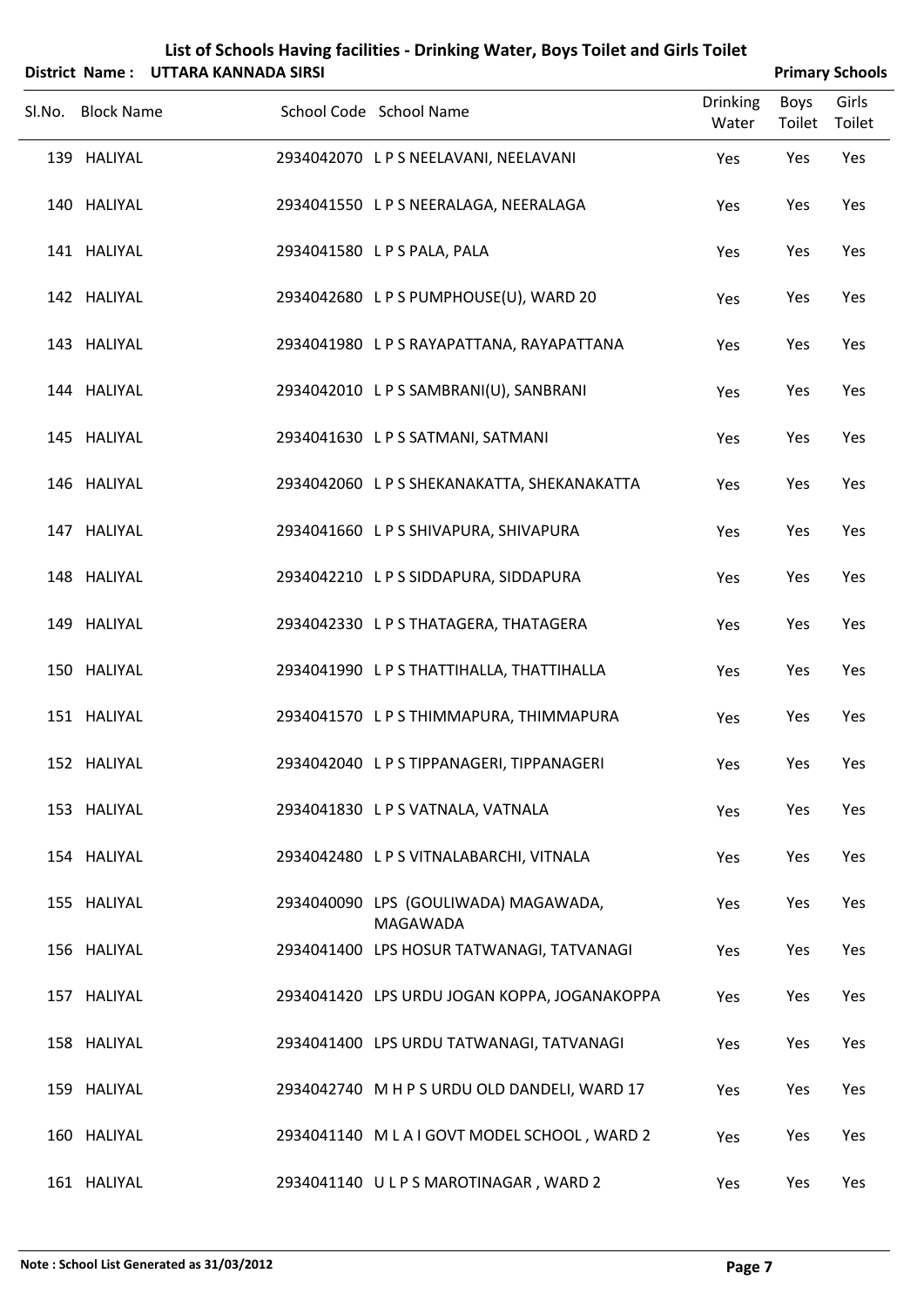|                   | District Name: UTTARA KANNADA SIRSI | List of Schools Having facilities - Drinking Water, Boys Toilet and Girls Toilet |                          |                       | <b>Primary Schools</b> |
|-------------------|-------------------------------------|----------------------------------------------------------------------------------|--------------------------|-----------------------|------------------------|
| Sl.No. Block Name |                                     | School Code School Name                                                          | <b>Drinking</b><br>Water | <b>Boys</b><br>Toilet | Girls<br>Toilet        |
| 162 JOIDA         |                                     | 2934110960 GHPKSAURLI, AVURLI                                                    | Yes                      | Yes                   | Yes                    |
| 163 JOIDA         |                                     | 2934110740 GLPKSCHAVARLI, VIRNOLI                                                | Yes                      | Yes                   | Yes                    |
| 164 JOIDA         |                                     | 2934110690 G L P K S JANATA COLONY, BIRAMPALI                                    | Yes                      | Yes                   | Yes                    |
| 165 JOIDA         |                                     | 2934110920 GLPKS NAGARBHAVI JOIDA, JOIDA                                         | Yes                      | Yes                   | Yes                    |
| 166 JOIDA         |                                     | 2934110730 GLPKS PANSOLI, PHANSOLI                                               | Yes                      | Yes                   | Yes                    |
| 167 JOIDA         |                                     | 2934110110 GLPKS PIREGALI, PAYASWADI                                             | Yes                      | Yes                   | Yes                    |
| 168 JOIDA         |                                     | 2934110120 G L P M S CHANDAWADI, CHANDAWADI                                      | Yes                      | Yes                   | Yes                    |
| 169 JOIDA         |                                     | 2934110850 GOVT H P K S ANASHI, ANASHI                                           | Yes                      | Yes                   | Yes                    |
| 170 JOIDA         |                                     | 2934110720 GOVT H P K S BAMANAGI, GAVEGALI                                       | Yes                      | Yes                   | Yes                    |
| 171 JOIDA         |                                     | 2934111260 GOVT H P K S CASTLEROCK, KALAMBULI                                    | Yes                      | Yes                   | Yes                    |
| 172 JOIDA         |                                     | 2934110980 GOVT H P K S HENKOL, AMBOLLI                                          | Yes                      | Yes                   | Yes                    |
| 173 JOIDA         |                                     | 2934110350 GOVT H P K S KARANGE, ASULLI                                          | Yes                      | Yes                   | Yes                    |
| 174 JOIDA         |                                     | 2934111220 GOVT H P K S MUDIYE, KARAN JOIDA                                      | Yes                      | Yes                   | Yes                    |
| 175 JOIDA         |                                     | 2934111000 GOVT H P K S NANDIGADDE, NANDIGADDE                                   | Yes                      | Yes                   | Yes                    |
| 176 JOIDA         |                                     | 2934111100 GOVT H P K S SHIVAPUR, SHIVAPUR                                       | Yes                      | Yes                   | Yes                    |
| 177 JOIDA         |                                     | 2934110740 GOVT H P K S VIRNOLI, VIRNOLI                                         | Yes                      | Yes                   | Yes                    |
| 178 JOIDA         |                                     | 2934111120 GOVT H P KANNADA SCHOOL ULAVI, ULAVI                                  | Yes                      | Yes                   | Yes                    |
| 179 JOIDA         |                                     | 2934110890 GOVT H P M S CHAPOLI KALSAI, CHAPOLI                                  | Yes                      | Yes                   | Yes                    |
| 180 JOIDA         |                                     | (KALSAI)<br>2934110380 GOVT H P M S AMSHET, AMSHET                               | Yes                      | Yes                   | Yes                    |
| 181 JOIDA         |                                     | 2934111170 GOVT H P M S ANMOD, ANMOD                                             | Yes                      | Yes                   | Yes                    |
| 182 JOIDA         |                                     | 2934110130 GOVT H P M S KONSHET, KONSHET                                         | Yes                      | Yes                   | Yes                    |
| 183 JOIDA         |                                     | 2934110470 GOVT H P M S SHINGARGAON,                                             | Yes                      | Yes                   | Yes                    |
| 184 JOIDA         |                                     | SHINGARGAON<br>2934110210 GOVT H P S ASU, ASU                                    | Yes                      | Yes                   | Yes                    |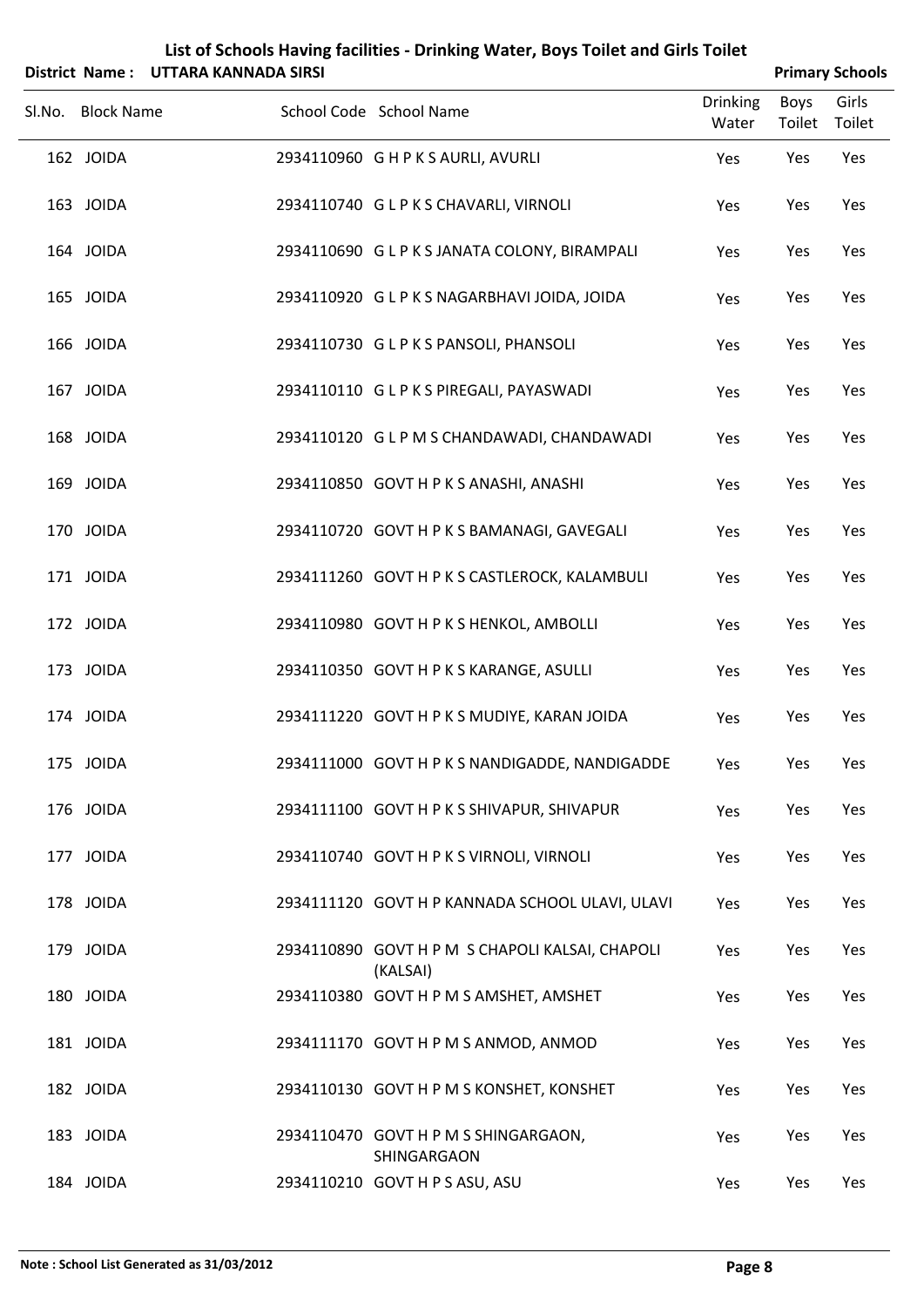| List of Schools Having facilities - Drinking Water, boys Tollet and Girls Tollet |                        |
|----------------------------------------------------------------------------------|------------------------|
| District Name: UTTARA KANNADA SIRSI                                              | <b>Primary Schools</b> |

|                   | ייטיייט אשאיזיריא אייאז דער פוויוסט ויטוייט |                                                              |                          |                | r i illial y Julious |
|-------------------|---------------------------------------------|--------------------------------------------------------------|--------------------------|----------------|----------------------|
| Sl.No. Block Name |                                             | School Code School Name                                      | <b>Drinking</b><br>Water | Boys<br>Toilet | Girls<br>Toilet      |
| 185 JOIDA         |                                             | 2934110540 GOVT H P S AVEDA, AVEDA                           | Yes                      | Yes            | Yes                  |
| 186 JOIDA         |                                             | 2934111170 GOVT H P S GOUDSAD, ANMOD                         | Yes                      | Yes            | Yes                  |
| 187 JOIDA         |                                             | 2934110520 GOVT H P S JAGALBET, JAGALBET                     | Yes                      | Yes            | Yes                  |
| 188 JOIDA         |                                             | 2934110050 GOVT HPKS AKHETI, AKHETI                          | Yes                      | Yes            | Yes                  |
| 189 JOIDA         |                                             | 2934111350 GOVT HPS URDU PLYWOOD DANDELI,<br><b>DANDELI</b>  | Yes                      | Yes            | Yes                  |
| 190 JOIDA         |                                             | 2934111320 GOVT L K P S ILVA, ILVA                           | Yes                      | Yes            | Yes                  |
| 191 JOIDA         |                                             | 2934110970 GOVT L P K S AMBARDE, GANGODA                     | Yes                      | Yes            | Yes                  |
| 192 JOIDA         |                                             | 2934110980 GOVT L P K S AMBOLI, AMBOLLI                      | Yes                      | Yes            | Yes                  |
| 193 JOIDA         |                                             | 2934110440 GOVT L P K S BAMANWADI, BAMANAWADI                | Yes                      | Yes            | Yes                  |
| 194 JOIDA         |                                             | 2934110320 GOVT L P K S BAZAR KUNONG, BAZAR<br><b>KUNANG</b> | Yes                      | Yes            | Yes                  |
| 195 JOIDA         |                                             | 2934110690 GOVT L P K S BIRAMPALI, BIRAMPALI                 | Yes                      | Yes            | Yes                  |
| 196 JOIDA         |                                             | 2934111040 GOVT L P K S CHAPER, BIDOLI                       | Yes                      | Yes            | Yes                  |
| 197 JOIDA         |                                             | 2934111340 GOVT L P K S DURGI GAVALIWAD, DURGI<br>GAVALIWAD  | Yes                      | Yes            | Yes                  |
| 198 JOIDA         |                                             | 2934110970 GOVT L P K S GANGODA, GANGODA                     | Yes                      | Yes            | Yes                  |
| 199 JOIDA         |                                             | 2934110990 GOVT L P K S GUND, GUND                           | Yes                      | Yes            | Yes                  |
| 200 JOIDA         |                                             | 2934111110 GOVT L P K S HEBBAL, HEBBAL                       | Yes                      | Yes            | Yes                  |
| 201 JOIDA         |                                             | 2934110980 GOVT L P K S KAMASHETADI, AMBOLLI                 | Yes                      | Yes            | Yes                  |
| 202 JOIDA         |                                             | 2934110690 GOVT L P K S KAMSHETWADA, BIRAMPALI               | Yes                      | Yes            | Yes                  |
| 203 JOIDA         |                                             | 2934111020 GOVT L P K S KARIYADI, KARIYADI                   | Yes                      | Yes            | Yes                  |
| 204 JOIDA         |                                             | 2934111220 GOVT L P K S KARNAJOIDA, KARAN JOIDA              | Yes                      | Yes            | Yes                  |
| 205 JOIDA         |                                             | 2934111220 GOVT L P K S KARTOLI, KARAN JOIDA                 | Yes                      | Yes            | Yes                  |
| 206 JOIDA         |                                             | 2934111130 GOVT L P K S KODATHALLI, KODTHALLI                | Yes                      | Yes            | Yes                  |
| 207 JOIDA         |                                             | 2934111040 GOVT L P K S KODUGALI, BIDOLI                     | Yes                      | Yes            | Yes                  |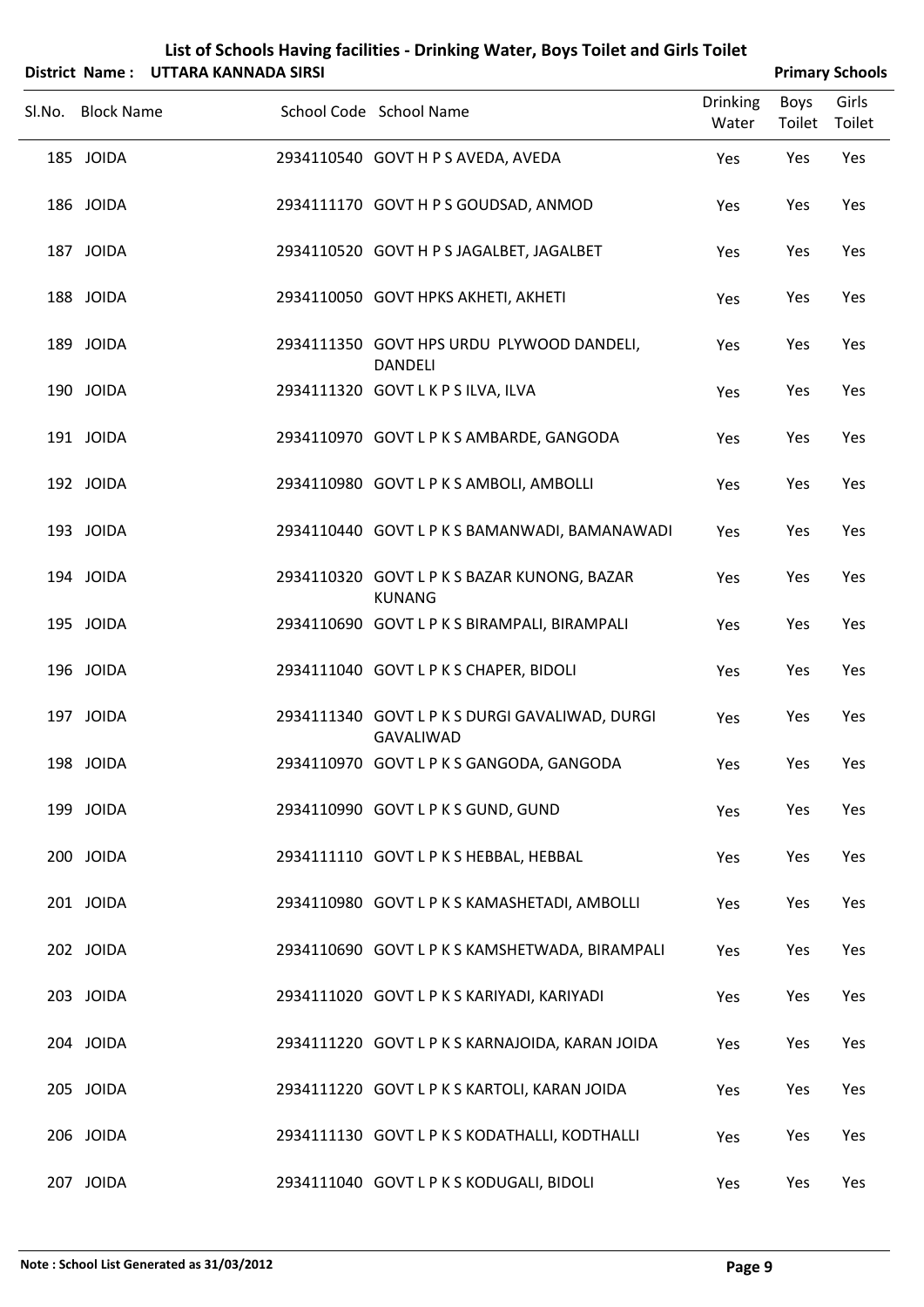|        | List of Schools Having facilities - Drinking Water, Boys Toilet and Girls Toilet |                                     |                                                                |                          |                |                        |
|--------|----------------------------------------------------------------------------------|-------------------------------------|----------------------------------------------------------------|--------------------------|----------------|------------------------|
|        |                                                                                  | District Name: UTTARA KANNADA SIRSI |                                                                |                          |                | <b>Primary Schools</b> |
| Sl.No. | <b>Block Name</b>                                                                |                                     | School Code School Name                                        | <b>Drinking</b><br>Water | Boys<br>Toilet | Girls<br>Toilet        |
|        | 208 JOIDA                                                                        |                                     | 2934110740 GOVT L P K S MANAI, VIRNOLI                         | Yes                      | Yes            | Yes                    |
|        | 209 JOIDA                                                                        |                                     | 2934110930 GOVT L P K S NAGARI, NAGARI                         | Yes                      | Yes            | Yes                    |
|        | 210 JOIDA                                                                        |                                     | 2934110830 GOVT L P K S NUJJIPATNI, NUIJI                      | Yes                      | Yes            | Yes                    |
|        | 211 JOIDA                                                                        |                                     | 2934110920 GOVT L P K S RUNDALI, JOIDA                         | Yes                      | Yes            | Yes                    |
|        | 212 JOIDA                                                                        |                                     | 2934110920 GOVT L P K S SANTRI, JOIDA                          | Yes                      | Yes            | Yes                    |
|        | 213 JOIDA                                                                        |                                     | 2934110980 GOVT L P K S SIDDOLI, AMBOLLI                       | Yes                      | Yes            | Yes                    |
|        | 214 JOIDA                                                                        |                                     | 2934110040 GOVT L P K S VARLEWADI, VARLEWADI                   | Yes                      | Yes            | Yes                    |
|        | 215 JOIDA                                                                        |                                     | 2934110430 GOVT LPM S VAINI, VAINI                             | Yes                      | Yes            | Yes                    |
|        | 216 JOIDA                                                                        |                                     | 2934110940 GOVT L P M S HUDSA, HUDASA                          | Yes                      | Yes            | Yes                    |
|        | 217 JOIDA                                                                        |                                     | 2934111190 GOVT L P M S JALAKATTI, DEVLI T                     | Yes                      | Yes            | Yes                    |
|        | 218 JOIDA                                                                        |                                     | 2934110480 GOVT L P M S KUDALGAON, KUDALGAON                   | Yes                      | Yes            | Yes                    |
|        | 219 JOIDA                                                                        |                                     | 2934110390 GOVT L P M S MALAMBA, MALAMBA                       | Yes                      | Yes            | Yes                    |
|        | 220 JOIDA                                                                        |                                     | 2934110370 GOVT L P M S MIRAS KUMBELI, MIRAS<br><b>KUMBELI</b> | Yes                      | Yes            | Yes                    |
|        | 221 JOIDA                                                                        |                                     | 2934110410 GOVT L P M S TIMBOLI, TIMBHOLI                      | Yes                      | Yes            | Yes                    |
|        | 222 JOIDA                                                                        |                                     | 2934110150 GOVT L P MS IVOLI, IVOLI                            | Yes                      | Yes            | Yes                    |
|        | 223 JOIDA                                                                        |                                     | 2934110970 GOVT L P S KARAMBALI, GANGODA                       | Yes                      | Yes            | Yes                    |
|        | 224 JOIDA                                                                        |                                     | 2934110710 GOVT L P S POTOLI, SANGAVE                          | Yes                      | Yes            | Yes                    |
|        | 225 JOIDA                                                                        |                                     | 2934111120 GOVT L P U S ULAVI, ULAVI                           | Yes                      | Yes            | Yes                    |
|        | 226 JOIDA                                                                        |                                     | 2934110710 GOVT LPKS SANGVE, SANGAVE                           | Yes                      | Yes            | Yes                    |
|        | 227 JOIDA                                                                        |                                     | 2934110080 GOVT LPMS VIRANJOL, ANAMOD                          | Yes                      | Yes            | Yes                    |
|        | 228 JOIDA                                                                        |                                     | 2934110580 GOVT LPS BADGUND, BADGUND                           | Yes                      | Yes            | Yes                    |
|        | 229 JOIDA                                                                        |                                     | 2934110560 GOVT LPS KPNDAPA, KONDAPA                           | Yes                      | Yes            | Yes                    |
|        | 230 JOIDA                                                                        |                                     | 2934111350 GOVT M H P K S PLYWOOD DANDELI,                     | Yes                      | Yes            | Yes                    |

DANDELI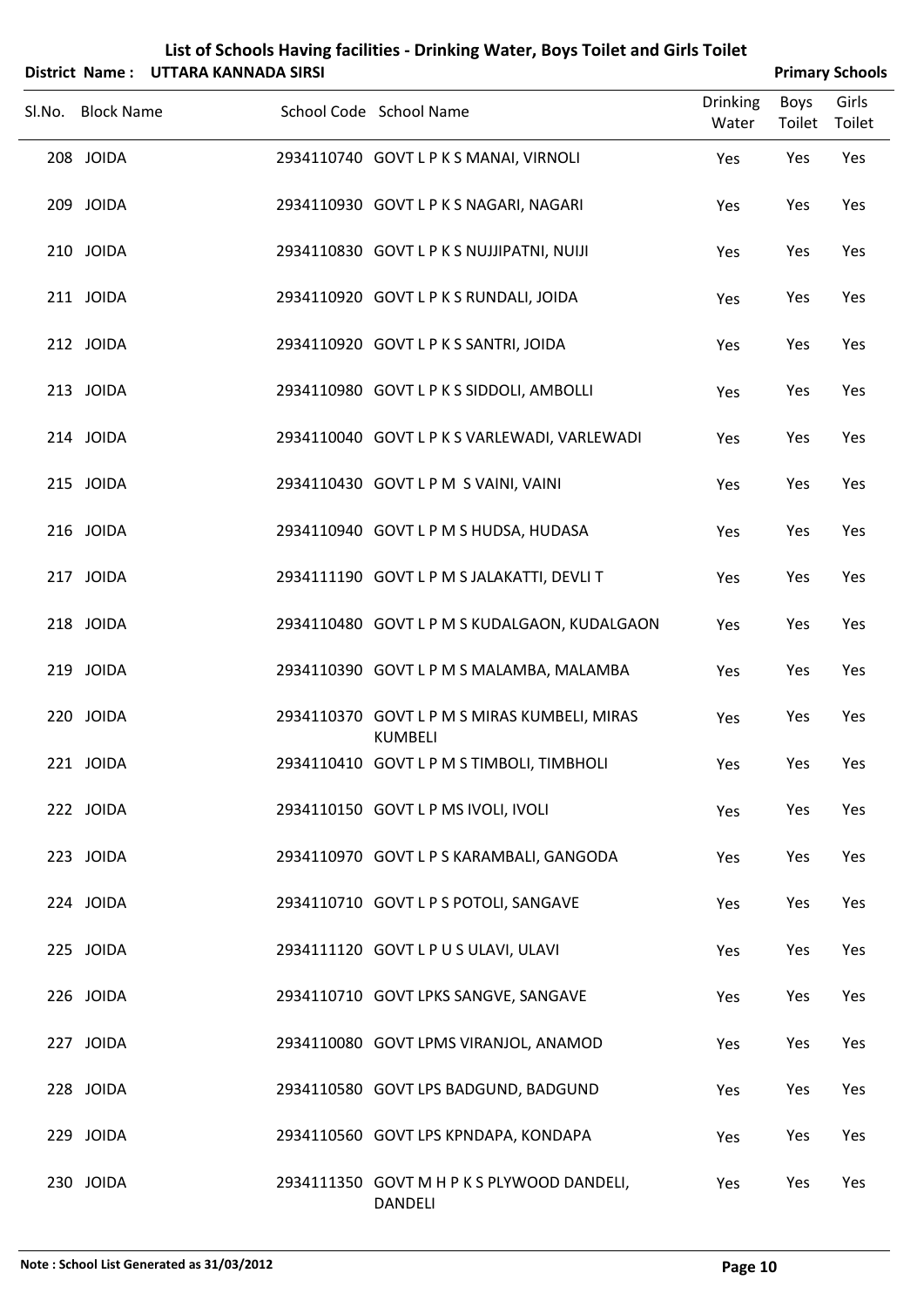|        |                   | District Name: UTTARA KANNADA SIRSI |                                               |                          |                       | <b>Primary Schools</b> |
|--------|-------------------|-------------------------------------|-----------------------------------------------|--------------------------|-----------------------|------------------------|
| SI.No. | <b>Block Name</b> |                                     | School Code School Name                       | <b>Drinking</b><br>Water | <b>Boys</b><br>Toilet | Girls<br>Toilet        |
|        | 231 JOIDA         |                                     | 2934110200 GOVT MODEL P S RAMNAGAR, RAMNAGAR  | Yes                      | Yes                   | Yes                    |
|        | 232 JOIDA         |                                     | 2934111040 GOVT. L P K S PATNE, BIDOLI        | Yes                      | Yes                   | Yes                    |
|        | 233 JOIDA         |                                     | 2934110330 GOVT. L P M S KUVESHI, KUVESHI     | Yes                      | Yes                   | Yes                    |
|        | 234 JOIDA         |                                     | 2934110830 GOVT.L P K S DOODHAGALI, NUIJI     | Yes                      | Yes                   | Yes                    |
|        | 235 JOIDA         |                                     | 2934110920 GOVT.L.P.U.S.JOIDA(new), JOIDA     | Yes                      | Yes                   | Yes                    |
|        | 236 JOIDA         |                                     | 2934110670 HPKS BAPELI CROSS, BAPELI          | Yes                      | Yes                   | Yes                    |
|        | 237 JOIDA         |                                     | 2934110340 H P K S DIGGI, DIGGI               | Yes                      | Yes                   | Yes                    |
|        | 238 JOIDA         |                                     | 2934110920 HPKSJOIDA, JOIDA                   | Yes                      | Yes                   | Yes                    |
|        | 239 JOIDA         |                                     | 2934110810 HPKSKUMBHARWADA, KATEL             | Yes                      | Yes                   | Yes                    |
|        | 240 JOIDA         |                                     | 2934110770 HPKS KUNDAL KUNDAL, KUNDAL         | Yes                      | Yes                   | Yes                    |
|        | 241 JOIDA         |                                     | 2934110570 HPKSMOULANGI, MAVALINGE            | Yes                      | Yes                   | Yes                    |
|        | 242 JOIDA         |                                     | 2934110830 HPKSNUJJI, NUIJI                   | Yes                      | Yes                   | Yes                    |
|        | 243 JOIDA         |                                     | 2934110700 HPKS PRADANI, PRADHANI             | Yes                      | Yes                   | Yes                    |
|        | 244 JOIDA         |                                     | 2934111090 HPKS YARAMUKH, YERAMUKH            | Yes                      | Yes                   | Yes                    |
|        | 245 JOIDA         |                                     | 2934111260 H P M S CASTLEROCK NO 1, KALAMBULI | Yes                      | Yes                   | Yes                    |
|        | 246 JOIDA         |                                     | 2934110620 H P M SCHOOL NAGODA, NAGODA        | Yes                      | Yes                   | Yes                    |
|        | 247 JOIDA         |                                     | 2934110020 H P MARATHI SCHOOL PALDA, PALADA   | Yes                      | Yes                   | Yes                    |
|        | 248 JOIDA         |                                     | 2934110350 H P SCHOOL DOODMAL, ASULLI         | Yes                      | Yes                   | Yes                    |
|        | 249 JOIDA         |                                     | 2934111170 HPKS TINAIGHAT, ANMOD              | Yes                      | Yes                   | Yes                    |
|        | 250 JOIDA         |                                     | 2934110050 LP K AKHETI, AKHETI                | Yes                      | Yes                   | Yes                    |
|        | 251 JOIDA         |                                     | 2934110340 LPK BONDELI, DIGGI                 | Yes                      | Yes                   | Yes                    |
|        | 252 JOIDA         |                                     | 2934110770 LPKS AMBALI, KUNDAL                | Yes                      | Yes                   | Yes                    |
|        | 253 JOIDA         |                                     | 2934110210 LPKSASU, ASU                       | Yes                      | Yes                   | Yes                    |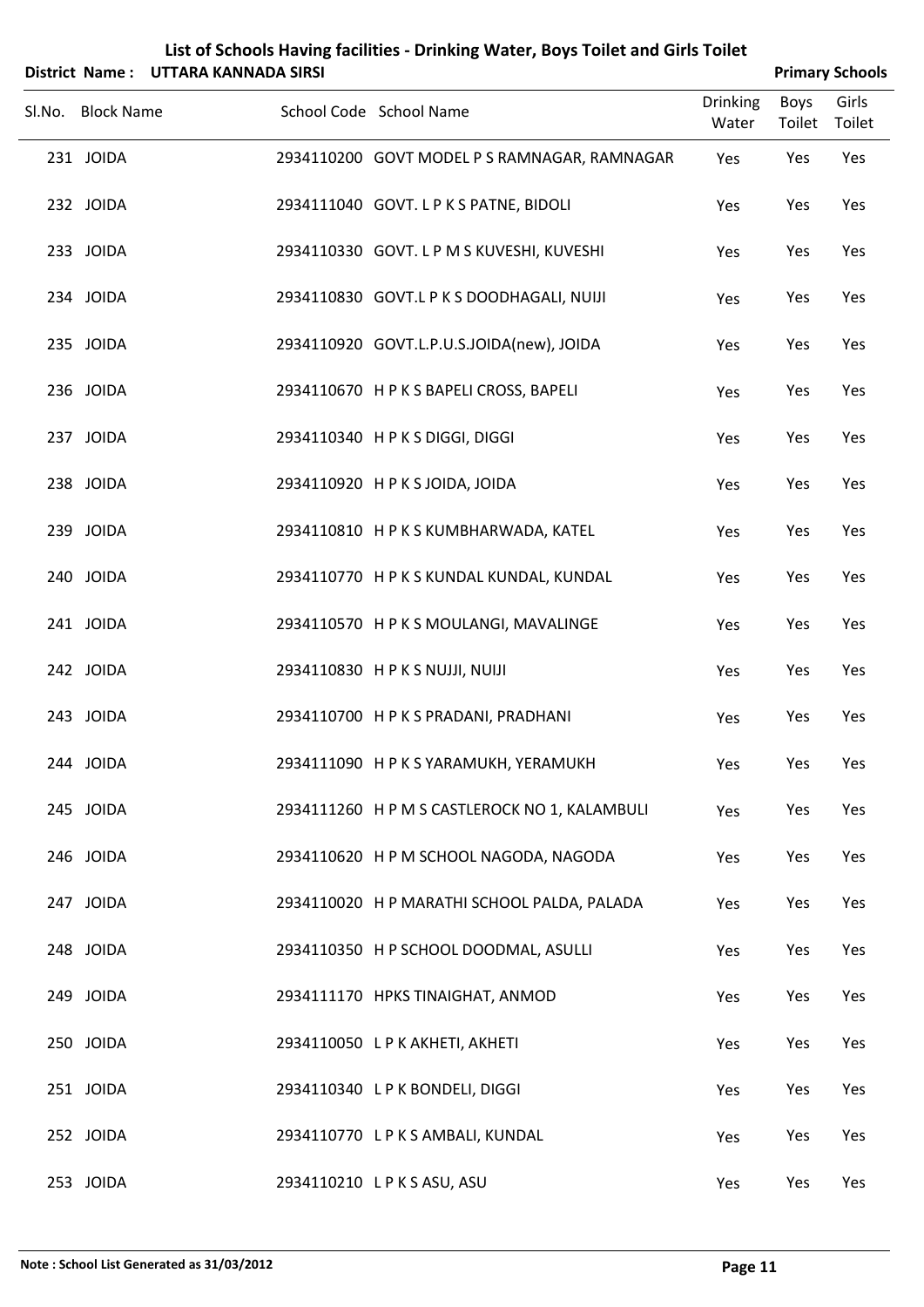|                   | District Name: UTTARA KANNADA SIRSI |                                               |                          |                | <b>Primary Schools</b> |
|-------------------|-------------------------------------|-----------------------------------------------|--------------------------|----------------|------------------------|
| Sl.No. Block Name |                                     | School Code School Name                       | <b>Drinking</b><br>Water | Boys<br>Toilet | Girls<br>Toilet        |
| 254 JOIDA         |                                     | 2934110840 LPKS BADAPOLI, BADPOLI             | Yes                      | Yes            | Yes                    |
| 255 JOIDA         |                                     | 2934110790 LPKS BAMANI, TERALI                | Yes                      | Yes            | Yes                    |
| 256 JOIDA         |                                     | 2934110870 LPKS BANDEGALI, KALASAI            | Yes                      | Yes            | Yes                    |
| 257 JOIDA         |                                     | 2934110670 LPKSBAPELI, BAPELI                 | Yes                      | Yes            | Yes                    |
| 258 JOIDA         |                                     | 2934111180 LPKS BARALKOD, BARALKODA           | Yes                      | Yes            | Yes                    |
| 259 JOIDA         |                                     | 2934110220 LPKSBORI, BORI                     | Yes                      | Yes            | Yes                    |
| 260 JOIDA         |                                     | 2934110190 LPKS CHAPALI, CHAPALI              | Yes                      | Yes            | Yes                    |
| 261 JOIDA         |                                     | 2934110920 LPKS CHAPOLI, JOIDA                | Yes                      | Yes            | Yes                    |
| 262 JOIDA         |                                     | 2934110890 L P K S DIGLAMBA, CHAPOLI (KALSAI) | Yes                      | Yes            | Yes                    |
| 263 JOIDA         |                                     | 2934110201 LPKSDURGAHATTI, RAMNAGAR           | Yes                      | Yes            | Yes                    |
| 264 JOIDA         |                                     | 2934110810 LPKS GOKARDE, KATEL                | Yes                      | Yes            | Yes                    |
| 265 JOIDA         |                                     | 2934110500 LPKS GOWLIWADA, USODA              | Yes                      | Yes            | Yes                    |
| 266 JOIDA         |                                     | 2934110830 LPKS GUNDALI, NUIJI                | Yes                      | Yes            | Yes                    |
| 267 JOIDA         |                                     | 2934110890 LPKS HALKUMBI, CHAPOLI (KALSAI)    | Yes                      | Yes            | Yes                    |
| 268 JOIDA         |                                     | 2934110200 LPKS HANUMANLANE, RAMNAGAR         | Yes                      | Yes            | Yes                    |
| 269 JOIDA         |                                     | 2934110200 LPKS HARLI, RAMNAGAR               | Yes                      | Yes            | Yes                    |
| 270 JOIDA         |                                     | 2934110280 LPKS KAMAR-2, KAMRA                | Yes                      | Yes            | Yes                    |
| 271 JOIDA         |                                     | 2934110870 LPKS KAMATAKARNI, KALASAI          | Yes                      | Yes            | Yes                    |
| 272 JOIDA         |                                     | 2934110200 LPKS KANEKARLEN, RAMNAGAR          | Yes                      | Yes            | Yes                    |
| 273 JOIDA         |                                     | 2934111090 LPKS KARAKAMANE, YERAMUKH          | Yes                      | Yes            | Yes                    |
| 274 JOIDA         |                                     | 2934110810 LPKS KATEL, KATEL                  | Yes                      | Yes            | Yes                    |
| 275 JOIDA         |                                     | 2934111220 LPKS KHANGAU, KARAN JOIDA          | Yes                      | Yes            | Yes                    |
| 276 JOIDA         |                                     | 2934110810 LPKS KIRWATTI, KATEL               | Yes                      | Yes            | Yes                    |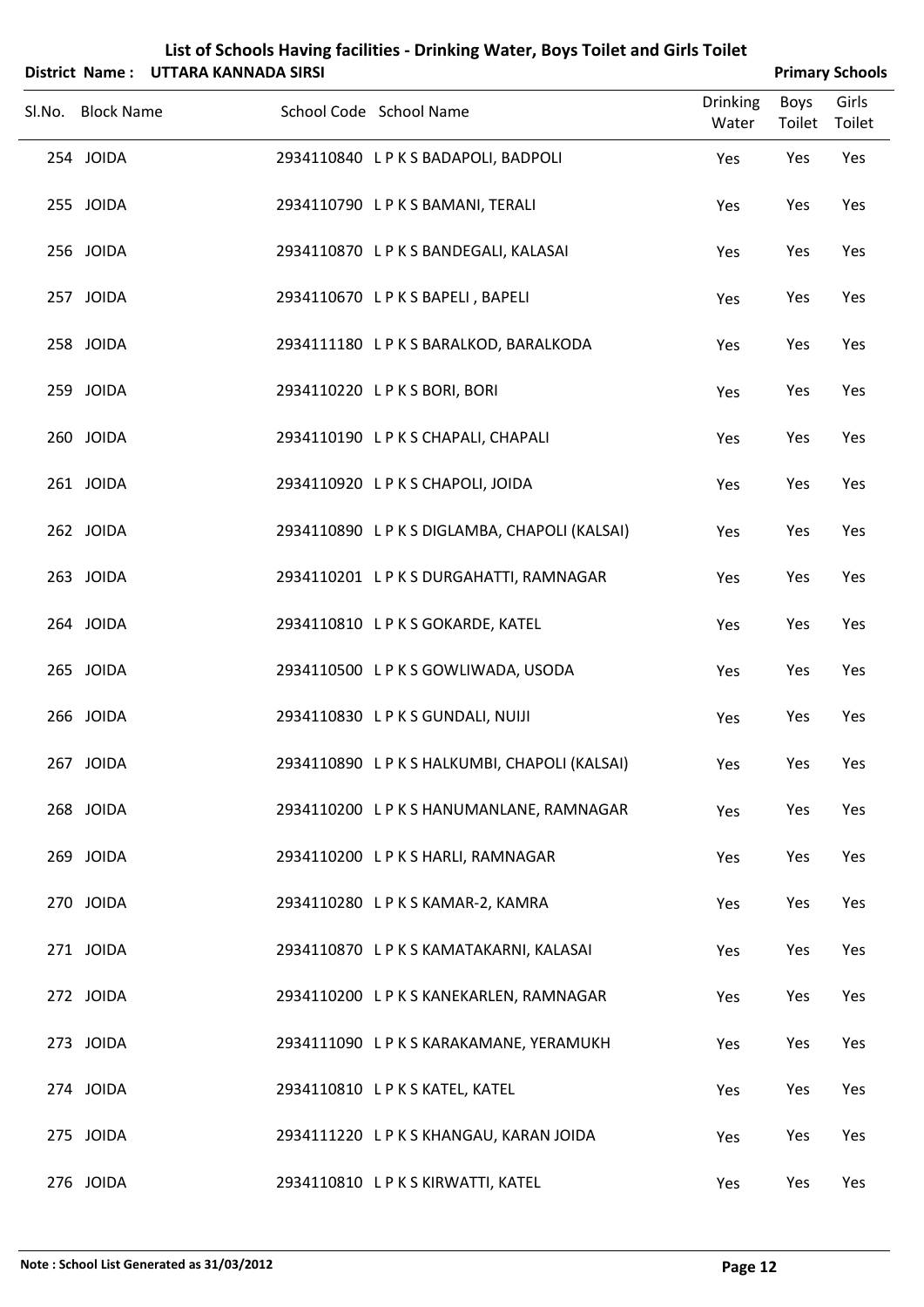|                   | District Name: UTTARA KANNADA SIRSI |                                            |                          |                | <b>Primary Schools</b> |
|-------------------|-------------------------------------|--------------------------------------------|--------------------------|----------------|------------------------|
| Sl.No. Block Name |                                     | School Code School Name                    | <b>Drinking</b><br>Water | Boys<br>Toilet | Girls<br>Toilet        |
| 277 JOIDA         |                                     | 2934110870 LPKS KONDAR, KALASAI            | Yes                      | Yes            | Yes                    |
| 278 JOIDA         |                                     | 2934111280 LPKS KUMBELI NAKA, KUMBELI NAKA | Yes                      | Yes            | Yes                    |
| 279 JOIDA         |                                     | 2934110770 LPKS KURAWALI, KUNDAL           | Yes                      | Yes            | Yes                    |
| 280 JOIDA         |                                     | 2934110870 LPKSMAINOL, KALASAI             | Yes                      | Yes            | Yes                    |
| 281 JOIDA         |                                     | 2934110970 LPKS MALKARNI, GANGODA          | Yes                      | Yes            | Yes                    |
| 282 JOIDA         |                                     | 2934111360 LPKSMATAGAON, MATAGAON          | Yes                      | Yes            | Yes                    |
| 283 JOIDA         |                                     | 2934110350 LPKS MAYARE, ASULLI             | Yes                      | Yes            | Yes                    |
| 284 JOIDA         |                                     | 2934110920 LPKSMESTBIRODA, JOIDA           | Yes                      | Yes            | Yes                    |
| 285 JOIDA         |                                     | 2934110830 LPKS NAVAR, NUIJI               | Yes                      | Yes            | Yes                    |
| 286 JOIDA         |                                     | 2934110920 LPKS NEWTOWNSHIP, JOIDA         | Yes                      | Yes            | Yes                    |
| 287 JOIDA         |                                     | 2934110620 LPKS PARKARWDA, NAGODA          | Yes                      | Yes            | Yes                    |
| 288 JOIDA         |                                     | 2934110110 LPKS PAYASWADI, PAYASWADI       | Yes                      | Yes            | Yes                    |
| 289 JOIDA         |                                     | 2934110350 LPKS SHESI, ASULLI              | Yes                      | Yes            | Yes                    |
| 290 JOIDA         |                                     | 2934110810 LPKS TELOLI, KATEL              | Yes                      | Yes            | Yes                    |
| 291 JOIDA         |                                     | 2934111220 LPKS VAGELI, KARAN JOIDA        | Yes                      | Yes            | Yes                    |
| 292 JOIDA         |                                     | 2934110240 LPKS VARANDA, VARANDE           | Yes                      | Yes            | Yes                    |
| 293 JOIDA         |                                     | 2934110310 LPKS VIRAL, VIRAL               | Yes                      | Yes            | Yes                    |
| 294 JOIDA         |                                     | 2934110800 LPKSWAGABANDA, DERIYE           | Yes                      | Yes            | Yes                    |
| 295 JOIDA         |                                     | 2934110200 LPMS ADALI, RAMNAGAR            | Yes                      | Yes            | Yes                    |
| 296 JOIDA         |                                     | 2934110270 LPMS BOREGALI, BOREGALI         | Yes                      | Yes            | Yes                    |
| 297 JOIDA         |                                     | 2934110170 LPMS ILVE, ILIYE DABE           | Yes                      | Yes            | Yes                    |
| 298 JOIDA         |                                     | 2934110870 LPMS KALASAI, KALASAI           | Yes                      | Yes            | Yes                    |
| 299 JOIDA         |                                     | 2934110280 LPMS KAMARA, KAMRA              | Yes                      | Yes            | Yes                    |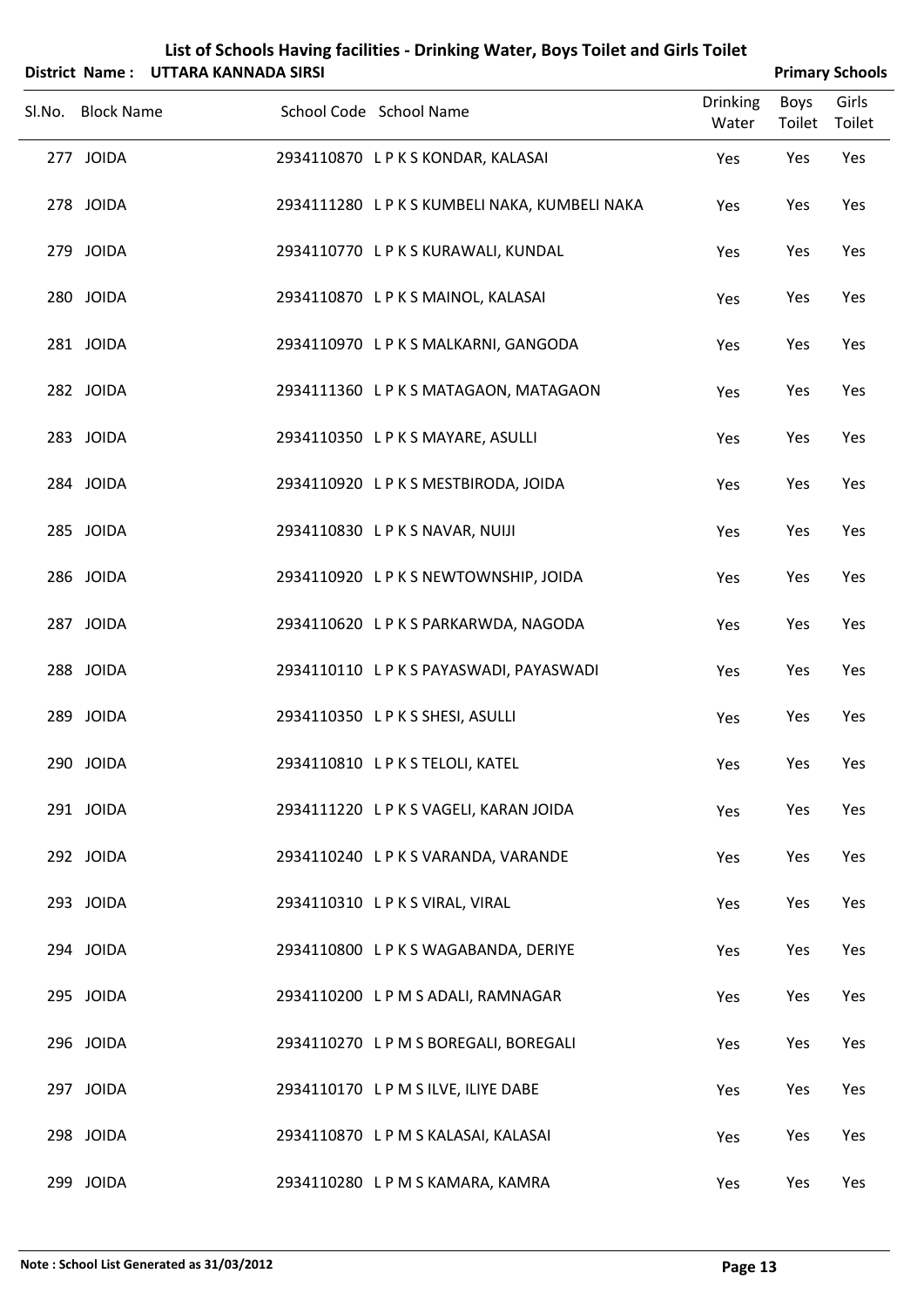|                   | List of Schools Having facilities - Drinking Water, Boys Toilet and Girls Toilet<br>District Name: UTTARA KANNADA SIRSI<br><b>Primary Schools</b> |                                                  |                          |                |                 |  |  |
|-------------------|---------------------------------------------------------------------------------------------------------------------------------------------------|--------------------------------------------------|--------------------------|----------------|-----------------|--|--|
| Sl.No. Block Name |                                                                                                                                                   | School Code School Name                          | <b>Drinking</b><br>Water | Boys<br>Toilet | Girls<br>Toilet |  |  |
| 300 JOIDA         |                                                                                                                                                   | 2934110890 L P M S KAMARALI, CHAPOLI (KALSAI)    | Yes                      | Yes            | Yes             |  |  |
| 301 JOIDA         |                                                                                                                                                   | 2934110830 LPMS KUMBAGAL, NUIJI                  | Yes                      | Yes            | Yes             |  |  |
| 302 JOIDA         |                                                                                                                                                   | 2934110100 LPMS MARSANGAL, DEVULLI (TINAI)       | Yes                      | Yes            | Yes             |  |  |
| 303 JOIDA         |                                                                                                                                                   | 2934110100 LPMS MIRALWADA, DEVULLI (TINAI)       | Yes                      | Yes            | Yes             |  |  |
| 304 JOIDA         |                                                                                                                                                   | 2934110600 LPMS PANJELI, PANJELI                 | Yes                      | Yes            | Yes             |  |  |
| 305 JOIDA         |                                                                                                                                                   | 2934110230 LPMS SHIDOLI, SHINDHOLI               | Yes                      | Yes            | Yes             |  |  |
| 306 JOIDA         |                                                                                                                                                   | 2934110500 LPMS USODA, USODA                     | Yes                      | Yes            | Yes             |  |  |
| 307 JOIDA         |                                                                                                                                                   | 2934110060 LPMS VATLA, VATALA                    | Yes                      | Yes            | Yes             |  |  |
| 308 JOIDA         |                                                                                                                                                   | 2934110400 LPMS VIAJGAON, VAIJAGAON              | Yes                      | Yes            | Yes             |  |  |
| 309 JOIDA         |                                                                                                                                                   | 2934110780 LPMSZALAVALI, ZALAWALI                | Yes                      | Yes            | Yes             |  |  |
| 310 JOIDA         |                                                                                                                                                   | 2934110030 LP MARATHI SCHOOL RANGARUK,           | Yes                      | Yes            | Yes             |  |  |
| 311 JOIDA         |                                                                                                                                                   | <b>RANGAROOK</b><br>2934110210 LPMS ASUWADA, ASU | Yes                      | Yes            | Yes             |  |  |
| 312 JOIDA         |                                                                                                                                                   | 2934110720 L P S GAVELI, GAVEGALI                | Yes                      | Yes            | Yes             |  |  |
| 313 JOIDA         |                                                                                                                                                   | 2934110880 LPS GODSET, GODASHET                  | Yes                      | Yes            | Yes             |  |  |
| 314 JOIDA         |                                                                                                                                                   | 2934110070 LPS KARAMBAL, KARAMBAL                | Yes                      | Yes            | Yes             |  |  |
| 315 JOIDA         |                                                                                                                                                   | 2934110780 L P S KARASHINGAL, ZALAWALI           | Yes                      | Yes            | Yes             |  |  |
| 316 JOIDA         |                                                                                                                                                   | 2934110200 LPS SITAWAD, RAMNAGAR                 | Yes                      | Yes            | Yes             |  |  |
| 317 JOIDA         |                                                                                                                                                   | 2934110200 LPUS RAMNAGAR, RAMNAGAR               | Yes                      | Yes            | Yes             |  |  |
| 318 JOIDA         |                                                                                                                                                   | 2934110921 LPKS SHAMJOIDA, JOIDA                 | Yes                      | Yes            | Yes             |  |  |
| 319 JOIDA         |                                                                                                                                                   | 2934111420 LPKS SOLIYE, CASTALROCK               | Yes                      | Yes            | Yes             |  |  |
| 320 JOIDA         |                                                                                                                                                   | 2934111420 LPKS SULAVALI, CASTALROCK             | Yes                      | Yes            | Yes             |  |  |
| 321 MUNDAGOD      |                                                                                                                                                   | 2934101040 G H P S HALLADAMANE, HALLADMANE       | Yes                      | Yes            | Yes             |  |  |
| 322 MUNDAGOD      |                                                                                                                                                   | 2934100960 G H P S ARASHINAGERI, ARSINGERI       | Yes                      | Yes            | Yes             |  |  |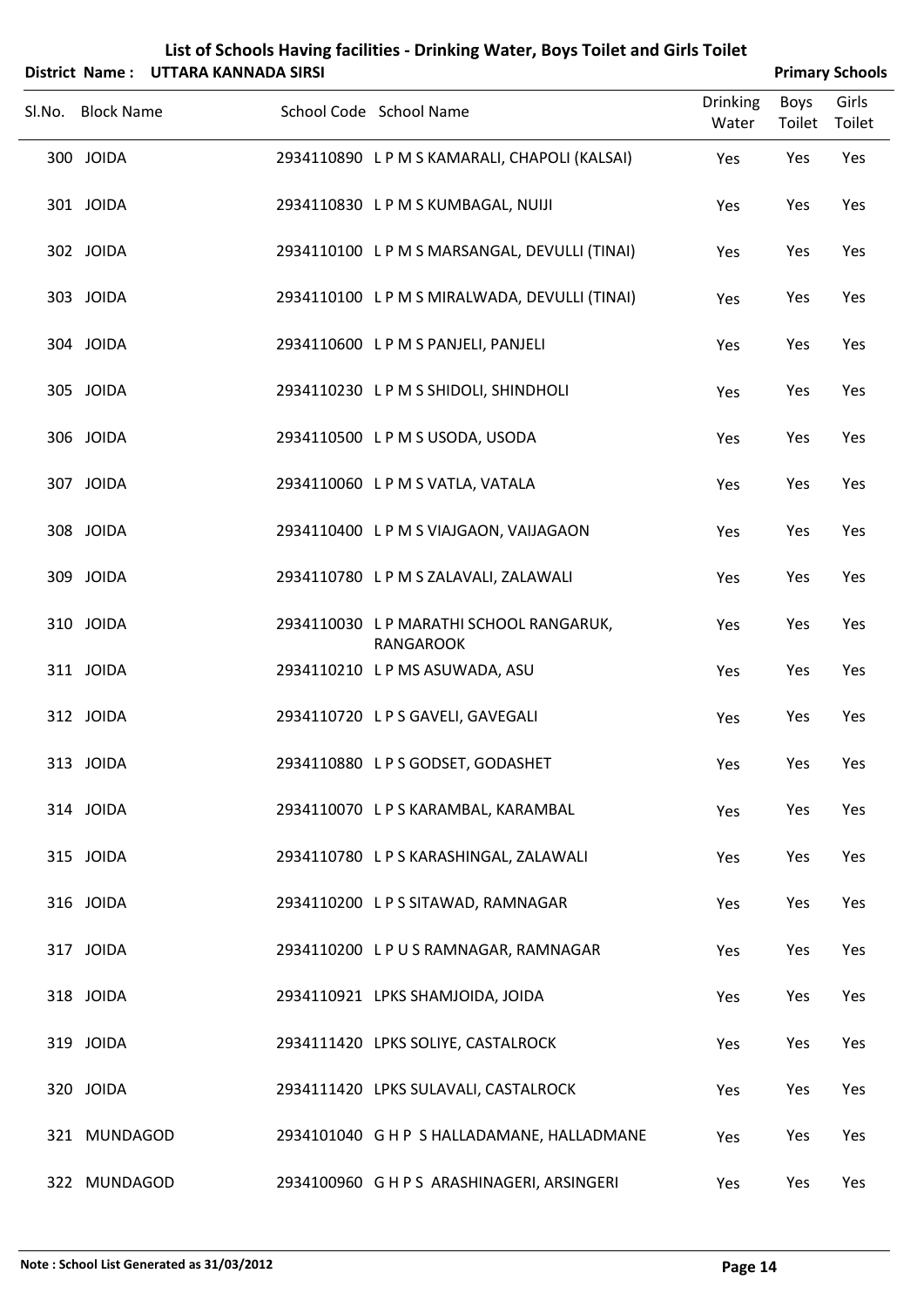|        |                   | District Name: UTTARA KANNADA SIRSI |                                                              |                          | <b>Primary Schools</b> |                 |
|--------|-------------------|-------------------------------------|--------------------------------------------------------------|--------------------------|------------------------|-----------------|
| Sl.No. | <b>Block Name</b> |                                     | School Code School Name                                      | <b>Drinking</b><br>Water | Boys<br>Toilet         | Girls<br>Toilet |
|        | 323 MUNDAGOD      |                                     | 2934100080 G H P S BALEHALLI, BALEHALLI                      | Yes                      | Yes                    | Yes             |
|        | 324 MUNDAGOD      |                                     | 2934100831 G H P S BASAVANAGAR, MUNDAGOD TOWN                | Yes                      | Yes                    | Yes             |
|        | 325 MUNDAGOD      |                                     | 2934101000 G H P S DHARAMA COLONY, DHARMA<br><b>COLONY</b>   | Yes                      | Yes                    | Yes             |
|        | 326 MUNDAGOD      |                                     | 2934100071 G H P S MAINALLI, MAINALLI                        | Yes                      | Yes                    | Yes             |
|        | 327 MUNDAGOD      |                                     | 2934101120 G L P S KENDALAGERI, KENDALGERI                   | Yes                      | Yes                    | Yes             |
|        | 328 MUNDAGOD      |                                     | 2934100970 G L P S ATTIVERI, ATTIVERI                        | Yes                      | Yes                    | Yes             |
|        | 329 MUNDAGOD      |                                     | 2934100980 GLPS BADDIGERI, BADDIGERI                         | Yes                      | Yes                    | Yes             |
|        | 330 MUNDAGOD      |                                     | 2934100860 GLPS BASAPUR, BASAPUR                             | Yes                      | Yes                    | Yes             |
|        | 331 MUNDAGOD      |                                     | 2934100110 G L P S DESHPANDENAGAR, HUNGUNDA                  | Yes                      | Yes                    | Yes             |
|        | 332 MUNDAGOD      |                                     | 2934101090 G L P S JOGESHWAR, JOGESHWAR                      | Yes                      | Yes                    | Yes             |
|        | 333 MUNDAGOD      |                                     | 2934101100 G L P S KALEBAIL, KALEBAIL                        | Yes                      | Yes                    | Yes             |
|        | 334 MUNDAGOD      |                                     | 2934100830 G L P S KALGANAKOPPA, MUNDAGOD TOWN               | Yes                      | Yes                    | Yes             |
|        | 335 MUNDAGOD      |                                     | 2934100831 G L P S KAMBARGATI(URDU), MUNDAGOD<br><b>TOWN</b> | Yes                      | Yes                    | Yes             |
|        | 336 MUNDAGOD      |                                     | 2934100140 GLPSKOP (IND), KOPPA (IND)                        | Yes                      | Yes                    | Yes             |
|        | 337 MUNDAGOD      |                                     | 2934101150 GLPS MAJJIGERI, MAJJIGERI                         | Yes                      | Yes                    | Yes             |
|        | 338 MUNDAGOD      |                                     | 2934100870 GLPS SHANAVALLI, SHANAVALLI<br>(BEDASGANV)        | Yes                      | Yes                    | Yes             |
|        | 339 MUNDAGOD      |                                     | 2934100840 GLPSTATTIHALLA, TATTIHALLA                        | Yes                      | Yes                    | Yes             |
|        | 340 MUNDAGOD      |                                     | 2934101210 GLPSTUMBARGI, TUMBARGI                            | Yes                      | Yes                    | Yes             |
|        | 341 MUNDAGOD      |                                     | 2934100990 G L P S URDU BHARATMILL, BHARAT MILL              | Yes                      | Yes                    | Yes             |
|        | 342 MUNDAGOD      |                                     | 2934100490 G L P S URDU MARAGADI, MARAGADI                   | Yes                      | Yes                    | Yes             |
|        | 343 MUNDAGOD      |                                     | 2934100831 GULPS KALMESHWAR ONI, MUNDAGOD<br><b>TOWN</b>     | Yes                      | Yes                    | Yes             |
|        | 344 MUNDAGOD      |                                     | 2934100500 GL.P.S HULIHONDA, SHINGANAHALLI                   | Yes                      | Yes                    | Yes             |

345 MUNDAGOD 2934100020 G.H.P.S HULIHONDA, HULIHONDA Yes Yes Yes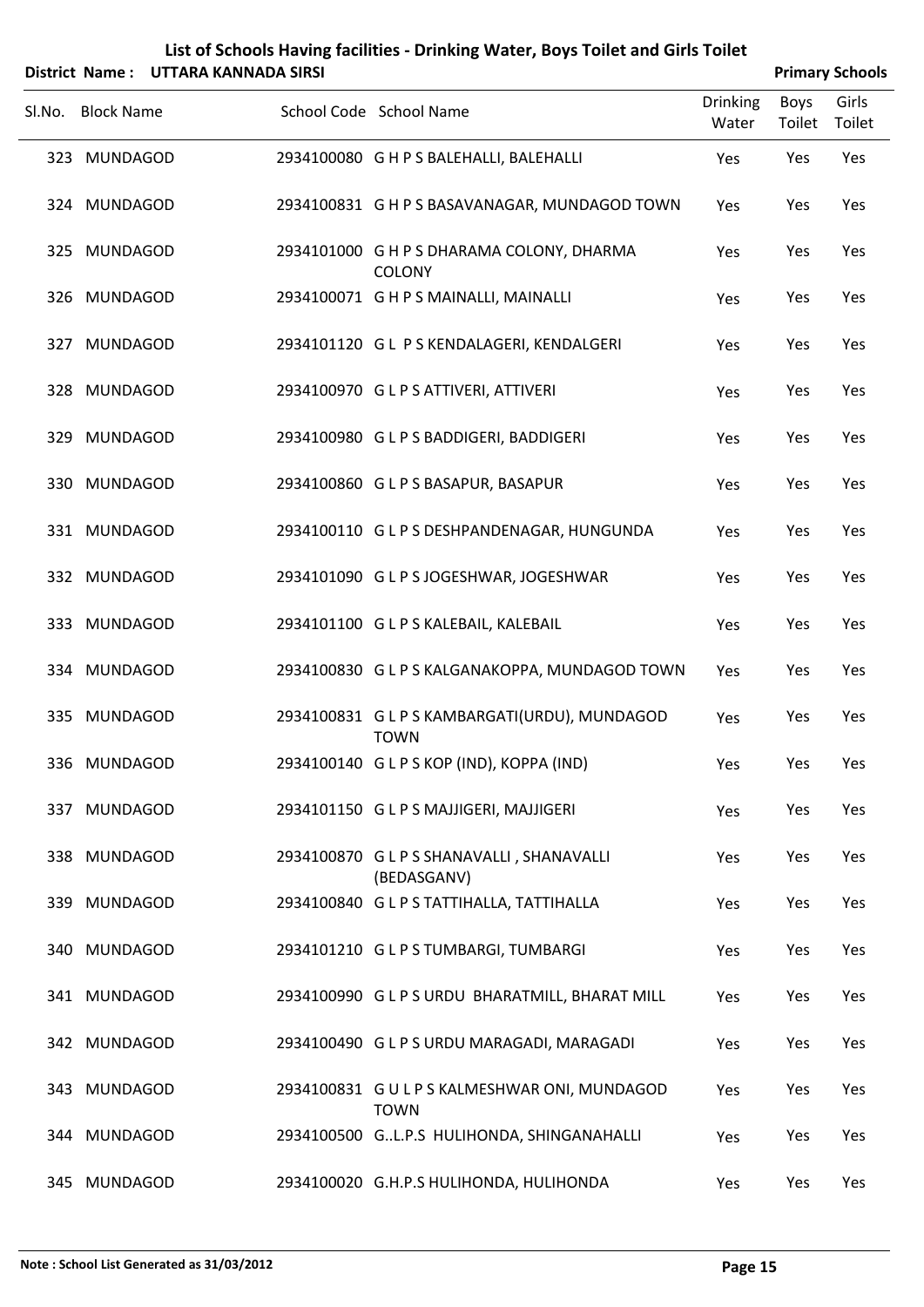|        |                   | District Name: UTTARA KANNADA SIRSI |                                                              |                          |                | <b>Primary Schools</b> |
|--------|-------------------|-------------------------------------|--------------------------------------------------------------|--------------------------|----------------|------------------------|
| Sl.No. | <b>Block Name</b> |                                     | School Code School Name                                      | <b>Drinking</b><br>Water | Boys<br>Toilet | Girls<br>Toilet        |
|        | 346 MUNDAGOD      |                                     | 2934100832 G.H.P.S URDU INDIRANAGAR, MUNDAGOD<br><b>TOWN</b> | Yes                      | Yes            | Yes                    |
|        | 347 MUNDAGOD      |                                     | 2934101110 G.L.P.S KALEKARE, KALEKARE                        | Yes                      | Yes            | Yes                    |
|        | 348 MUNDAGOD      |                                     | 2934100832 G.L.P.S DESHPANDENAGAR, MUNDAGOD<br><b>TOWN</b>   | Yes                      | Yes            | Yes                    |
|        | 349 MUNDAGOD      |                                     | 2934100740 G.L.P.S GOAGUDIKOPPA PLAT, KOP<br>(GOTGUDI)       | Yes                      | Yes            | Yes                    |
|        | 350 MUNDAGOD      |                                     | 2934100950 G.L.P.S ORALAGI, ORALGI                           | Yes                      | Yes            | Yes                    |
|        | 351 MUNDAGOD      |                                     | 2934100100 G.L.P.S SANJAYANAR, INDOOR                        | Yes                      | Yes            | Yes                    |
|        | 352 MUNDAGOD      |                                     | 2934100071 GHPS KALKIKARE, MAINALLI                          | Yes                      | Yes            | Yes                    |
|        | 353 MUNDAGOD      |                                     | 2934100510 GHPS.SULLALLI, SULLALLI                           | Yes                      | Yes            | Yes                    |
|        | 354 MUNDAGOD      |                                     | 2934100490 GLPS GOULIDADDI, MARAGADI                         | Yes                      | Yes            | Yes                    |
|        | 355 MUNDAGOD      |                                     | 2934100970 GLPS GOULY COLONY ATTIVERI, ATTIVERI              | Yes                      | Yes            | Yes                    |
|        | 356 MUNDAGOD      |                                     | 2934101070 GLPS JENAMURI, JENMURI                            | Yes                      | Yes            | Yes                    |
|        | 357 MUNDAGOD      |                                     | 2934101080 GLPS JODIKATTA, JODIKATTA                         | Yes                      | Yes            | Yes                    |
|        | 358 MUNDAGOD      |                                     | 2934101120 GLPS URDU KENDALAGERI, KENDALGERI                 | Yes                      | Yes            | Yes                    |
|        | 359 MUNDAGOD      |                                     | 2934100071 GLPS URDU MAINALLI, MAINALLI                      | Yes                      | Yes            | Yes                    |
|        | 360 MUNDAGOD      |                                     | 2934100930 GPS BASANAL, BASANAL                              | Yes                      | Yes            | Yes                    |
|        | 361 MUNDAGOD      |                                     | 2934100330 H P S HOSA SALGAON, SALGAON                       | Yes                      | Yes            | Yes                    |
|        | 362 MUNDAGOD      |                                     | 2934100030 H P S AGADI, AGADI                                | Yes                      | Yes            | Yes                    |
|        | 363 MUNDAGOD      |                                     | 2934100310 HPS ANDALGI, ANDALGI                              | Yes                      | Yes            | Yes                    |
|        | 364 MUNDAGOD      |                                     | 2934100440 H P S ATTANGI, ATTANGI                            | Yes                      | Yes            | Yes                    |
|        | 365 MUNDAGOD      |                                     | 2934100130 H P S BACHANAKI, BACHANKI                         | Yes                      | Yes            | Yes                    |
|        | 366 MUNDAGOD      |                                     | 2934100670 H P S BEDSAGAON, BEDASGAON                        | Yes                      | Yes            | Yes                    |
|        | 367 MUNDAGOD      |                                     | 2934100700 H P S BEKKODA, BEKKOD                             | Yes                      | Yes            | Yes                    |
|        | 368 MUNDAGOD      |                                     | 2934100420 H P S CHALGERI, CHALGERI                          | Yes                      | Yes            | Yes                    |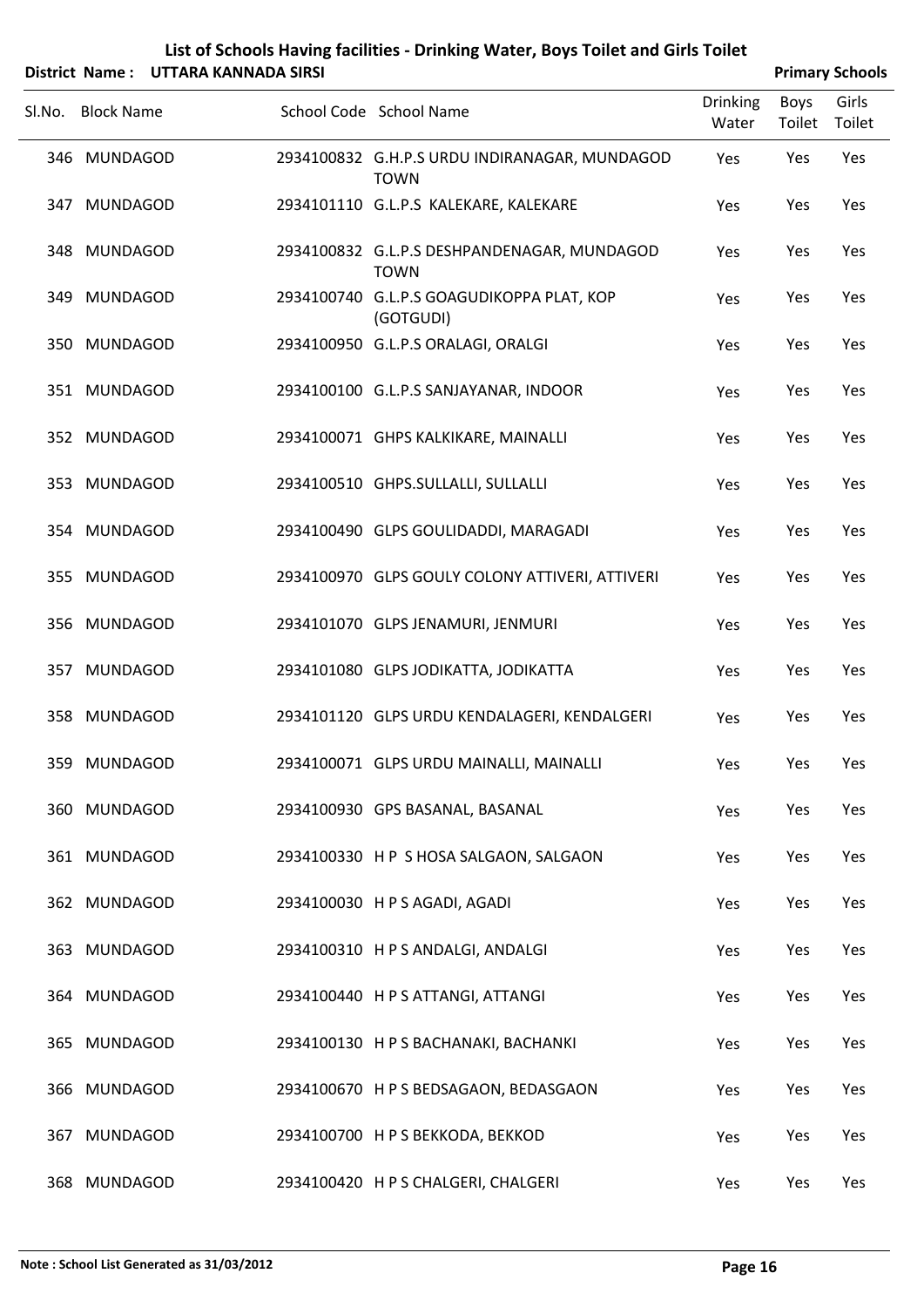|        |                   | District Name: UTTARA KANNADA SIRSI |                                                           |                          | <b>Primary Schools</b> |                 |
|--------|-------------------|-------------------------------------|-----------------------------------------------------------|--------------------------|------------------------|-----------------|
| Sl.No. | <b>Block Name</b> |                                     | School Code School Name                                   | <b>Drinking</b><br>Water | <b>Boys</b><br>Toilet  | Girls<br>Toilet |
|        | 369 MUNDAGOD      |                                     | 2934100360 H P S CHIPAGERI, CHIPAGERI                     | Yes                      | Yes                    | Yes             |
|        | 370 MUNDAGOD      |                                     | 2934100410 H P S CHITGERI, CHITGERI                       | Yes                      | Yes                    | Yes             |
|        | 371 MUNDAGOD      |                                     | 2934100180 H P S CHOWDALLI, CHOWDALLI                     | Yes                      | Yes                    | Yes             |
|        | 372 MUNDAGOD      |                                     | 2934100740 H P S GOTAGUDIKOPPA, KOP (GOTGUDI)             | Yes                      | Yes                    | Yes             |
|        | 373 MUNDAGOD      |                                     | 2934101050 H P S HANUMARUR, HANMAPUR                      | Yes                      | Yes                    | Yes             |
|        | 374 MUNDAGOD      |                                     | 2934100770 H P S HARAGANALLI, HARAGANALLI                 | Yes                      | Yes                    | Yes             |
|        | 375 MUNDAGOD      |                                     | 2934100340 H P S HIREHALLI (URDU), HIREHALLI              | Yes                      | Yes                    | Yes             |
|        | 376 MUNDAGOD      |                                     | 2934100340 H P S HIREHALLI, HIREHALLI                     | Yes                      | Yes                    | Yes             |
|        | 377 MUNDAGOD      |                                     | 2934100110 H P S HUNGUNDA, HUNGUNDA                       | Yes                      | Yes                    | Yes             |
|        | 378 MUNDAGOD      |                                     | 2934100140 H P S INDOOR KOPPA, KOPPA (IND)                | Yes                      | Yes                    | Yes             |
|        | 379 MUNDAGOD      |                                     | 2934100830 HPSKGSMUNDAGOD, MUNDAGOD TOWN                  | Yes                      | Yes                    | Yes             |
|        | 380 MUNDAGOD      |                                     | 2934100630 H P S KANCHIKOPPA, KANCHIKOPPA                 | Yes                      | Yes                    | Yes             |
|        | 381 MUNDAGOD      |                                     | 2934100460 H P S KATUR, KATUR                             | Yes                      | Yes                    | Yes             |
|        | 382 MUNDAGOD      |                                     | 2934100560 H P S KODAMBI, KODAMBI                         | Yes                      | Yes                    | Yes             |
|        | 383 MUNDAGOD      |                                     | 2934100600 H P S KURLI, KURLI                             | Yes                      | Yes                    | Yes             |
|        | 384 MUNDAGOD      |                                     | 2934100270 H P S MALAVALLI, MALAVALLI                     | Yes                      | Yes                    | Yes             |
|        | 385 MUNDAGOD      |                                     | 2934100470 H P S MUDASALI, MUDASALI                       | Yes                      | Yes                    | Yes             |
|        | 386 MUNDAGOD      |                                     | 2934100830 H P S MUNDAGOD (URDU), MUNDAGOD<br><b>TOWN</b> | Yes                      | Yes                    | Yes             |
|        | 387 MUNDAGOD      |                                     | 2934100830 H P S MUNDAGOD-2, MUNDAGOD TOWN                | Yes                      | Yes                    | Yes             |
|        | 388 MUNDAGOD      |                                     | 2934100830 H P S MUNDAGOD-3, MUNDAGOD TOWN                | Yes                      | Yes                    | Yes             |
|        | 389 MUNDAGOD      |                                     | 2934100040 H P S NANDIKATTA (URDU), NANDIKATTA            | Yes                      | Yes                    | Yes             |
|        | 390 MUNDAGOD      |                                     | 2934100040 H P S NANDIKATTA, NANDIKATTA                   | Yes                      | Yes                    | Yes             |

391 MUNDAGOD 2934100210 HP S NYASARGI, NYASARGI Yes Yes Yes Yes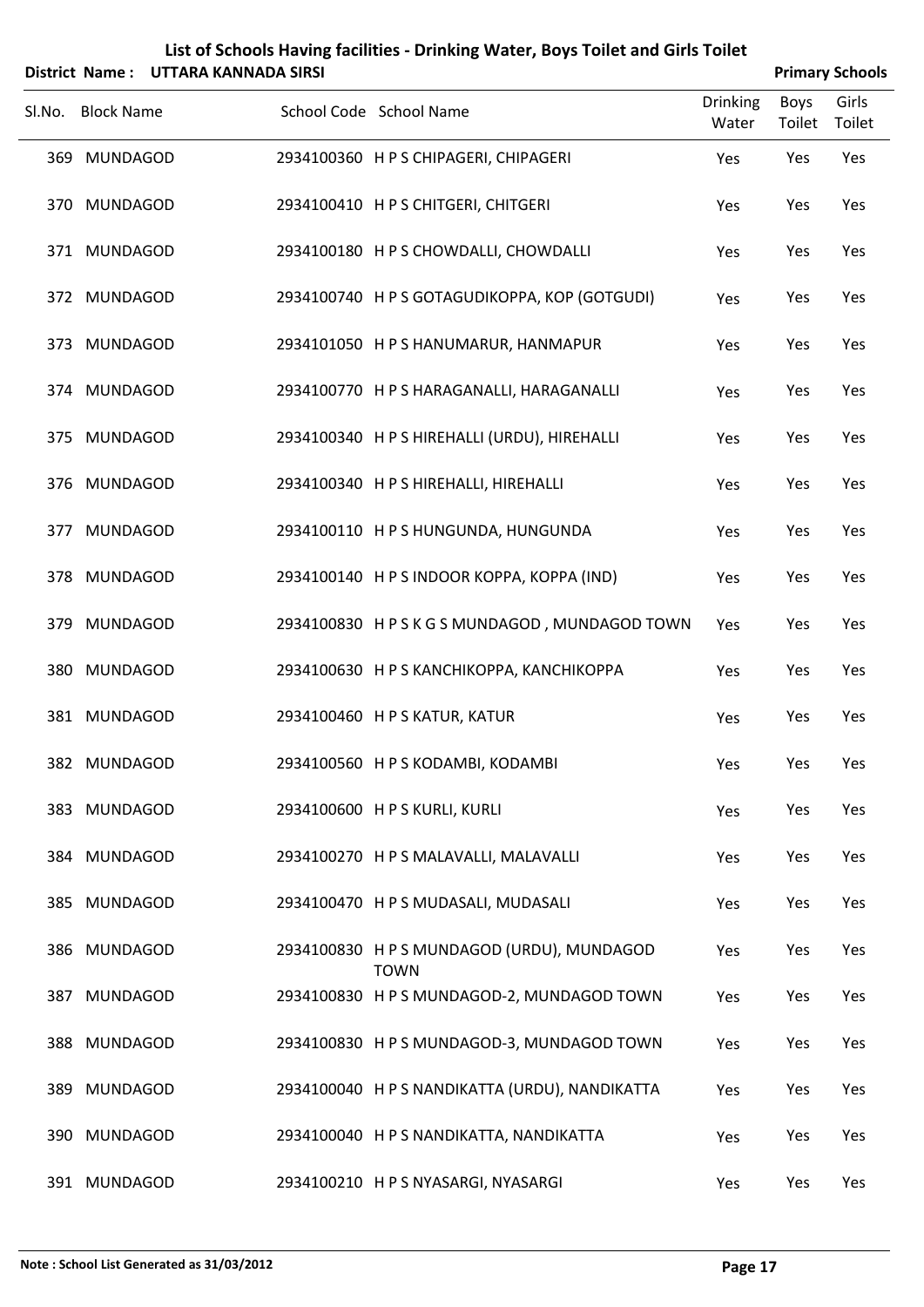|        | <b>District Name:</b> | <b>UTTARA KANNADA SIRSI</b> | List of Schools Having facilities - Drinking Water, Boys Toilet and Girls Toilet |                          |                | <b>Primary Schools</b> |
|--------|-----------------------|-----------------------------|----------------------------------------------------------------------------------|--------------------------|----------------|------------------------|
| Sl.No. | <b>Block Name</b>     |                             | School Code School Name                                                          | <b>Drinking</b><br>Water | Boys<br>Toilet | Girls<br>Toilet        |
|        | 392 MUNDAGOD          |                             | 2934100580 H P S PALA (UDRU), PALA                                               | Yes                      | Yes            | Yes                    |
|        | 393 MUNDAGOD          |                             | 2934100540 H P S RAMAPURA, RAMAPUR                                               | Yes                      | Yes            | Yes                    |
|        | 394 MUNDAGOD          |                             | 2934100500 H P S SHINGANAHALLI, SHINGANAHALLI                                    | Yes                      | Yes            | Yes                    |
|        | 395 MUNDAGOD          |                             | 2934100170 H P S TAMYANKOPPA, TAMYANKOPPA                                        | Yes                      | Yes            | Yes                    |
|        | 396 MUNDAGOD          |                             | 2934100050 H P S UGGINKERI, UGGINKERI                                            | Yes                      | Yes            | Yes                    |
|        | 397 MUNDAGOD          |                             | 2934100650 H P S UMMACHAGI, UMMACHAGI                                            | Yes                      | Yes            | Yes                    |
|        | 398 MUNDAGOD          |                             | 2934100010 H P S YEREBAIL, YEREBAIL                                              | Yes                      | Yes            | Yes                    |
|        | 399 MUNDAGOD          |                             | 2934100100 H.P.S.INDOOR, INDOOR                                                  | Yes                      | Yes            | Yes                    |
|        | 400 MUNDAGOD          |                             | 2934100940 H.P.S.KARAGINAKOPPA, KARAGINAKOPPA                                    | Yes                      | Yes            | Yes                    |
|        | 401 MUNDAGOD          |                             | 2934100250 LPS AJJIHALLIL, AJHIHALLI                                             | Yes                      | Yes            | Yes                    |
|        | 402 MUNDAGOD          |                             | 2934100480 LPS ALALLLI, ALALLLI                                                  | Yes                      | Yes            | Yes                    |
|        | 403 MUNDAGOD          |                             | 2934100310 LPS ANDALGI, ANDALGI                                                  | Yes                      | Yes            | Yes                    |
|        | 404 MUNDAGOD          |                             | 2934100130 L P S BACHANAKI (URDU), BACHANKI                                      | Yes                      | Yes            | Yes                    |
|        | 405 MUNDAGOD          |                             | 2934100690 LPS BALEKOPPA, BALEKOPPA                                              | Yes                      | Yes            | Yes                    |
|        | 406 MUNDAGOD          |                             | 2934100300 LPS BASAVANAKOPPA, BASAVANAKOPPA                                      | Yes                      | Yes            | Yes                    |
|        | 407 MUNDAGOD          |                             | 2934100570 LPS BHADRAPUR, BHADRAPURA                                             | Yes                      | Yes            | Yes                    |
|        | 408 MUNDAGOD          |                             | 2934100570 L P S BHADRAPURA (URDU), BHADRAPURA                                   | Yes                      | Yes            | Yes                    |
|        | 409 MUNDAGOD          |                             | 2934100280 LPS BYANALLI, BYANALLI                                                | Yes                      | Yes            | Yes                    |
|        | 410 MUNDAGOD          |                             | 2934100350 LPS CHIGALLI (URDU), CHIGALLI                                         | Yes                      | Yes            | Yes                    |
|        | 411 MUNDAGOD          |                             | 2934100180 L P S CHOWDALLI URDU, CHOWDALLI                                       | Yes                      | Yes            | Yes                    |
|        | 412 MUNDAGOD          |                             | 2934100450 L P S DODDAHARVALLI, DODDAHARVALLI                                    | Yes                      | Yes            | Yes                    |
|        | 413 MUNDAGOD          |                             | 2934101010 L P S GANESHAPUR, GANESHPUR                                           | Yes                      | Yes            | Yes                    |
|        | 414 MUNDAGOD          |                             | 2934101020 LPS GODNALA, GODNAL                                                   | Yes                      | Yes            | Yes                    |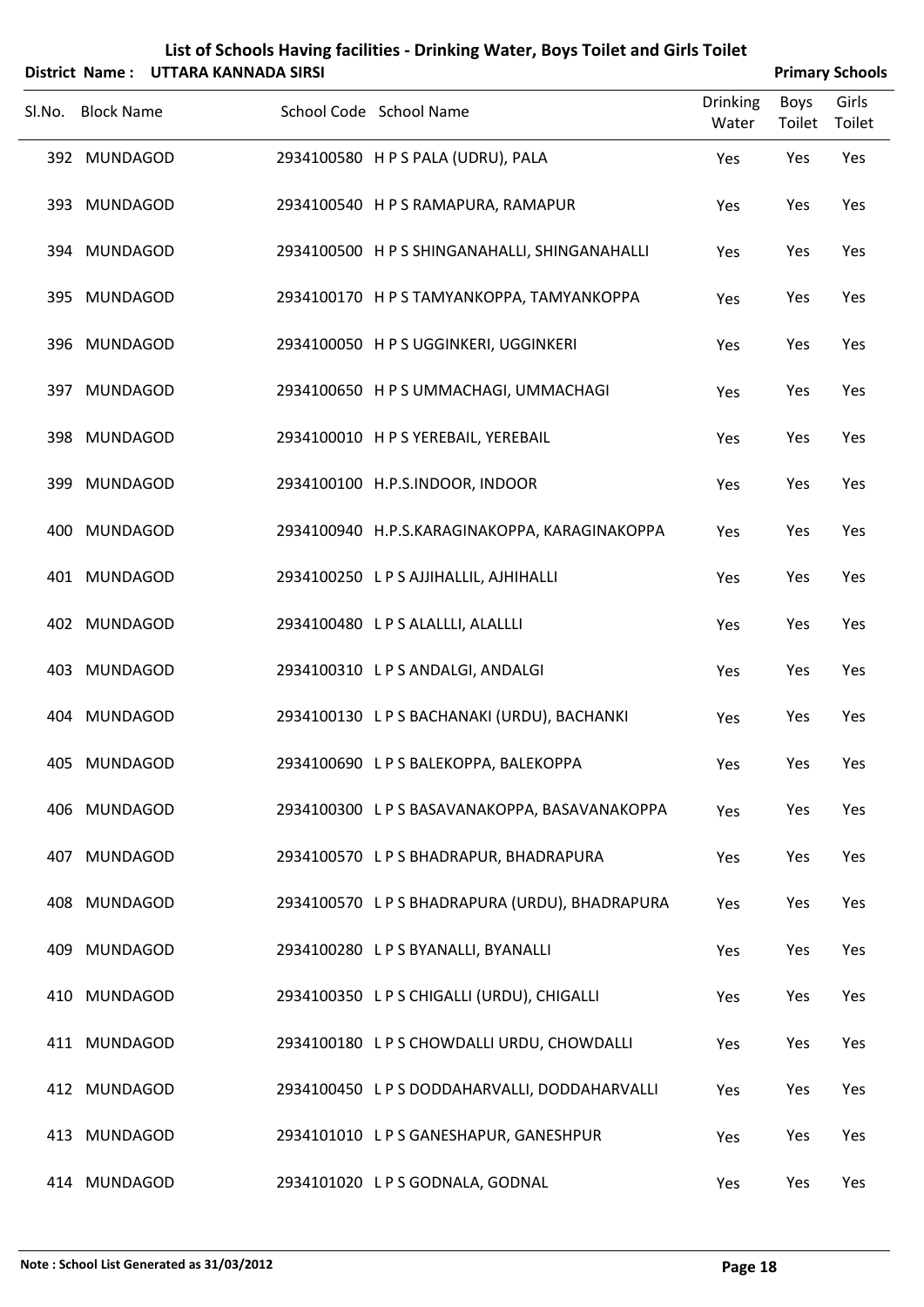|        |                   | District Name: UTTARA KANNADA SIRSI |                                                  |                   | <b>Primary Schools</b> |                 |
|--------|-------------------|-------------------------------------|--------------------------------------------------|-------------------|------------------------|-----------------|
| Sl.No. | <b>Block Name</b> |                                     | School Code School Name                          | Drinking<br>Water | Boys<br>Toilet         | Girls<br>Toilet |
|        | 415 MUNDAGOD      |                                     | 2934100060 LPS GUNJAVATI, GUNJAVATI              | Yes               | Yes                    | Yes             |
|        | 416 MUNDAGOD      |                                     | 2934100060 LPS GUNJAVATI URDU, GUNJAVATI         | Yes               | Yes                    | Yes             |
|        | 417 MUNDAGOD      |                                     | 2934100770 L P S HARAGANALLI (URDU), HARAGANALLI | Yes               | Yes                    | Yes             |
|        | 418 MUNDAGOD      |                                     | 2934101060 LPS HOSANAGAR, HOSANAGAR              | Yes               | Yes                    | Yes             |
|        | 419 MUNDAGOD      |                                     | 2934100110 LPS HUNGUNDA (URDU), HUNGUNDA         | Yes               | Yes                    | Yes             |
|        | 420 MUNDAGOD      |                                     | 2934100730 LPS INDIRANAGAR MALAGI, MALGI         | Yes               | Yes                    | Yes             |
|        | 421 MUNDAGOD      |                                     | 2934100100 LPS INDOOR (URDU), INDOOR             | Yes               | Yes                    | Yes             |
|        | 422 MUNDAGOD      |                                     | 2934100790 LPS JANGERI, JANGERI                  | Yes               | Yes                    | Yes             |
|        | 423 MUNDAGOD      |                                     | 2934100290 LPS KALKERI, KALKERI                  | Yes               | Yes                    | Yes             |
|        | 424 MUNDAGOD      |                                     | 2934100850 LPS KARAVALLI, KARAVALLI              | Yes               | Yes                    | Yes             |
|        | 425 MUNDAGOD      |                                     | 2934100460 LPS KATUR (URDU), KATUR               | Yes               | Yes                    | Yes             |
|        | 426 MUNDAGOD      |                                     | 2934100320 LPS KAVALKOPPA, KAVALAKOPPA           | Yes               | Yes                    | Yes             |
|        | 427 MUNDAGOD      |                                     | 2934100760 LPS KOLGI, KOLGI                      | Yes               | Yes                    | Yes             |
|        | 428 MUNDAGOD      |                                     | 2934100220 LPS KUNDARGI, KUNDARGI                | Yes               | Yes                    | Yes             |
|        | 429 MUNDAGOD      |                                     | 2934100090 LPS KUSUR, KUSUR                      | Yes               | Yes                    | Yes             |
|        | 430 MUNDAGOD      |                                     | 2934100820 LPS KYADGIKOP, KYADGIKOP              | Yes               | Yes                    | Yes             |
|        | 431 MUNDAGOD      |                                     | 2934100190 LPS KYASANKERI, KYASANKERI            | Yes               | Yes                    | Yes             |
|        | 432 MUNDAGOD      |                                     | 2934100260 LPS LAKKOLLI, LAKKOLLI                | Yes               | Yes                    | Yes             |
|        | 433 MUNDAGOD      |                                     | 2934100270 LPS MALAVALLI (U), MALAVALLI          | Yes               | Yes                    | Yes             |
|        | 434 MUNDAGOD      |                                     | 2934100730 LPS MALGI (URDU), MALGI               | Yes               | Yes                    | Yes             |
|        | 435 MUNDAGOD      |                                     | 2934100490 LPS MARAGADI, MARAGADI                | Yes               | Yes                    | Yes             |
|        | 436 MUNDAGOD      |                                     | 2934100832 LPS MARIKAMBANAGAR, MUNDAGOD          | Yes               | Yes                    | Yes             |

TOWN

437 MUNDAGOD 2934100400 LPS NAGNOOR, NAGNOOR Yes Yes Yes Yes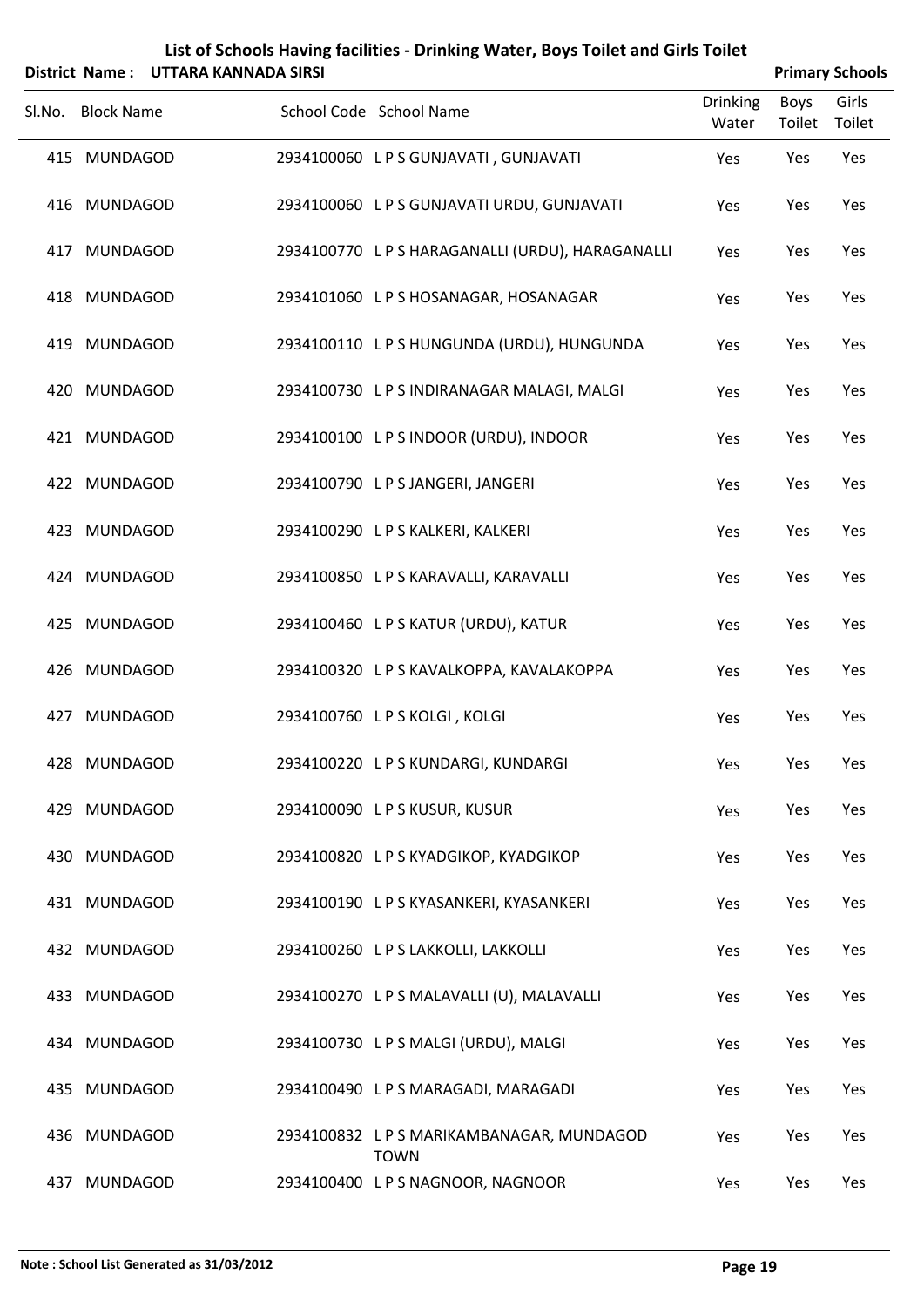|     |                   | District Name: UTTARA KANNADA SIRSI |                                              |                          |                | <b>Primary Schools</b> |
|-----|-------------------|-------------------------------------|----------------------------------------------|--------------------------|----------------|------------------------|
|     | Sl.No. Block Name |                                     | School Code School Name                      | <b>Drinking</b><br>Water | Boys<br>Toilet | Girls<br>Toilet        |
|     | 438 MUNDAGOD      |                                     | 2934101160 LPS NANDIPUR, NANDIPUR            | Yes                      | Yes            | Yes                    |
|     | 439 MUNDAGOD      |                                     | 2934100210 LPS NYASARGI PLOT, NYASARGI       | Yes                      | Yes            | Yes                    |
|     | 440 MUNDAGOD      |                                     | 2934100540 L P S RAMAPURA PLOT, RAMAPUR      | Yes                      | Yes            | Yes                    |
|     | 441 MUNDAGOD      |                                     | 2934100330 LPS SALGAON, SALGAON              | Yes                      | Yes            | Yes                    |
|     | 442 MUNDAGOD      |                                     | 2934100230 LPS SANAVALLI PLOT, SANAVALLI     | Yes                      | Yes            | Yes                    |
|     | 443 MUNDAGOD      |                                     | 2934100230 LPS SANAVALLI, SANAVALLI          | Yes                      | Yes            | Yes                    |
|     | 444 MUNDAGOD      |                                     | 2934100610 LPS TOGRALLI, TOGRALLI            | Yes                      | Yes            | Yes                    |
|     | 445 MUNDAGOD      |                                     | 2934101170 LPS URDU ONIKERI, ONIKERI         | Yes                      | Yes            | Yes                    |
|     | 446 MUNDAGOD      |                                     | 2934100831 LPS ANANDANAGARA, MUNDAGOD TOWN   | Yes                      | Yes            | Yes                    |
|     | 447 MUNDAGOD      |                                     | 2934100590 LPS KALAKOPPA URDU, KALKOPPA      | Yes                      | Yes            | Yes                    |
|     | 448 MUNDAGOD      |                                     | 2934100590 LPS KALAKOPPA, KALKOPPA           | Yes                      | Yes            | Yes                    |
|     | 449 MUNDAGOD      |                                     | 2934101130 LPS KUDRENAL, KUDRENAL            | Yes                      | Yes            | Yes                    |
|     | 450 MUNDAGOD      |                                     | 2934101140 LPS KYATNALLI, KYATNALLI          | Yes                      | Yes            | Yes                    |
|     | 451 MUNDAGOD      |                                     | 2934101190 LPS SIDDANAKOPPA, SIDDANKOPPA     | Yes                      | Yes            | Yes                    |
|     | 452 MUNDAGOD      |                                     | 2934101200 LPS SIDLAGUNDI, SIDLAGUNDI        | Yes                      | Yes            | Yes                    |
|     | 453 MUNDAGOD      |                                     | 2934100350 M H P S CHIGALLI, CHIGALLI        | Yes                      | Yes            | Yes                    |
|     | 454 MUNDAGOD      |                                     | 2934100730 M H P S MALGI, MALGI              | Yes                      | Yes            | Yes                    |
|     | 455 MUNDAGOD      |                                     | 2934100830 M H P S MUNDAGOD, MUNDAGOD TOWN   | Yes                      | Yes            | Yes                    |
|     | 456 MUNDAGOD      |                                     | 2934101170 M H P S ONIKERI, ONIKERI          | Yes                      | Yes            | Yes                    |
| 457 | <b>MUNDAGOD</b>   |                                     | 2934100580 M H P S PALA, PALA                | Yes                      | Yes            | Yes                    |
|     | 458 SIDDAPUR      |                                     | 2934061980 G H P S GAVINAGUDDA, GAVINA GUDDA | Yes                      | Yes            | Yes                    |
|     | 459 SIDDAPUR      |                                     | 2934060200 G H P S HEGGARNI, HEGGARANI       | Yes                      | Yes            | Yes                    |
|     | 460 SIDDAPUR      |                                     | 2934061400 G H P S HUSOOR, HOSUR             | Yes                      | Yes            | Yes                    |

 $\overline{a}$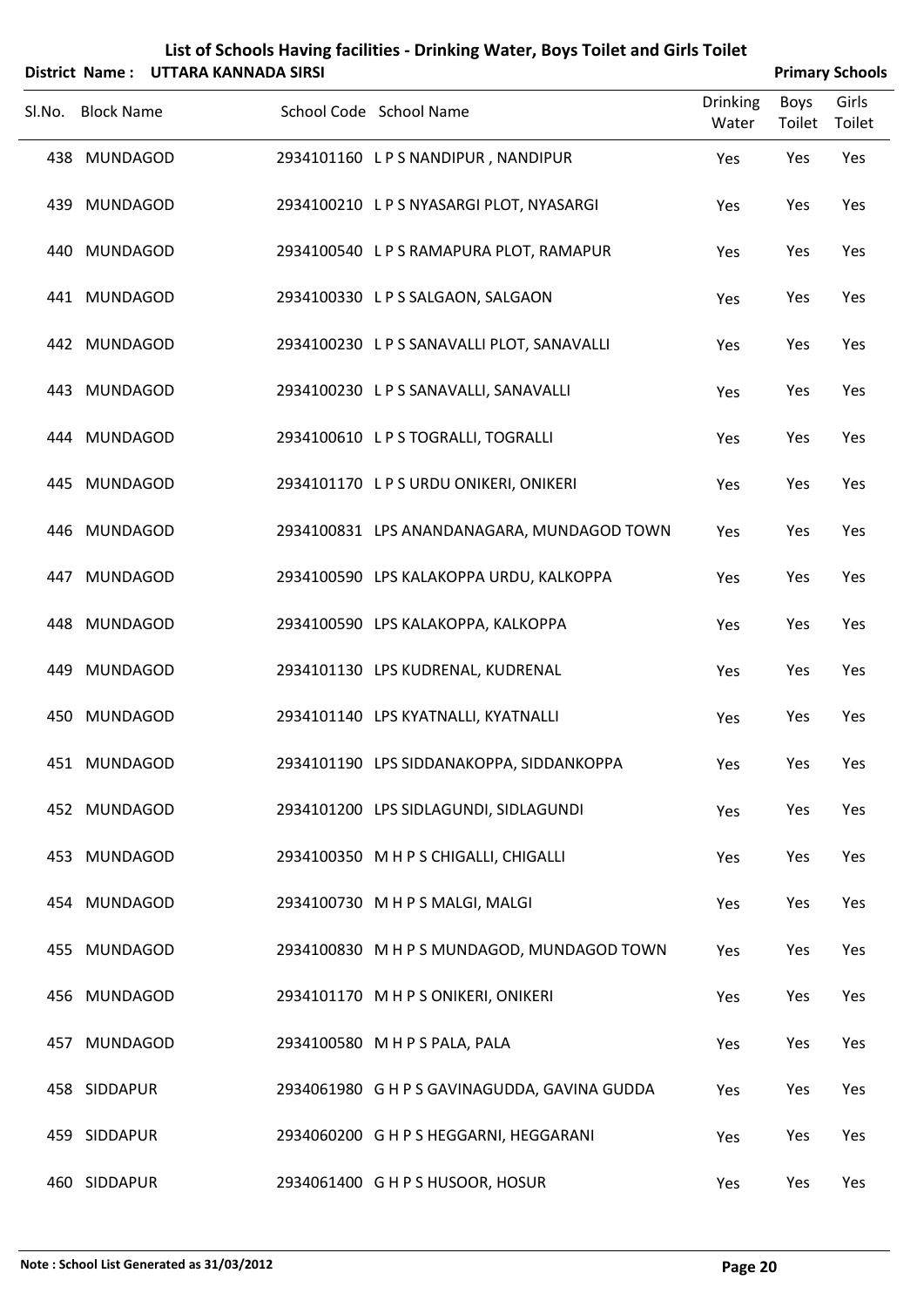| List of Schools Having facilities - Drinking Water, Boys Toilet and Girls Toilet                                                                                                                                                                                                              |
|-----------------------------------------------------------------------------------------------------------------------------------------------------------------------------------------------------------------------------------------------------------------------------------------------|
| $\mathbf{a}$ and $\mathbf{a}$ and $\mathbf{a}$ is the contract of $\mathbf{a}$ and $\mathbf{a}$ and $\mathbf{a}$ and $\mathbf{a}$ and $\mathbf{a}$ and $\mathbf{a}$ and $\mathbf{a}$ and $\mathbf{a}$ and $\mathbf{a}$ and $\mathbf{a}$ and $\mathbf{a}$ and $\mathbf{a}$ and $\mathbf{a}$ an |

|        | District Name: UTTARA KANNADA SIRSI |                                                    |                          |                | <b>Primary Schools</b> |  |  |
|--------|-------------------------------------|----------------------------------------------------|--------------------------|----------------|------------------------|--|--|
| Sl.No. | <b>Block Name</b>                   | School Code School Name                            | <b>Drinking</b><br>Water | Boys<br>Toilet | Girls<br>Toilet        |  |  |
|        | 461 SIDDAPUR                        | 2934061770 G H P S KADAKERI, TYARSHI               | Yes                      | Yes            | Yes                    |  |  |
|        | 462 SIDDAPUR                        | 2934060040 G H P S NILKUNDA, NILKUND               | Yes                      | Yes            | Yes                    |  |  |
|        | 463 SIDDAPUR                        | 2934060270 GLPS (U) HERUR, AINBAIL                 | Yes                      | Yes            | Yes                    |  |  |
|        | 464 SIDDAPUR                        | 2934061890 GLPS AKKUNJI, AKKUNJI                   | Yes                      | Yes            | Yes                    |  |  |
|        | 465 SIDDAPUR                        | 2934062130 G L P S BALIKOPPA, BALIKOPPA            | Yes                      | Yes            | Yes                    |  |  |
|        | 466 SIDDAPUR                        | 2934060360 G L P S GALIJADDI, KARKISAVAL           | Yes                      | Yes            | Yes                    |  |  |
|        | 467 SIDDAPUR                        | 2934060200 GLPS HIREHADDA, HEGGARANI               | Yes                      | Yes            | Yes                    |  |  |
|        | 468 SIDDAPUR                        | 2934060360 GLPS HIREKAI, KARKISAVAL                | Yes                      | Yes            | Yes                    |  |  |
|        | 469 SIDDAPUR                        | 2934062290 G L P S HUTGAR, HUTGAR(MUTHALLI)        | Yes                      | Yes            | Yes                    |  |  |
|        | 470 SIDDAPUR                        | 2934062240 GLPSILIMANE, ILLIMANE                   | Yes                      | Yes            | Yes                    |  |  |
|        | 471 SIDDAPUR                        | 2934061890 GLPS KALYANAPUR, AKKUNJI                | Yes                      | Yes            | Yes                    |  |  |
|        | 472 SIDDAPUR                        | 2934060820 GLPS NETTAGOD, BILEGOD                  | Yes                      | Yes            | Yes                    |  |  |
|        | 473 SIDDAPUR                        | 2934061960 GHPS HARE KOPPA, NEJJUR                 | Yes                      | Yes            | Yes                    |  |  |
|        | 474 SIDDAPUR                        | 2934062450 GHPS HOSALLI, HOSALLI                   | Yes                      | Yes            | Yes                    |  |  |
|        | 475 SIDDAPUR                        | 2934060580 GLPS HADINARANE MAILUGALLU,<br>SAMPAGOD | Yes                      | Yes            | Yes                    |  |  |
|        | 476 SIDDAPUR                        | 2934061850 GLPS KOLAGI, SHIRALGI                   | Yes                      | Yes            | Yes                    |  |  |
|        | 477 SIDDAPUR                        | 2934062450 GLPS URDU HOSALLI, HOSALLI              | Yes                      | Yes            | Yes                    |  |  |
|        | 478 SIDDAPUR                        | 2934060200 GOVT URDU L P S HEGGARNI, HEGGARANI     | Yes                      | Yes            | Yes                    |  |  |
|        | 479 SIDDAPUR                        | 2934061790 H P S AIGOD, AIGOD                      | Yes                      | Yes            | Yes                    |  |  |
|        | 480 SIDDAPUR                        | 2934061910 H P S ARENDOOR, ARENDUR                 | Yes                      | Yes            | Yes                    |  |  |
|        | 481 SIDDAPUR                        | 2934062200 HPS AVARGUPPA, AVARGUPPA                | Yes                      | Yes            | Yes                    |  |  |
|        | 482 SIDDAPUR                        | 2934062130 H P S BALEKOPPA, BALIKOPPA              | Yes                      | Yes            | Yes                    |  |  |
|        | 483 SIDDAPUR                        | 2934060350 H P S BALESAR, BALESAR                  | Yes                      | Yes            | Yes                    |  |  |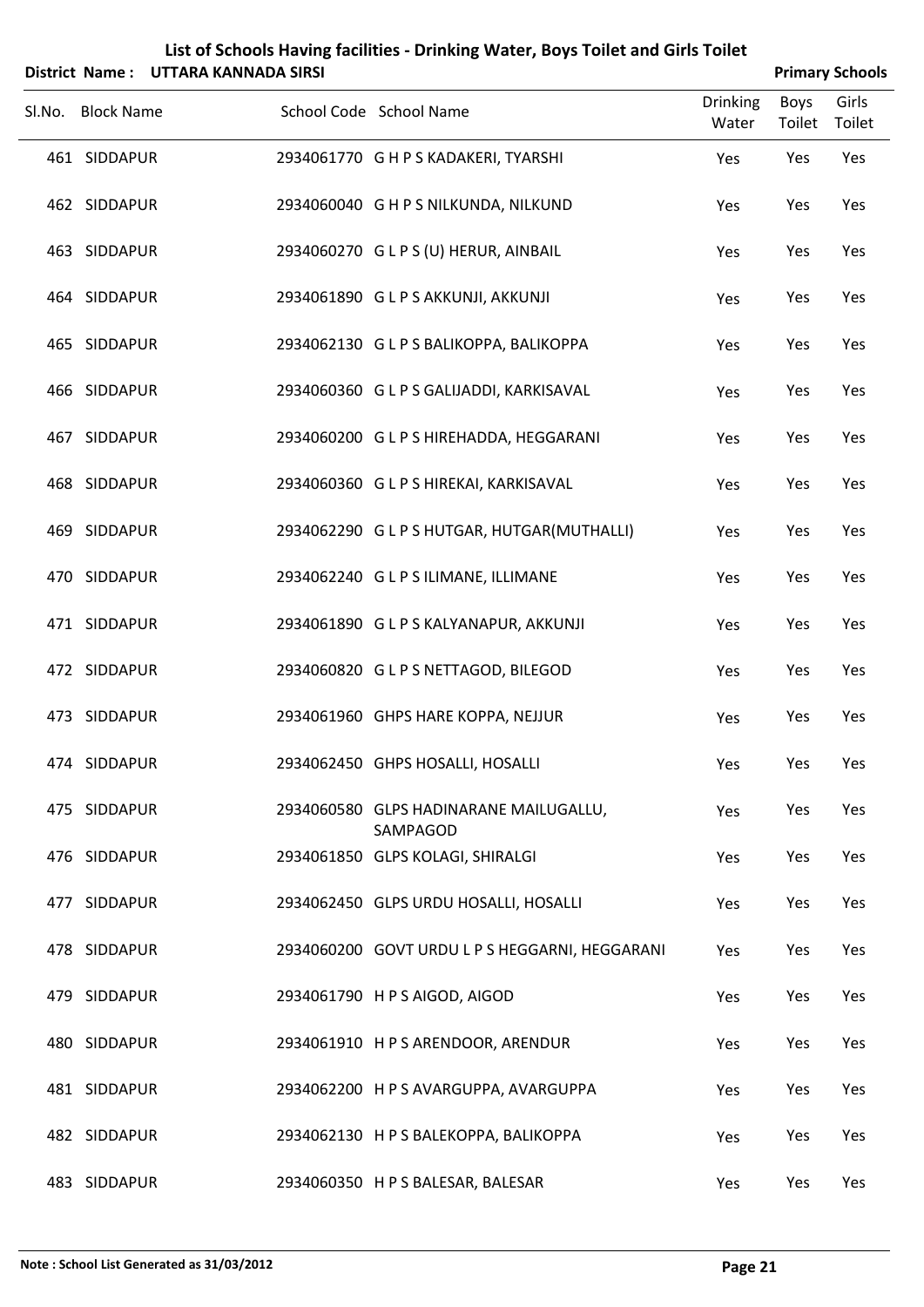|                   | District Name: UTTARA KANNADA SIRSI |                         |                                               |                          |                | <b>Primary Schools</b> |
|-------------------|-------------------------------------|-------------------------|-----------------------------------------------|--------------------------|----------------|------------------------|
| Sl.No. Block Name |                                     | School Code School Name |                                               | <b>Drinking</b><br>Water | Boys<br>Toilet | Girls<br>Toilet        |
| 484 SIDDAPUR      |                                     |                         | 2934061070 HPS BALGOD, BALGOD                 | Yes                      | Yes            | Yes                    |
| 485 SIDDAPUR      |                                     |                         | 2934061580 H P S BIDRAKAN, BIDRAKAN           | Yes                      | Yes            | Yes                    |
| 486 SIDDAPUR      |                                     |                         | 2934060820 H P S BILEGODA, BILEGOD            | Yes                      | Yes            | Yes                    |
| 487 SIDDAPUR      |                                     |                         | 2934062310 H P S DEVASA, BALEKOPPA            | Yes                      | Yes            | Yes                    |
| 488 SIDDAPUR      |                                     |                         | 2934060680 H P S DEVISAR, DEVISAR             | Yes                      | Yes            | Yes                    |
| 489 SIDDAPUR      |                                     |                         | 2934060860 H P S DODMANE, DODMANE             | Yes                      | Yes            | Yes                    |
| 490 SIDDAPUR      |                                     |                         | 2934062180 H P S DOMBEKAI, MUTTIGE            | Yes                      | Yes            | Yes                    |
| 491 SIDDAPUR      |                                     |                         | 2934062180 H P S GANIGOPPA, MUTTIGE           | Yes                      | Yes            | Yes                    |
| 492 SIDDAPUR      |                                     |                         | 2934060690 H P S GIRAGADDE, GIRGADDE          | Yes                      | Yes            | Yes                    |
| 493 SIDDAPUR      |                                     |                         | 2934061890 HPS GOLGOD, AKKUNJI                | Yes                      | Yes            | Yes                    |
| 494 SIDDAPUR      |                                     |                         | 2934062170 H P S GOLIKAI, GOLIKAI             | Yes                      | Yes            | Yes                    |
| 495 SIDDAPUR      |                                     |                         | 2934062060 H P S HALADAKATTA, WARD6           | Yes                      | Yes            | Yes                    |
| 496 SIDDAPUR      |                                     |                         | 2934062190 H P S HALAGADIKOPPA, HALAGADIKOPPA | Yes                      | Yes            | Yes                    |
| 497 SIDDAPUR      |                                     |                         | 2934061360 H P S HALAGERI, HALGERI            | Yes                      | Yes            | Yes                    |
| 498 SIDDAPUR      |                                     |                         | 2934060520 H P S HALAKANI, HALKANI            | Yes                      | Yes            | Yes                    |
| 499 SIDDAPUR      |                                     |                         | 2934061030 H P S HALLIBAIL, CHAPPARMANE       | Yes                      | Yes            | Yes                    |
| 500 SIDDAPUR      |                                     |                         | 2934060390 H P S HARSIKATTA, HARSHIKATTA      | Yes                      | Yes            | Yes                    |
| 501 SIDDAPUR      |                                     |                         | 2934061480 H P S HASUVANTE, HASAVANTE         | Yes                      | Yes            | Yes                    |
| 502 SIDDAPUR      |                                     |                         | 2934061320 H P S HEMAGAR, HEMAGAR             | Yes                      | Yes            | Yes                    |
| 503 SIDDAPUR      |                                     |                         | 2934061920 H P S HITTALAKOPPA, KAVANCHUR      | Yes                      | Yes            | Yes                    |
| 504 SIDDAPUR      |                                     |                         | 2934060160 H P S HOODLAMANE, UMBALMANE        | Yes                      | Yes            | Yes                    |
| 505 SIDDAPUR      |                                     |                         | 2934061150 H P S HOOVINAMANE, HUVINMANE       | Yes                      | Yes            | Yes                    |
| 506 SIDDAPUR      |                                     |                         | 2934060330 H P S HOSAGADDE, HASARGOD          | Yes                      | Yes            | Yes                    |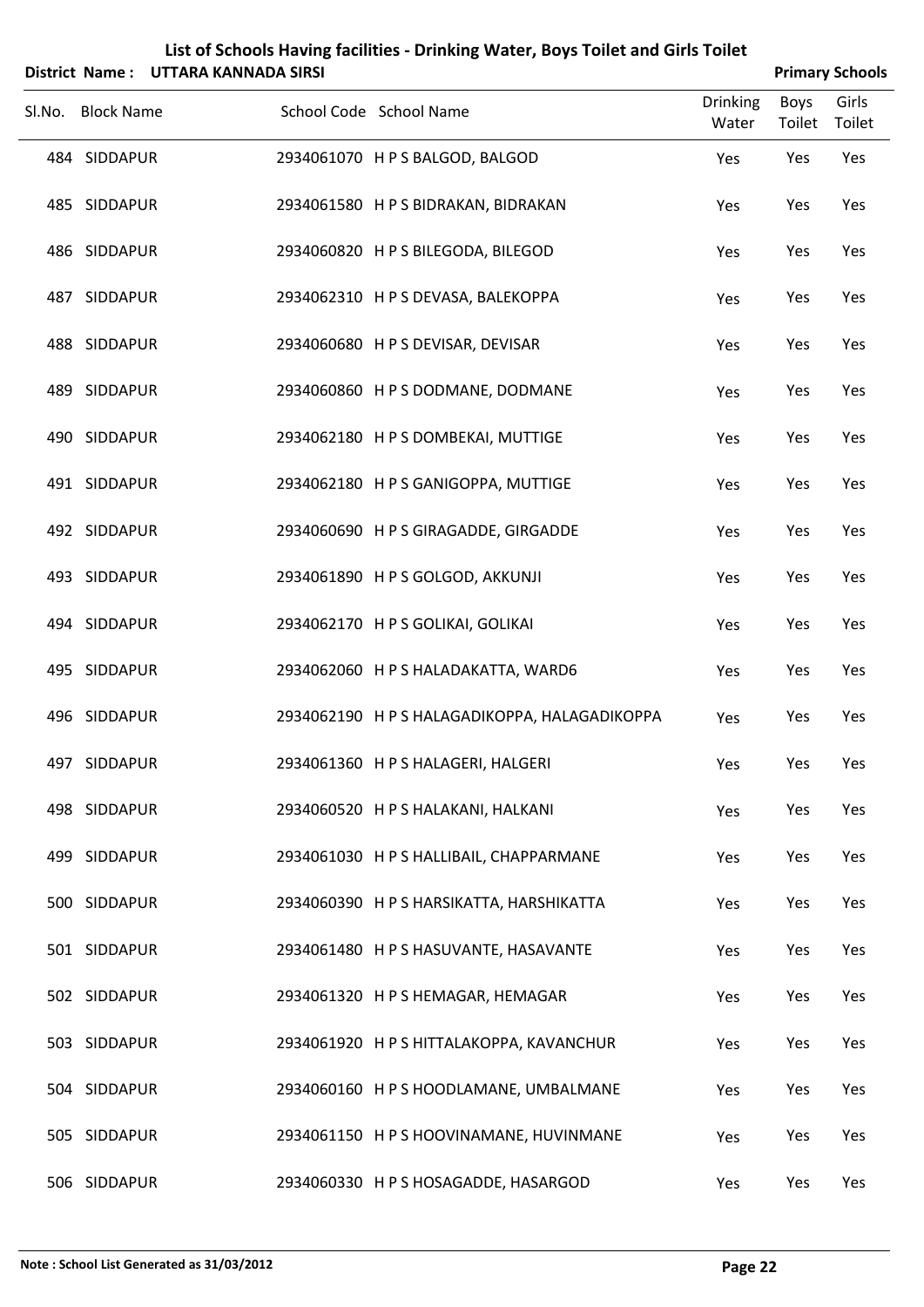| List of Schools Having facilities - Drinking Water, Boys Toilet and Girls Toilet |                                     |                                                   |                          |                |                        |  |  |  |
|----------------------------------------------------------------------------------|-------------------------------------|---------------------------------------------------|--------------------------|----------------|------------------------|--|--|--|
|                                                                                  | District Name: UTTARA KANNADA SIRSI |                                                   |                          |                | <b>Primary Schools</b> |  |  |  |
| Sl.No. Block Name                                                                |                                     | School Code School Name                           | <b>Drinking</b><br>Water | Boys<br>Toilet | Girls<br>Toilet        |  |  |  |
| 507 SIDDAPUR                                                                     |                                     | 2934060050 H P S HUKKALI, HUKLI (NILKUND)         | Yes                      | Yes            | Yes                    |  |  |  |
| 508 SIDDAPUR                                                                     |                                     | 2934060990 H P S HULKUTRI, HAVINBIL               | Yes                      | Yes            | Yes                    |  |  |  |
| 509 SIDDAPUR                                                                     |                                     | 2934060110 H P S HULLUNDE, HULLUNDE               | Yes                      | Yes            | Yes                    |  |  |  |
| 510 SIDDAPUR                                                                     |                                     | 2934061420 H P S JIDDI, MALVAJADDI                | Yes                      | Yes            | Yes                    |  |  |  |
| 511 SIDDAPUR                                                                     |                                     | 2934062050 HPSKBSIDDAPUR, WARD9                   | Yes                      | Yes            | Yes                    |  |  |  |
| 512 SIDDAPUR                                                                     |                                     | 2934060730 H P S KALAGADDE, KALGADDE              | Yes                      | Yes            | Yes                    |  |  |  |
| 513 SIDDAPUR                                                                     |                                     | 2934061470 H P S KALLUR, KALLUR                   | Yes                      | Yes            | Yes                    |  |  |  |
| 514 SIDDAPUR                                                                     |                                     | 2934060640 H P S KANSUR, TAREHALLI-KANSUR         | Yes                      | Yes            | Yes                    |  |  |  |
| 515 SIDDAPUR                                                                     |                                     | 2934060090 H P S KARLAMANE, HANDIYANE MATH        | Yes                      | Yes            | Yes                    |  |  |  |
| 516 SIDDAPUR                                                                     |                                     | 2934061180 H P S KATTEKAI, KATTEKAI               | Yes                      | Yes            | Yes                    |  |  |  |
| 517 SIDDAPUR                                                                     |                                     | 2934061550 H P S KAVALKOPPA, KAVALKOPPA           | Yes                      | Yes            | Yes                    |  |  |  |
| 518 SIDDAPUR                                                                     |                                     | 2934061920 H P S KAVANCHUR, KAVANCHUR             | Yes                      | Yes            | Yes                    |  |  |  |
| 519 SIDDAPUR                                                                     |                                     | 2934060290 H P S KIBBALLI, KIBBALLI               | Yes                      | Yes            | Yes                    |  |  |  |
| 520 SIDDAPUR                                                                     |                                     | 2934061410 H P S KILAR KULIBEEDU, KILAR           | Yes                      | Yes            | Yes                    |  |  |  |
| 521 SIDDAPUR                                                                     |                                     | 2934061170 H P S KILAVALLI, TARAKHANDA            | Yes                      | Yes            | Yes                    |  |  |  |
| 522 SIDDAPUR                                                                     |                                     | 2934060560 H P S KODSAR, KODSAR (MUTHALLI)        | Yes                      | Yes            | Yes                    |  |  |  |
| 523 SIDDAPUR                                                                     |                                     | 2934060510 H P S KODSAR MAHILAXMI, KODSAR-HALKANI | Yes                      | Yes            | Yes                    |  |  |  |
| 524 SIDDAPUR                                                                     |                                     | 2934061660 H P S KOLSIRSI, KOLSIRSI               | Yes                      | Yes            | Yes                    |  |  |  |
| 525 SIDDAPUR                                                                     |                                     | 2934061050 H P S KYADGI, KYADGI                   | Yes                      | Yes            | Yes                    |  |  |  |
| 526 SIDDAPUR                                                                     |                                     | 2934061490 H P S MANAMANE, MANMANE                | Yes                      | Yes            | Yes                    |  |  |  |
| 527 SIDDAPUR                                                                     |                                     | 2934061880 HPS MUGDUR, MUGDUR                     | Yes                      | Yes            | Yes                    |  |  |  |
| 528 SIDDAPUR                                                                     |                                     | 2934060420 H P S MUTTALLI, MUTHALLI               | Yes                      | Yes            | Yes                    |  |  |  |
| 529 SIDDAPUR                                                                     |                                     | 2934061590 H P S MUTTIGE, GOLGOD                  | Yes                      | Yes            | Yes                    |  |  |  |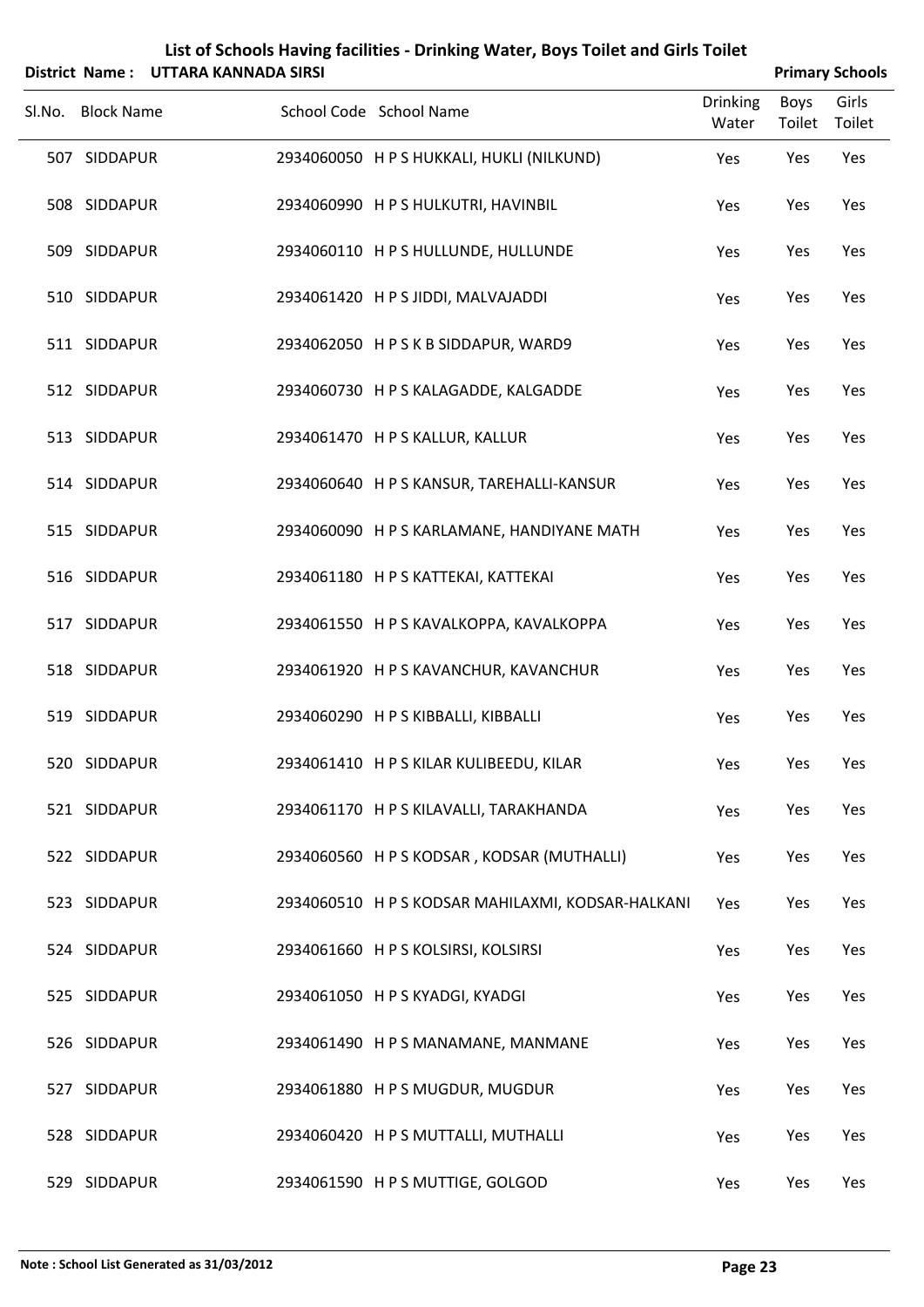|        | List of Schools Having facilities - Drinking Water, Boys Toilet and Girls Toilet |                                     |                                                |                          |                |                        |  |
|--------|----------------------------------------------------------------------------------|-------------------------------------|------------------------------------------------|--------------------------|----------------|------------------------|--|
|        |                                                                                  | District Name: UTTARA KANNADA SIRSI |                                                |                          |                | <b>Primary Schools</b> |  |
| SI.No. | <b>Block Name</b>                                                                |                                     | School Code School Name                        | <b>Drinking</b><br>Water | Boys<br>Toilet | Girls<br>Toilet        |  |
|        | 530 SIDDAPUR                                                                     |                                     | 2934060120 H P S NEERAGANA, NIRGAN             | Yes                      | Yes            | Yes                    |  |
|        | 531 SIDDAPUR                                                                     |                                     | 2934060270 H P S NELEMAV, AINBAIL              | Yes                      | Yes            | Yes                    |  |
|        | 532 SIDDAPUR                                                                     |                                     | 2934060280 H P S NERLAMANE, HEGNUR             | Yes                      | Yes            | Yes                    |  |
|        | 533 SIDDAPUR                                                                     |                                     | 2934061620 H P S NIDGOD, NIDGOD                | Yes                      | Yes            | Yes                    |  |
|        | 534 SIDDAPUR                                                                     |                                     | 2934060140 H P S SARKULI, SARKULI              | Yes                      | Yes            | Yes                    |  |
|        | 535 SIDDAPUR                                                                     |                                     | 2934060740 H P S SHELUR, SHELUR                | Yes                      | Yes            | Yes                    |  |
|        | 536 SIDDAPUR                                                                     |                                     | 2934060020 H P S SHIRAGUNI, KANCHIKAI          | Yes                      | Yes            | Yes                    |  |
|        | 537 SIDDAPUR                                                                     |                                     | 2934061850 H P S SHIRALGI, SHIRALGI            | Yes                      | Yes            | Yes                    |  |
|        | 538 SIDDAPUR                                                                     |                                     | 2934060060 H P S SHIVALAMANE, SHIVALMANE       | Yes                      | Yes            | Yes                    |  |
|        | 539 SIDDAPUR                                                                     |                                     | 2934062230 H P S SOORGAL, KAMSALE              | Yes                      | Yes            | Yes                    |  |
|        | 540 SIDDAPUR                                                                     |                                     | 2934060190 H P S TARESAR, TARESAR              | Yes                      | Yes            | Yes                    |  |
|        | 541 SIDDAPUR                                                                     |                                     | 2934060760 H P S TYAGLI, TYAGALI               | Yes                      | Yes            | Yes                    |  |
|        | 542 SIDDAPUR                                                                     |                                     | 2934061940 H P S UNCHALLI, UNCHALLI            | Yes                      | Yes            | Yes                    |  |
|        | 543 SIDDAPUR                                                                     |                                     | 2934061760 H P S URDU BEDKANI, BEDKANI         | Yes                      | Yes            | Yes                    |  |
|        | 544 SIDDAPUR                                                                     |                                     | 2934060390 H P S URDU HARSIKATTSA, HARSHIKATTA | Yes                      | Yes            | Yes                    |  |
|        | 545 SIDDAPUR                                                                     |                                     | 2934060960 H P S VANDANE, GUBBAGOD             | Yes                      | Yes            | Yes                    |  |
|        | 546 SIDDAPUR                                                                     |                                     | 2934060130 H P S VATEKOPPA, MANIGAR            | Yes                      | Yes            | Yes                    |  |
|        | 547 SIDDAPUR                                                                     |                                     | 2934060570 H P S WAJAGADDE, BHANDARKERI        | Yes                      | Yes            | Yes                    |  |
|        | 548 SIDDAPUR                                                                     |                                     | 2934062380 HP S BASVANBAIL, KODKANI            | Yes                      | Yes            | Yes                    |  |
|        | 549 SIDDAPUR                                                                     |                                     | 2934062390 HPS ADUKATTA, KORALKAI              | Yes                      | Yes            | Yes                    |  |
|        | 550 SIDDAPUR                                                                     |                                     | 2934061300 HPS BAILALLI, ALAVALLI              | Yes                      | Yes            | Yes                    |  |
|        | 551 SIDDAPUR                                                                     |                                     | 2934060290 HPS BALOOR, KIBBALLI                | Yes                      | Yes            | Yes                    |  |
|        | 552 SIDDAPUR                                                                     |                                     | 2934061740 HPS GUNJGOD, GUNJAGOD               | Yes                      | Yes            | Yes                    |  |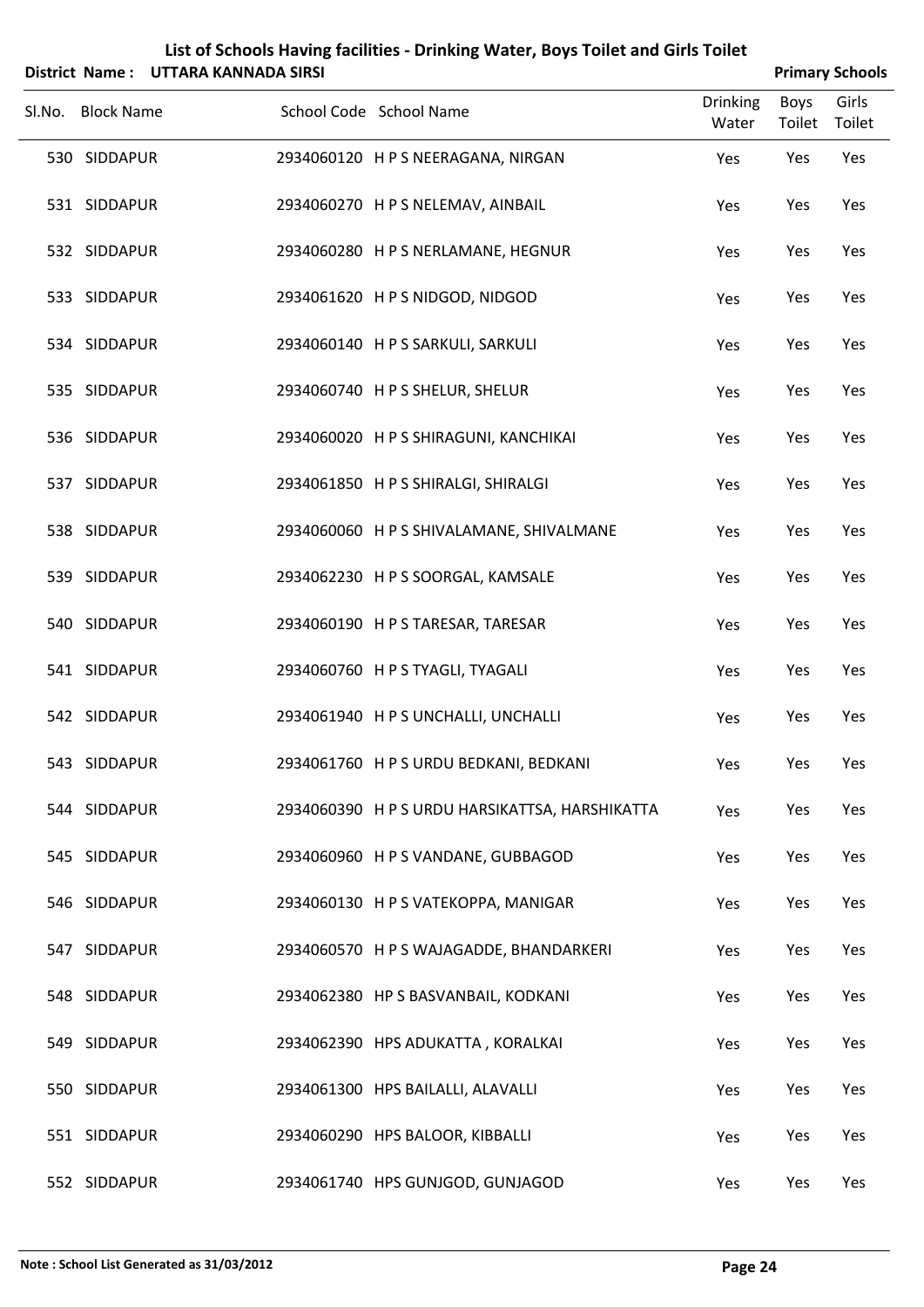|                   | District Name: UTTARA KANNADA SIRSI |                                                  |                          |                       | <b>Primary Schools</b> |
|-------------------|-------------------------------------|--------------------------------------------------|--------------------------|-----------------------|------------------------|
| Sl.No. Block Name |                                     | School Code School Name                          | <b>Drinking</b><br>Water | <b>Boys</b><br>Toilet | Girls<br>Toilet        |
| 553 SIDDAPUR      |                                     | 2934062360 HPS HENGAR, GODLABIL                  | Yes                      | Yes                   | Yes                    |
| 554 SIDDAPUR      |                                     | 2934062350 HPS HONNEGHATAGI, ITAGI               | Yes                      | Yes                   | Yes                    |
| 555 SIDDAPUR      |                                     | 2934062340 HPS HUTGAR, HALLIBAIL                 | Yes                      | Yes                   | Yes                    |
| 556 SIDDAPUR      |                                     | 2934061080 HPS ISOOR, DANMAV                     | Yes                      | Yes                   | Yes                    |
| 557 SIDDAPUR      |                                     | 2934062350 HPS ITAGI, ITAGI                      | Yes                      | Yes                   | Yes                    |
| 558 SIDDAPUR      |                                     | 2934061110 HPS LAMBAPUR, WAJGOD                  | Yes                      | Yes                   | Yes                    |
| 559 SIDDAPUR      |                                     | 2934062380 HPS MAVINGUNDI, KODKANI               | Yes                      | Yes                   | Yes                    |
| 560 SIDDAPUR      |                                     | 2934062320 HPS SAMPAKHANDA, ALAVALLI             | Yes                      | Yes                   | Yes                    |
| 561 SIDDAPUR      |                                     | 2934061250 HPS SHEEBALAMANE, KEREMANE            | Yes                      | Yes                   | Yes                    |
| 562 SIDDAPUR      |                                     | 2934062050 HPS URDU SIDDAPUR, WARD9              | Yes                      | Yes                   | Yes                    |
| 563 SIDDAPUR      |                                     | 2934060480 KODSING, ADKALLI                      | Yes                      | Yes                   | Yes                    |
| 564 SIDDAPUR      |                                     | 2934061660 L P S GUDDEKERI, KOLSIRSI             | Yes                      | Yes                   | Yes                    |
| 565 SIDDAPUR      |                                     | 2934061770 L P SKANALLI, TYARSHI                 | Yes                      | Yes                   | Yes                    |
| 566 SIDDAPUR      |                                     | 2934061030 LPS CHAPPARAMANE, CHAPPARMANE         | Yes                      | Yes                   | Yes                    |
| 567 SIDDAPUR      |                                     | 2934062180 LPS AIDNALLI, MUTTIGE                 | Yes                      | Yes                   | Yes                    |
| 568 SIDDAPUR      |                                     | 2934061500 LPS AIGALAKOPPA, MALALAVALLI          | Yes                      | Yes                   | Yes                    |
| 569 SIDDAPUR      |                                     | 2934060270 LPS AINBAIL, AINBAIL                  | Yes                      | Yes                   | Yes                    |
| 570 SIDDAPUR      |                                     | 2934061750 L P S ALAGOD, ALGOD                   | Yes                      | Yes                   | Yes                    |
| 571 SIDDAPUR      |                                     | 2934060140 LPS AMBEGAR, SARKULI                  | Yes                      | Yes                   | Yes                    |
| 572 SIDDAPUR      |                                     | 2934060700 L P S AREHALLA, AREHALLA              | Yes                      | Yes                   | Yes                    |
| 573 SIDDAPUR      |                                     | 2934062300 LPS ATTIMURDU, ATTIMURUDU             | Yes                      | Yes                   | Yes                    |
| 574 SIDDAPUR      |                                     | 2934061860 L P S BALEKOPPA, BALEKOPPA (SHIRALGI) | Yes                      | Yes                   | Yes                    |
| 575 SIDDAPUR      |                                     | 2934060950 LPS BEGAR, BEGAR                      | Yes                      | Yes                   | Yes                    |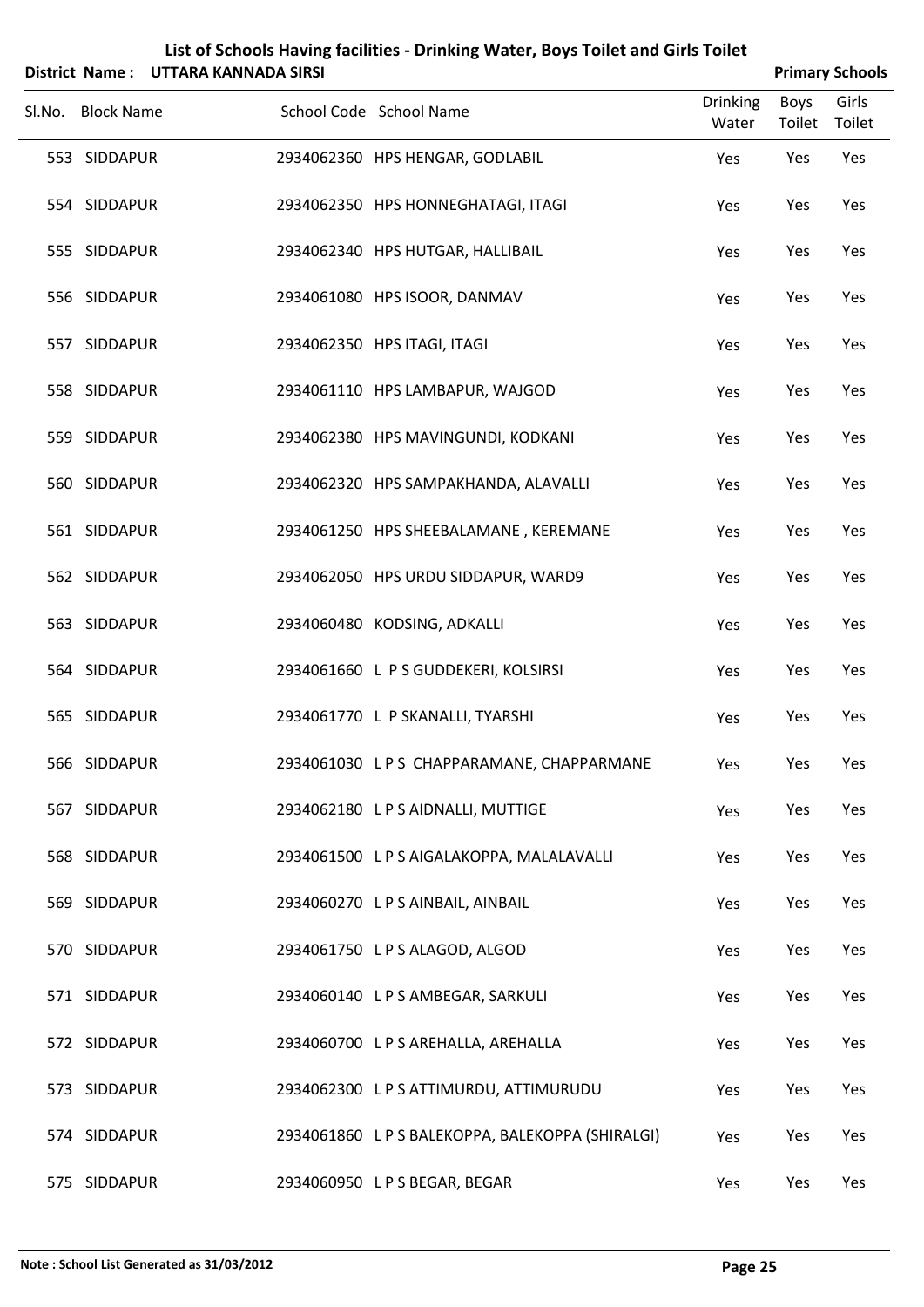|        |            | List of Schools Having facilities - Drinking Water, Boys Toilet and Girls Toilet<br>District Name : UTTARA KANNADA SIRSI |               | <b>Primary Schools</b> |       |  |
|--------|------------|--------------------------------------------------------------------------------------------------------------------------|---------------|------------------------|-------|--|
| Sl.No. | Block Name | School Code School Name                                                                                                  | Drinking Boys |                        | Girls |  |
|        |            |                                                                                                                          |               |                        |       |  |

| SI.No. | <b>Block Name</b> | School Code School Name                 | Drinking<br>Water | <b>BOYS</b><br>Toilet | Giris<br>Toilet |  |
|--------|-------------------|-----------------------------------------|-------------------|-----------------------|-----------------|--|
|        | 576 SIDDAPUR      | 2934061720 L P S BHANKULI, BHANKULI     | Yes               | Yes                   | Yes             |  |
|        | 577 SIDDAPUR      | 2934061870 LPS BIKKALSE, BIKKALSE       | Yes               | Yes                   | Yes             |  |
|        | 578 SIDDAPUR      | 2934061700 LPS CHANMAV, BALGULI         | Yes               | Yes                   | Yes             |  |
|        | 579 SIDDAPUR      | 2934061050 L P S DAMADIKALLA, KYADGI    | Yes               | Yes                   | Yes             |  |
|        | 580 SIDDAPUR      | 2934060030 LPS DANNALI, MULGUNDA        | Yes               | Yes                   | Yes             |  |
|        | 581 SIDDAPUR      | 2934060370 LPS DEVAS, HONNEHADDA        | Yes               | Yes                   | Yes             |  |
|        | 582 SIDDAPUR      | 2934061310 LPSDODDAGADDE, CHANDRAGHATGI | Yes               | Yes                   | Yes             |  |
|        | 583 SIDDAPUR      | 2934061930 LPSDUGADIKOPPA, DUGADIKOPPA  | Yes               | Yes                   | Yes             |  |
|        | 584 SIDDAPUR      | 2934061370 LPS DUGADIMANE, NAGARBHAVI   | Yes               | Yes                   | Yes             |  |
|        | 585 SIDDAPUR      | 2934060590 LPS ERASE, MATTI HALLI       | Yes               | Yes                   | Yes             |  |
|        | 586 SIDDAPUR      | 2934061550 L P S GANTANAL, KAVALKOPPA   | Yes               | Yes                   | Yes             |  |
|        | 587 SIDDAPUR      | 2934060660 L P S GHATTIKAI, GHATTIKAI   | Yes               | Yes                   | Yes             |  |
|        | 588 SIDDAPUR      | 2934060330 L P S GOLIKATTA, HASARGOD    | Yes               | Yes                   | Yes             |  |
|        | 589 SIDDAPUR      | 2934061020 LPS HADRIMANE, HADRIMANE     | Yes               | Yes                   | Yes             |  |
|        | 590 SIDDAPUR      | 2934061980 LPS HAKLAMANE, GAVINA GUDDA  | Yes               | Yes                   | Yes             |  |
|        | 591 SIDDAPUR      | 2934061480 LPS HANAGEERI, HASAVANTE     | Yes               | Yes                   | Yes             |  |
|        | 592 SIDDAPUR      | 2934062120 LPS HANAJIBAIL, WARD 11      | Yes               | Yes                   | Yes             |  |
|        | 593 SIDDAPUR      | 2934060440 LPS HANCHALLI, KARJAGI       | Yes               | Yes                   | Yes             |  |
|        | 594 SIDDAPUR      | 2934061880 LPS HANJAGI, MUGDUR          | Yes               | Yes                   | Yes             |  |
|        | 595 SIDDAPUR      | 2934061850 LPS HANJAKKI, SHIRALGI       | Yes               | Yes                   | Yes             |  |
|        | 596 SIDDAPUR      | 2934060330 LPS HASARAGOD, HASARGOD      | Yes               | Yes                   | Yes             |  |
|        | 597 SIDDAPUR      | 2934060220 LPS HEBLEGADDE, HEGGE        | Yes               | Yes                   | Yes             |  |
|        | 598 SIDDAPUR      | 2934061460 LPS HEGGEKOPPA, HEGGEKOPPA   | Yes               | Yes                   | Yes             |  |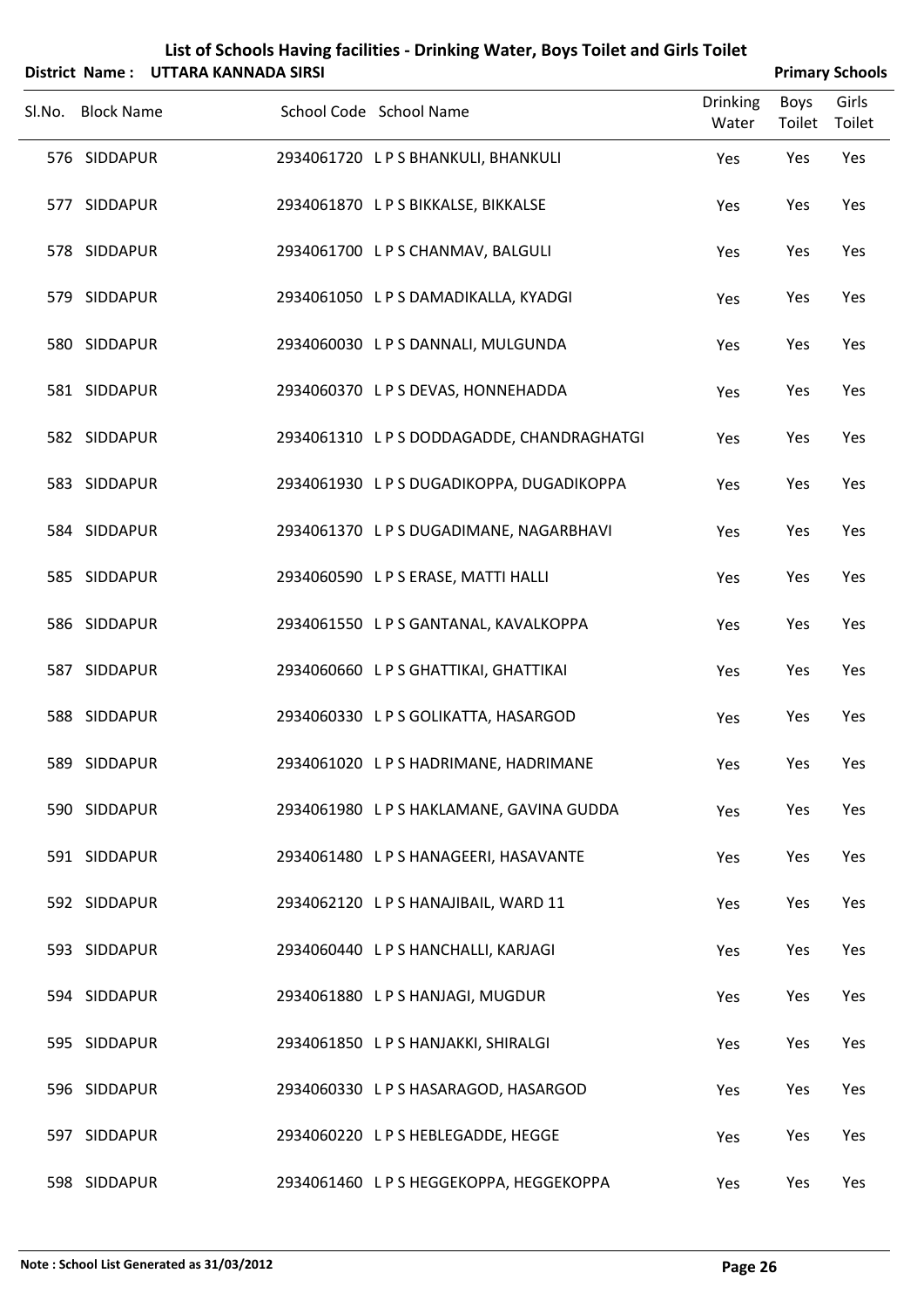|        |                              | District Name: UTTARA KANNADA SIRSI |                                                                           |                          | <b>Primary Schools</b> |                 |
|--------|------------------------------|-------------------------------------|---------------------------------------------------------------------------|--------------------------|------------------------|-----------------|
| Sl.No. | <b>Block Name</b>            |                                     | School Code School Name                                                   | <b>Drinking</b><br>Water | Boys<br>Toilet         | Girls<br>Toilet |
|        | 599 SIDDAPUR                 |                                     | 2934061050 LPS HEGGERE, KYADGI                                            | Yes                      | Yes                    | Yes             |
|        | 600 SIDDAPUR                 |                                     | 2934061600 LPS HEGGPDDAMANE, HEGGODMANE                                   | Yes                      | Yes                    | Yes             |
|        | 601 SIDDAPUR                 |                                     | 2934061280 L P S HEJANI, HEJANI                                           | Yes                      | Yes                    | Yes             |
|        | 602 SIDDAPUR                 |                                     | 2934061000 L P S HEMMANABAIL, SOVINKOPPA                                  | Yes                      | Yes                    | Yes             |
|        | 603 SIDDAPUR                 |                                     | 2934061850 LPS HERAVALLI, SHIRALGI                                        | Yes                      | Yes                    | Yes             |
|        | 604 SIDDAPUR                 |                                     | 2934060550 L P S HIREKAI, HIREKAI (KODSAR HALKANI)                        | Yes                      | Yes                    | Yes             |
|        | 605 SIDDAPUR                 |                                     | 2934061310 LPS HONNEKAI, CHANDRAGHATGI                                    | Yes                      | Yes                    | Yes             |
|        | 606 SIDDAPUR                 |                                     | 2934060580 LPS HOOKAR, SAMPAGOD                                           | Yes                      | Yes                    | Yes             |
|        | 607 SIDDAPUR                 |                                     | 2934061210 L P S HOSAMANJU, HOSAMANJU                                     | Yes                      | Yes                    | Yes             |
|        | 608 SIDDAPUR                 |                                     | 2934060240 LPS HOSATOTA, HOSTOT                                           | Yes                      | Yes                    | Yes             |
|        | 609 SIDDAPUR                 |                                     | 2934061250 L P S HUKKALLI, KEREMANE                                       | Yes                      | Yes                    | Yes             |
|        | 610 SIDDAPUR                 |                                     | 2934062210 LPS KALAGAR, MUSAVALLI                                         | Yes                      | Yes                    | Yes             |
|        | 611 SIDDAPUR                 |                                     | 2934060770 L P S KALENALLI, HIREKAI (TYAGALI)                             | Yes                      | Yes                    | Yes             |
|        | 612 SIDDAPUR                 |                                     | 2934061320 LPS KANAMANE, HEMAGAR                                          | Yes                      | Yes                    | Yes             |
|        | 613 SIDDAPUR                 |                                     | 2934060020 L P S KANCHIKAI, KANCHIKAI                                     | Yes                      | Yes                    | Yes             |
|        | 614 SIDDAPUR                 |                                     | 2934060440 LPS KARJAGI, KARJAGI                                           | Yes                      | Yes                    | Yes             |
|        | 615 SIDDAPUR                 |                                     | 2934061810 LPS KASTUR KALAKOPPA, KASTUR                                   | Yes                      | Yes                    | Yes             |
|        | 616 SIDDAPUR                 |                                     | 2934060310 LPS KEREGADEE, KEREGADDE                                       | Yes                      | Yes                    | Yes             |
|        | 617 SIDDAPUR                 |                                     | 2934061570 LPS KODGIBAIL, KODGIBAIL                                       | Yes                      | Yes                    | Yes             |
|        | 618 SIDDAPUR<br>619 SIDDAPUR |                                     | 2934060370 LPS KOLAGIJADDI, HONNEHADDA<br>2934060930 LPS KUDEGOD, KUDEGOD | Yes                      | Yes                    | Yes             |
|        | 620 SIDDAPUR                 |                                     | 2934060070 LPS KULLE, HUTGAR (NILKUND)                                    | Yes                      | Yes                    | Yes<br>Yes      |
|        |                              |                                     |                                                                           | Yes                      | Yes                    |                 |

SIDDAPUR 2934061500 L P S MALALAVALLI, MALALAVALLI Yes Yes Yes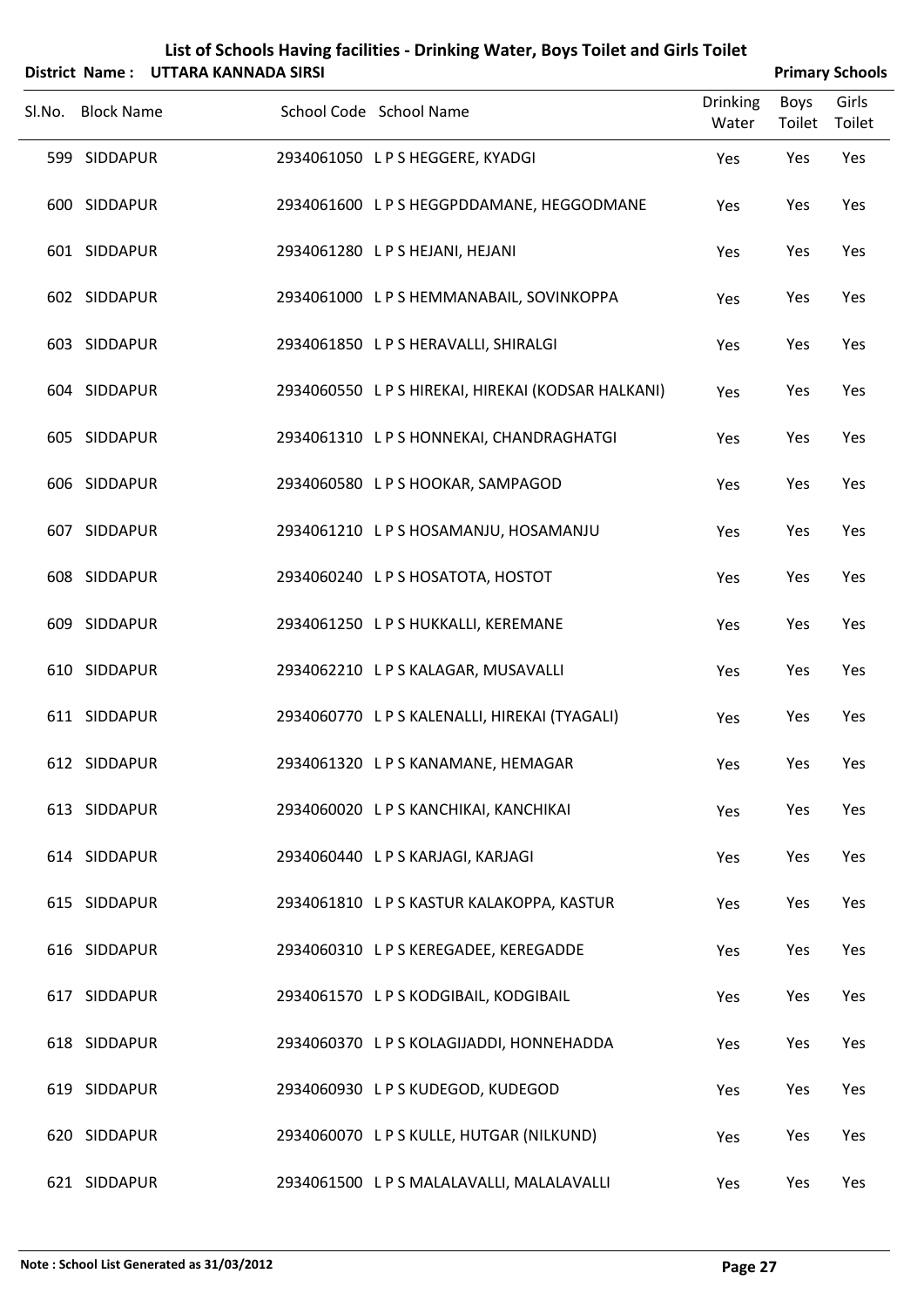|  |                                                                                                                                                                                                                                                                                                                                                                                                                          |                                                                                                                                                                                                                                                                                                                                                                                                                                                                                                                                                                                                                                                                                                                                                                                                                                                                                                    |                | <b>Primary Schools</b> |
|--|--------------------------------------------------------------------------------------------------------------------------------------------------------------------------------------------------------------------------------------------------------------------------------------------------------------------------------------------------------------------------------------------------------------------------|----------------------------------------------------------------------------------------------------------------------------------------------------------------------------------------------------------------------------------------------------------------------------------------------------------------------------------------------------------------------------------------------------------------------------------------------------------------------------------------------------------------------------------------------------------------------------------------------------------------------------------------------------------------------------------------------------------------------------------------------------------------------------------------------------------------------------------------------------------------------------------------------------|----------------|------------------------|
|  |                                                                                                                                                                                                                                                                                                                                                                                                                          | <b>Drinking</b><br>Water                                                                                                                                                                                                                                                                                                                                                                                                                                                                                                                                                                                                                                                                                                                                                                                                                                                                           | Boys<br>Toilet | Girls<br>Toilet        |
|  |                                                                                                                                                                                                                                                                                                                                                                                                                          | Yes                                                                                                                                                                                                                                                                                                                                                                                                                                                                                                                                                                                                                                                                                                                                                                                                                                                                                                | Yes            | Yes                    |
|  |                                                                                                                                                                                                                                                                                                                                                                                                                          | Yes                                                                                                                                                                                                                                                                                                                                                                                                                                                                                                                                                                                                                                                                                                                                                                                                                                                                                                | Yes            | Yes                    |
|  |                                                                                                                                                                                                                                                                                                                                                                                                                          | Yes                                                                                                                                                                                                                                                                                                                                                                                                                                                                                                                                                                                                                                                                                                                                                                                                                                                                                                | Yes            | Yes                    |
|  |                                                                                                                                                                                                                                                                                                                                                                                                                          | Yes                                                                                                                                                                                                                                                                                                                                                                                                                                                                                                                                                                                                                                                                                                                                                                                                                                                                                                | Yes            | Yes                    |
|  |                                                                                                                                                                                                                                                                                                                                                                                                                          | Yes                                                                                                                                                                                                                                                                                                                                                                                                                                                                                                                                                                                                                                                                                                                                                                                                                                                                                                | Yes            | Yes                    |
|  |                                                                                                                                                                                                                                                                                                                                                                                                                          | Yes                                                                                                                                                                                                                                                                                                                                                                                                                                                                                                                                                                                                                                                                                                                                                                                                                                                                                                | Yes            | Yes                    |
|  |                                                                                                                                                                                                                                                                                                                                                                                                                          | Yes                                                                                                                                                                                                                                                                                                                                                                                                                                                                                                                                                                                                                                                                                                                                                                                                                                                                                                | Yes            | Yes                    |
|  |                                                                                                                                                                                                                                                                                                                                                                                                                          | Yes                                                                                                                                                                                                                                                                                                                                                                                                                                                                                                                                                                                                                                                                                                                                                                                                                                                                                                | Yes            | Yes                    |
|  |                                                                                                                                                                                                                                                                                                                                                                                                                          | Yes                                                                                                                                                                                                                                                                                                                                                                                                                                                                                                                                                                                                                                                                                                                                                                                                                                                                                                | Yes            | Yes                    |
|  |                                                                                                                                                                                                                                                                                                                                                                                                                          | Yes                                                                                                                                                                                                                                                                                                                                                                                                                                                                                                                                                                                                                                                                                                                                                                                                                                                                                                | Yes            | Yes                    |
|  |                                                                                                                                                                                                                                                                                                                                                                                                                          | Yes                                                                                                                                                                                                                                                                                                                                                                                                                                                                                                                                                                                                                                                                                                                                                                                                                                                                                                | Yes            | Yes                    |
|  |                                                                                                                                                                                                                                                                                                                                                                                                                          | Yes                                                                                                                                                                                                                                                                                                                                                                                                                                                                                                                                                                                                                                                                                                                                                                                                                                                                                                | Yes            | Yes                    |
|  |                                                                                                                                                                                                                                                                                                                                                                                                                          | Yes                                                                                                                                                                                                                                                                                                                                                                                                                                                                                                                                                                                                                                                                                                                                                                                                                                                                                                | Yes            | Yes                    |
|  |                                                                                                                                                                                                                                                                                                                                                                                                                          | Yes                                                                                                                                                                                                                                                                                                                                                                                                                                                                                                                                                                                                                                                                                                                                                                                                                                                                                                | Yes            | Yes                    |
|  |                                                                                                                                                                                                                                                                                                                                                                                                                          | Yes                                                                                                                                                                                                                                                                                                                                                                                                                                                                                                                                                                                                                                                                                                                                                                                                                                                                                                | Yes            | Yes                    |
|  |                                                                                                                                                                                                                                                                                                                                                                                                                          | Yes                                                                                                                                                                                                                                                                                                                                                                                                                                                                                                                                                                                                                                                                                                                                                                                                                                                                                                | Yes            | Yes                    |
|  |                                                                                                                                                                                                                                                                                                                                                                                                                          | Yes                                                                                                                                                                                                                                                                                                                                                                                                                                                                                                                                                                                                                                                                                                                                                                                                                                                                                                | Yes            | Yes                    |
|  |                                                                                                                                                                                                                                                                                                                                                                                                                          | Yes                                                                                                                                                                                                                                                                                                                                                                                                                                                                                                                                                                                                                                                                                                                                                                                                                                                                                                | Yes            | Yes                    |
|  |                                                                                                                                                                                                                                                                                                                                                                                                                          | Yes                                                                                                                                                                                                                                                                                                                                                                                                                                                                                                                                                                                                                                                                                                                                                                                                                                                                                                | Yes            | Yes                    |
|  |                                                                                                                                                                                                                                                                                                                                                                                                                          | Yes                                                                                                                                                                                                                                                                                                                                                                                                                                                                                                                                                                                                                                                                                                                                                                                                                                                                                                | Yes            | Yes                    |
|  |                                                                                                                                                                                                                                                                                                                                                                                                                          | Yes                                                                                                                                                                                                                                                                                                                                                                                                                                                                                                                                                                                                                                                                                                                                                                                                                                                                                                | Yes            | Yes                    |
|  |                                                                                                                                                                                                                                                                                                                                                                                                                          | Yes                                                                                                                                                                                                                                                                                                                                                                                                                                                                                                                                                                                                                                                                                                                                                                                                                                                                                                | Yes            | Yes                    |
|  | District Name: UTTARA KANNADA SIRSI<br>Sl.No. Block Name<br>622 SIDDAPUR<br>623 SIDDAPUR<br>624 SIDDAPUR<br>625 SIDDAPUR<br>626 SIDDAPUR<br>627 SIDDAPUR<br>628 SIDDAPUR<br>629 SIDDAPUR<br>630 SIDDAPUR<br>631 SIDDAPUR<br>632 SIDDAPUR<br>633 SIDDAPUR<br>634 SIDDAPUR<br>635 SIDDAPUR<br>636 SIDDAPUR<br>637 SIDDAPUR<br>638 SIDDAPUR<br>639 SIDDAPUR<br>640 SIDDAPUR<br>641 SIDDAPUR<br>642 SIDDAPUR<br>643 SIDDAPUR | School Code School Name<br>2934061420 LPS MANDAGALALE, MALVAJADDI<br>2934061630 LPS MANDLIKOPPA, MANDLIKOPPA<br>2934060590 L P S MATTIHALLI, MATTI HALLI<br>2934062000 LPS MENASI, MENASI<br>2934060800 LPS MOODALI, MUDHALLI<br>2934060180 LPS MURUR, MURUR<br>2934062210 LPS MUSAVALLI, MUSAVALLI<br>2934061990 LPS MUTTA MURD, MUTTAMURDU<br>2934061580 L P S NARAMUNDIGE, BIDRAKAN<br>2934061160 LPS NEERAGAR, NIRGAR<br>2934060250 LPS NEERGOD, HARIGAR<br>2934060840 L P S NEROD, KODIGADDE<br>2934061400 LPS NIPLI, HOSUR<br>2934060580 LPS PETESAR (TALLI), SAMPAGOD<br>2934061460 LPS PURADAMATHA, HEGGEKOPPA<br>2934060710 LPS SHEGEHALLI, SHIGEHALLI<br>2934061070 LPS SHIROOR, BALGOD<br>2934061000 LPS SOVINAKOPPA, SOVINKOPPA<br>2934061400 LPS SUNKATTI, HOSUR<br>2934060760 L P S TYAGLI VANSHRINAGAR, TYAGALI<br>2934061770 LPS TYARSI, TYARSHI<br>2934060820 LPS UBALLI, BILEGOD |                |                        |

644 SIDDAPUR 2934061940 LPS UNCHALLI, UNCHALLI Yes Yes Yes Yes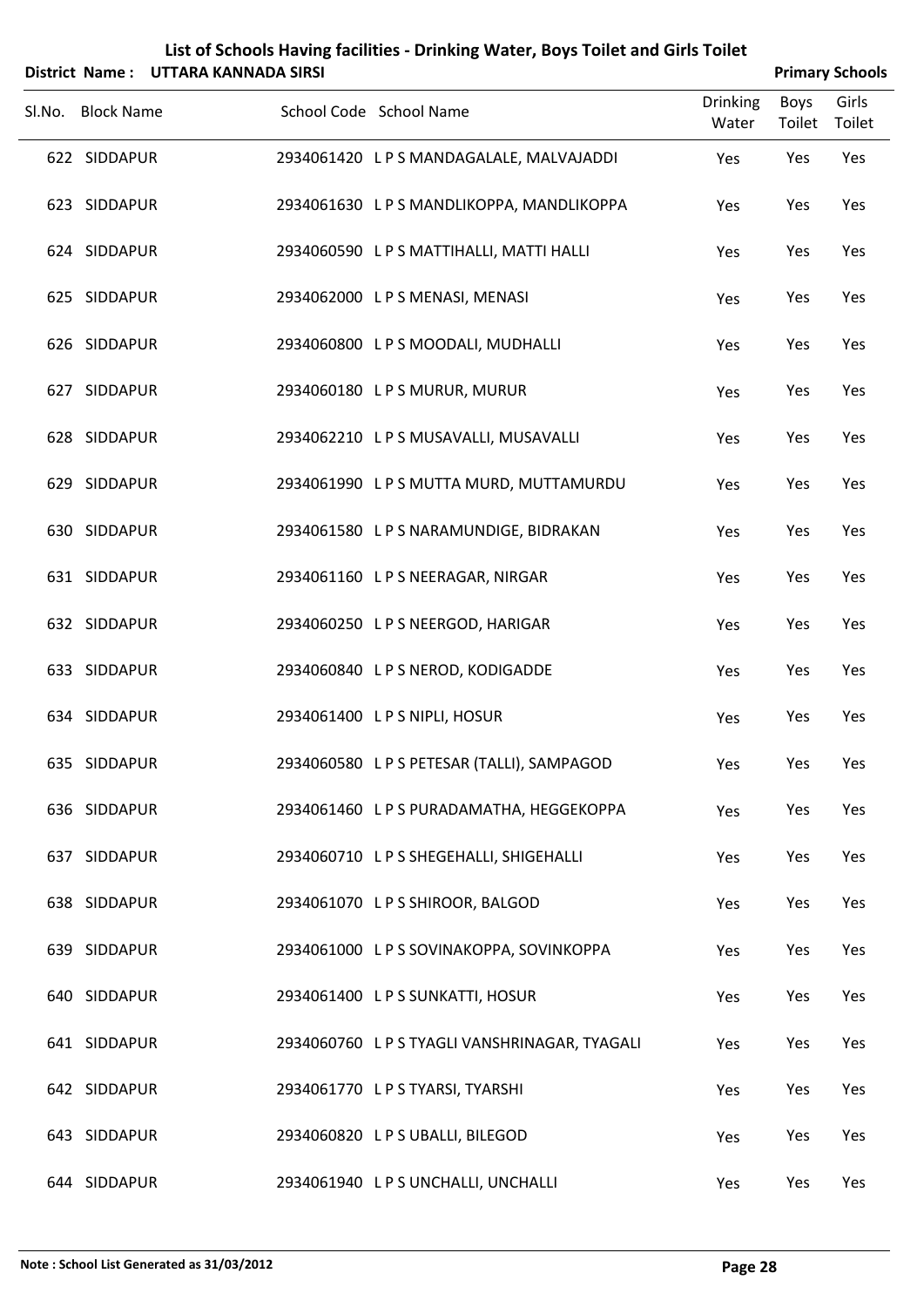|     |                   | District Name: UTTARA KANNADA SIRSI |                                          |                          |                       | <b>Primary Schools</b> |
|-----|-------------------|-------------------------------------|------------------------------------------|--------------------------|-----------------------|------------------------|
|     | Sl.No. Block Name |                                     | School Code School Name                  | <b>Drinking</b><br>Water | <b>Boys</b><br>Toilet | Girls<br>Toilet        |
|     | 645 SIDDAPUR      |                                     | 2934061830 LPS URDU AIGOD, KANGOD        | Yes                      | Yes                   | Yes                    |
|     | 646 SIDDAPUR      |                                     | 2934061910 LPS URDU ARENDOOR, ARENDUR    | Yes                      | Yes                   | Yes                    |
|     | 647 SIDDAPUR      |                                     | 2934061200 LPS URDU BILGI, BILGI         | Yes                      | Yes                   | Yes                    |
|     | 648 SIDDAPUR      |                                     | 2934061790 LPS VADAGERI, AIGOD           | Yes                      | Yes                   | Yes                    |
|     | 649 SIDDAPUR      |                                     | 2934061850 LPS VADAGERI, SHIRALGI        | Yes                      | Yes                   | Yes                    |
|     | 650 SIDDAPUR      |                                     | 2934062150 LP SKANNALI, WARD 12          | Yes                      | Yes                   | Yes                    |
|     | 651 SIDDAPUR      |                                     | 2934061300 LPS ALAVALLI, ALAVALLI        | Yes                      | Yes                   | Yes                    |
|     | 652 SIDDAPUR      |                                     | 2934061080 LPS ARISHINAGOD, DANMAV       | Yes                      | Yes                   | Yes                    |
|     | 653 SIDDAPUR      |                                     | 2934061820 LPS BALLATTE, BALLATTE        | Yes                      | Yes                   | Yes                    |
|     | 654 SIDDAPUR      |                                     | 2934061080 LPS DANMAV, DANMAV            | Yes                      | Yes                   | Yes                    |
|     | 655 SIDDAPUR      |                                     | 2934061080 LPS GODLAMANE, DANMAV         | Yes                      | Yes                   | Yes                    |
|     | 656 SIDDAPUR      |                                     | 2934060420 LPS HALIYAL, MUTHALLI         | Yes                      | Yes                   | Yes                    |
|     | 657 SIDDAPUR      |                                     | 2934061830 LPS HALLIBAIL, KANGOD         | Yes                      | Yes                   | Yes                    |
|     | 658 SIDDAPUR      |                                     | 2934061740 LPS HARAKANALLI, GUNJAGOD     | Yes                      | Yes                   | Yes                    |
|     | 659 SIDDAPUR      |                                     | 2934060290 LPS HASAVIGULI, KIBBALLI      | Yes                      | Yes                   | Yes                    |
|     | 660 SIDDAPUR      |                                     | 2934060960 LPS HODAVATTI, GUBBAGOD       | Yes                      | Yes                   | Yes                    |
|     | 661 SIDDAPUR      |                                     | 2934062360 LPS HONMAV, GODLABIL          | Yes                      | Yes                   | Yes                    |
|     | 662 SIDDAPUR      |                                     | 2934062380 LPS JOGINAMATH, KODKANI       | Yes                      | Yes                   | Yes                    |
|     | 663 SIDDAPUR      |                                     | 2934061130 LPS KELAGINA MANE, KELGINMANE | Yes                      | Yes                   | Yes                    |
|     | 664 SIDDAPUR      |                                     | 2934062350 LPS KODTAGANI, ITAGI          | Yes                      | Yes                   | Yes                    |
|     | 665 SIDDAPUR      |                                     | 2934062020 LPS KONDLIKOPPA, WARD4        | Yes                      | Yes                   | Yes                    |
|     | 666 SIDDAPUR      |                                     | 2934061290 LPS KUDAGUNDA, KUDAGUND       | Yes                      | Yes                   | Yes                    |
| 667 | SIDDAPUR          |                                     | 2934061820 LPS MANKOD, BALLATTE          | Yes                      | Yes                   | Yes                    |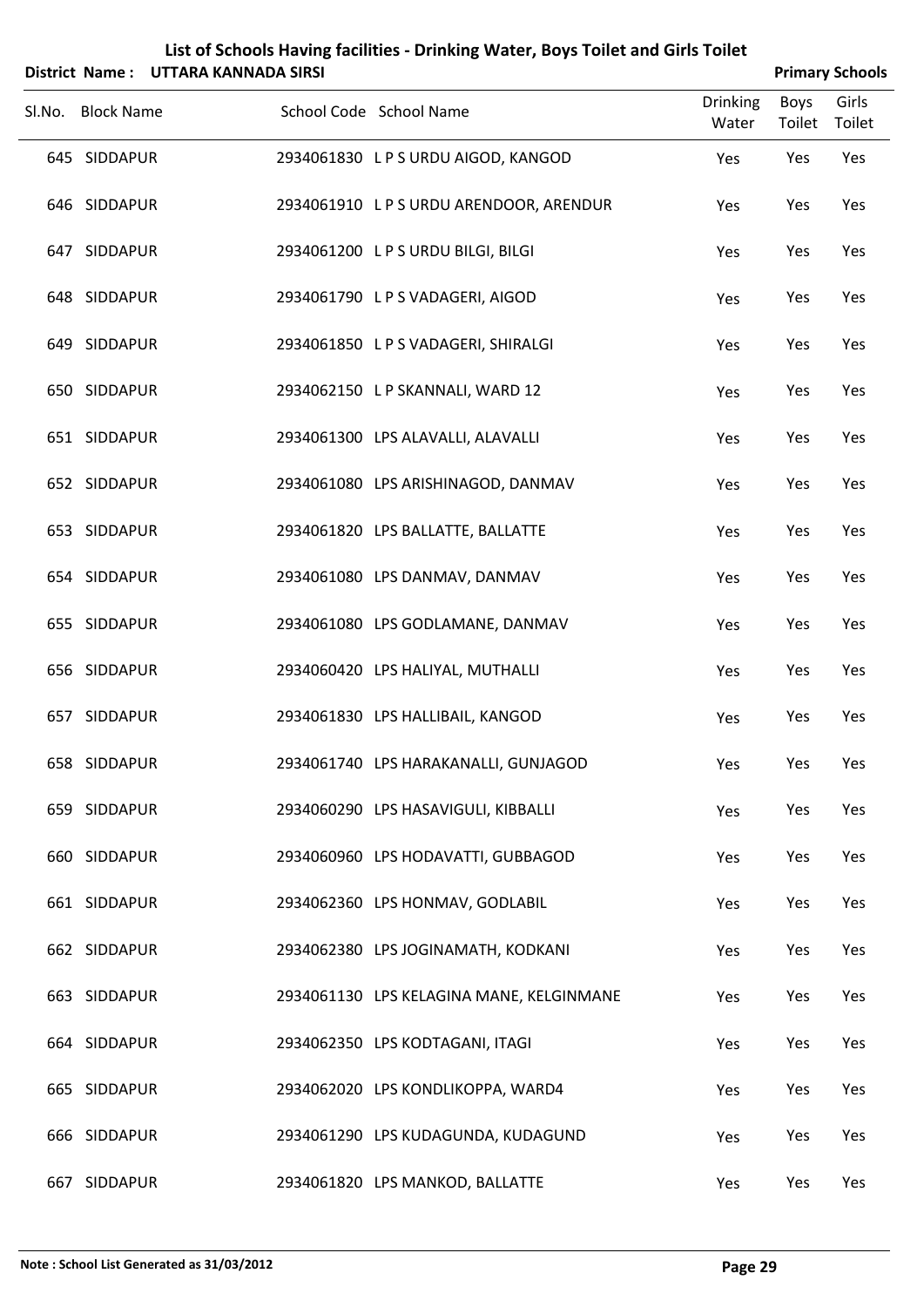|                   | District Name: UTTARA KANNADA SIRSI |                                                  |                          |                | <b>Primary Schools</b> |
|-------------------|-------------------------------------|--------------------------------------------------|--------------------------|----------------|------------------------|
| Sl.No. Block Name |                                     | School Code School Name                          | <b>Drinking</b><br>Water | Boys<br>Toilet | Girls<br>Toilet        |
| 668 SIDDAPUR      |                                     | 2934062340 LPS MARATIKOPPA, HALLIBAIL            | Yes                      | Yes            | Yes                    |
| 669 SIDDAPUR      |                                     | 2934061250 LPS MASTIHAKALU, KEREMANE             | Yes                      | Yes            | Yes                    |
| 670 SIDDAPUR      |                                     | 2934061960 LPS NEJJUR, NEJJUR                    | Yes                      | Yes            | Yes                    |
| 671 SIDDAPUR      |                                     | 2934061140 LPS SASHIGULI, SASHIGULI              | Yes                      | Yes            | Yes                    |
| 672 SIDDAPUR      |                                     | 2934061090 LPS SUTLAMANE, SUTTALMANE             | Yes                      | Yes            | Yes                    |
| 673 SIDDAPUR      |                                     | 2934061230 LPS TARGOD, TARAGOD                   | Yes                      | Yes            | Yes                    |
| 674 SIDDAPUR      |                                     | 2934062350 LPS URDU ITAGI, ITAGI                 | Yes                      | Yes            | Yes                    |
| 675 SIDDAPUR      |                                     | 2934061960 LPS URDU NEJUR, NEJJUR                | Yes                      | Yes            | Yes                    |
| 676 SIDDAPUR      |                                     | 2934061740 LPS VATAGAR, GUNJAGOD                 | Yes                      | Yes            | Yes                    |
| 677 SIDDAPUR      |                                     | 2934061760 M H P S BADKANI, BEDKANI              | Yes                      | Yes            | Yes                    |
| 678 SIDDAPUR      |                                     | 2934061200 M H P S BILGI, BILGI                  | Yes                      | Yes            | Yes                    |
| 679 SIDDAPUR      |                                     | 2934061830 M H P S KANGOD, KANGOD                | Yes                      | Yes            | Yes                    |
| 680 SIDDAPUR      |                                     | 2934061400 MHPS HUSOOR, HOSUR                    | Yes                      | Yes            | Yes                    |
| 681 SIDDAPUR      |                                     | 2934062140 MODEL H P S BALIKOPPA, RAVEENDRANAGAR | Yes                      | Yes            | Yes                    |
| 682 SIDDAPUR      |                                     | 2934062070 MODEL H P S KONDLI, WARD5             | Yes                      | Yes            | Yes                    |
| 683 SIRSI         |                                     | 2934032000 L P S GADAGERI, GADGERI               | Yes                      | Yes            | Yes                    |
| 684 SIRSI         |                                     | 2934030220 GLPS KELASE, KUDRAGOD                 | Yes                      | Yes            | Yes                    |
| 685 SIRSI         |                                     | 2934032840 H P S HOOTANJANMANE, HANUMANTI        | Yes                      | Yes            | Yes                    |
| 686 SIRSI         |                                     | 2934030780 H P S PANCHALINGA, SHIVALLI           | Yes                      | Yes            | Yes                    |
| 687 SIRSI         |                                     | 2934032210 HPGS BANAVASI, BANAVASI               | Yes                      | Yes            | Yes                    |
| 688 SIRSI         |                                     | 2934031020 H P S ADALLI, ADALLI                  | Yes                      | Yes            | Yes                    |
| 689 SIRSI         |                                     | 2934030380 H P S AGASAL BOMMANLI, AGASAL         | Yes                      | Yes            | Yes                    |
| 690 SIRSI         |                                     | 2934032180 HPS AJJARANI, AJJARNI                 | Yes                      | Yes            | Yes                    |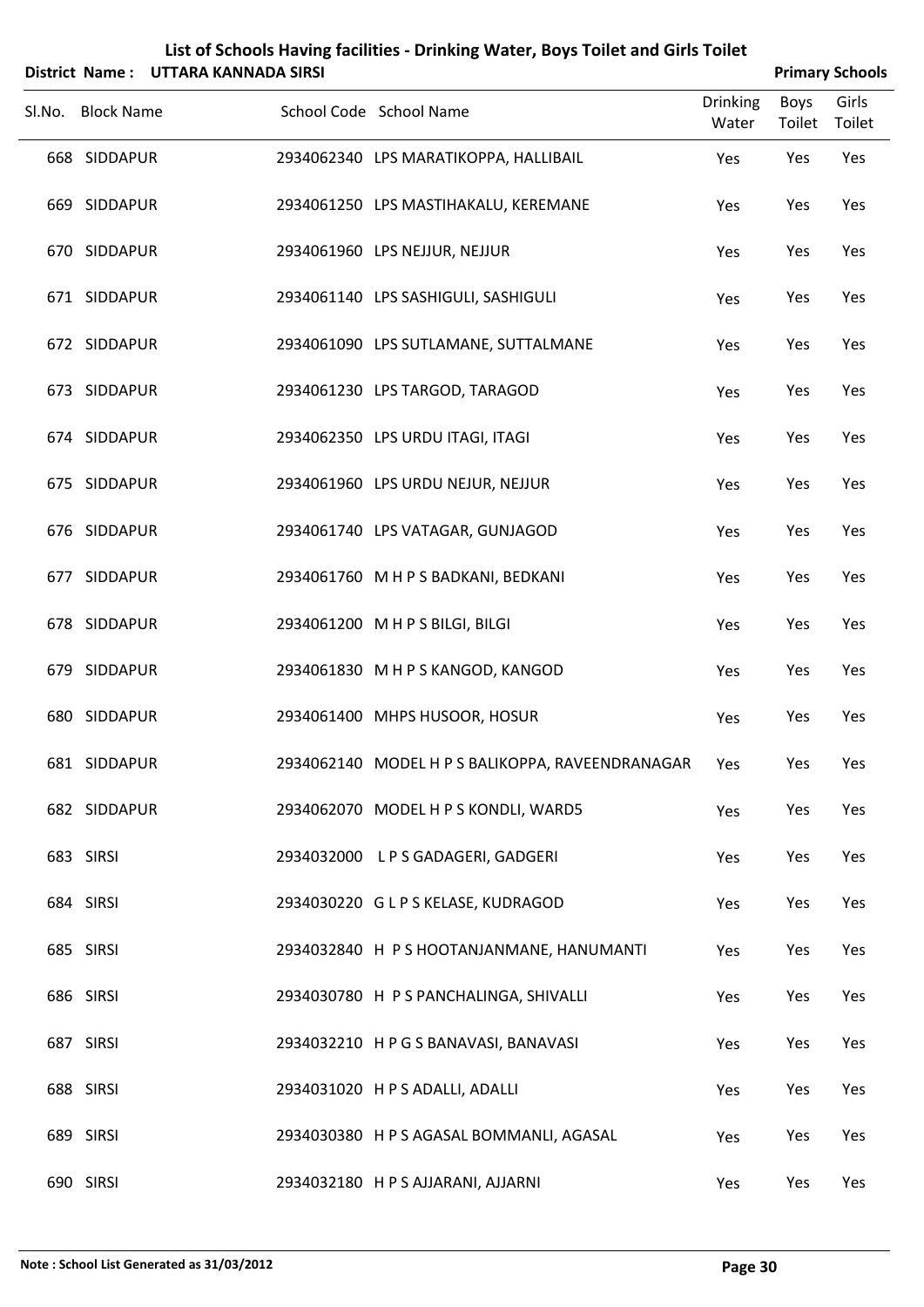|                   | District Name: UTTARA KANNADA SIRSI |                                             |                          |                       | <b>Primary Schools</b> |
|-------------------|-------------------------------------|---------------------------------------------|--------------------------|-----------------------|------------------------|
| Sl.No. Block Name |                                     | School Code School Name                     | <b>Drinking</b><br>Water | <b>Boys</b><br>Toilet | Girls<br>Toilet        |
| 691 SIRSI         |                                     | 2934031450 H P S AJJIBAL, AJJIBAL           | Yes                      | Yes                   | Yes                    |
| 692 SIRSI         |                                     | 2934031860 HPS ANDAGI, ANDGI                | Yes                      | Yes                   | Yes                    |
| 693 SIRSI         |                                     | 2934030140 H P S AUDAL, AUDALA              | Yes                      | Yes                   | Yes                    |
| 694 SIRSI         |                                     | 2934032390 H P S AZADNAGAR, WARD1           | Yes                      | Yes                   | Yes                    |
| 695 SIRSI         |                                     | 2934031250 H P S BACHAGAON, BACHAGAON       | Yes                      | Yes                   | Yes                    |
| 696 SIRSI         |                                     | 2934030360 H P S BAIRUMBE, BHAIRUMBE        | Yes                      | Yes                   | Yes                    |
| 697 SIRSI         |                                     | 2934030180 H P S BAKKAL, BAKKAL             | Yes                      | Yes                   | Yes                    |
| 698 SIRSI         |                                     | 2934031470 H P S BALAGAR, BALGAR            | Yes                      | Yes                   | Yes                    |
| 699 SIRSI         |                                     | 2934030720 H P S BANDAL, BANDAL             | Yes                      | Yes                   | Yes                    |
| 700 SIRSI         |                                     | 2934031790 H P S BANKANAL, BANKANAL         | Yes                      | Yes                   | Yes                    |
| 701 SIRSI         |                                     | 2934031420 H P S BAROOR, PADAGERI           | Yes                      | Yes                   | Yes                    |
| 702 SIRSI         |                                     | 2934031090 H P S BAVIKAI, TUDUGUNI          | Yes                      | Yes                   | Yes                    |
| 703 SIRSI         |                                     | 2934030340 H P S BELALE, BELALE             | Yes                      | Yes                   | Yes                    |
| 704 SIRSI         |                                     | 2934030610 H P S BENAGAON, BENAGAON         | Yes                      | Yes                   | Yes                    |
| 705 SIRSI         |                                     | 2934032220 H P S BHASHI, BHASI              | Yes                      | Yes                   | Yes                    |
| 706 SIRSI         |                                     | 2934031740 H P S BILUR, BILUR               | Yes                      | Yes                   | Yes                    |
| 707 SIRSI         |                                     | 2934031100 H P S BOPPANALLI, BOPPANALLI     | Yes                      | Yes                   | Yes                    |
| 708 SIRSI         |                                     | 2934031180 H P S DAMANABAIL, CHIPGI         | Yes                      | Yes                   | Yes                    |
| 709 SIRSI         |                                     | 2934031600 H P S DANANDI, ADNALLI           | Yes                      | Yes                   | Yes                    |
| 710 SIRSI         |                                     | 2934031670 H P S DANGANHALLI, DANAGANAHALLI | Yes                      | Yes                   | Yes                    |
| 711 SIRSI         |                                     | 2934031680 H P S DASANAKOPPA, BADANAGOD     | Yes                      | Yes                   | Yes                    |
| 712 SIRSI         |                                     | 2934030630 H P S DEVANAHALLI, DEVANALLI     | Yes                      | Yes                   | Yes                    |
| 713 SIRSI         |                                     | 2934030510 H P S DEVARKOPPA, DEVARKOPPA     | Yes                      | Yes                   | Yes                    |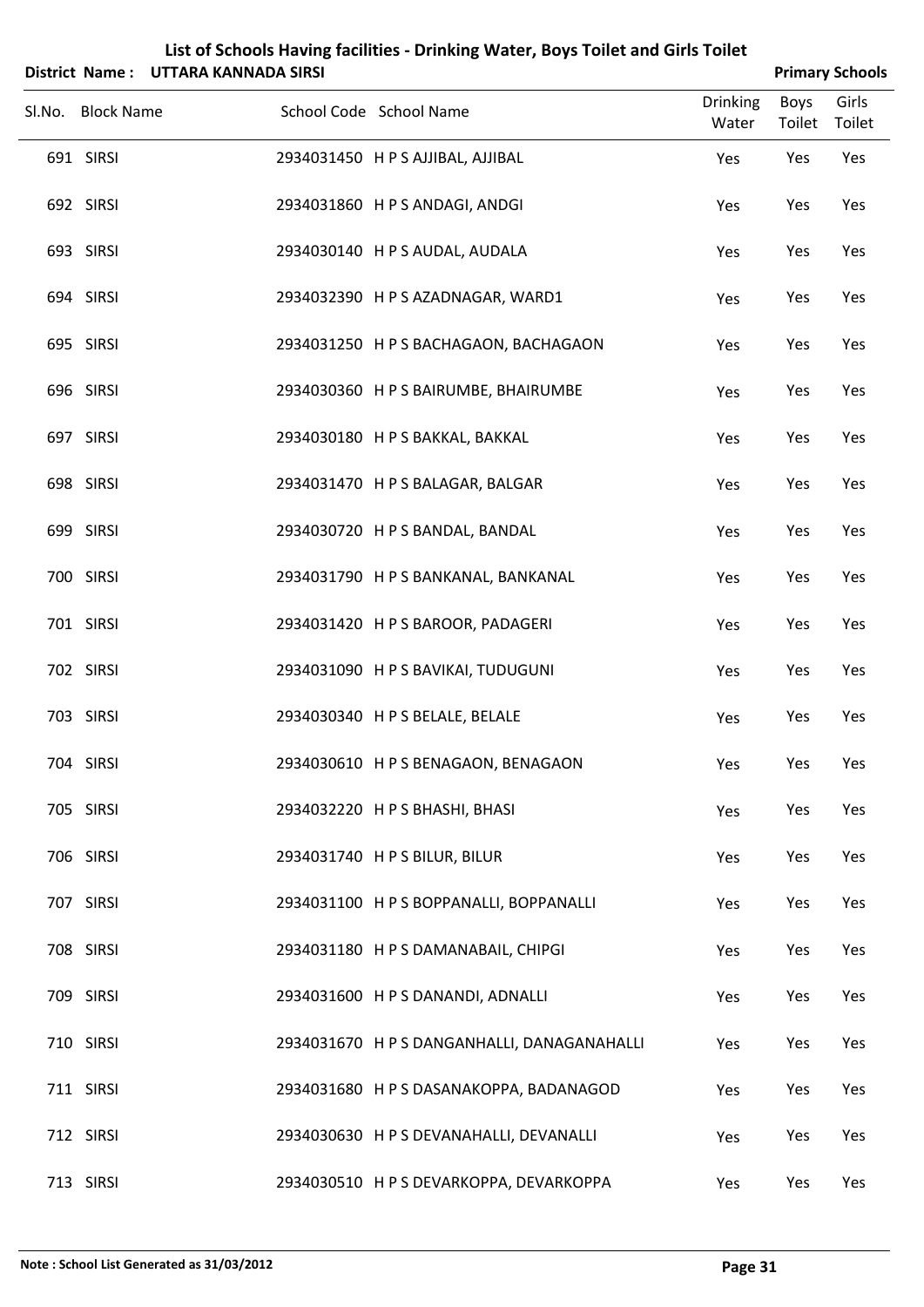|                   | District Name: UTTARA KANNADA SIRSI |                                          |                          |                       | <b>Primary Schools</b> |
|-------------------|-------------------------------------|------------------------------------------|--------------------------|-----------------------|------------------------|
| Sl.No. Block Name |                                     | School Code School Name                  | <b>Drinking</b><br>Water | <b>Boys</b><br>Toilet | Girls<br>Toilet        |
| 714 SIRSI         |                                     | 2934030010 H P S DHORNGIRI, DHORANAGIRI  | Yes                      | Yes                   | Yes                    |
| 715 SIRSI         |                                     | 2934031200 H P S DODDANNALLI, DODDANALLI | Yes                      | Yes                   | Yes                    |
| 716 SIRSI         |                                     | 2934031610 H P S EKKAMBI, EKKAMBI        | Yes                      | Yes                   | Yes                    |
| 717 SIRSI         |                                     | 2934032080 H P S GOLLIKATTA, GOLIKATTA   | Yes                      | Yes                   | Yes                    |
| 718 SIRSI         |                                     | 2934030110 H P S GONSAR, GONSAR          | Yes                      | Yes                   | Yes                    |
| 719 SIRSI         |                                     | 2934031770 HPS GONURU, GONUR             | Yes                      | Yes                   | Yes                    |
| 720 SIRSI         |                                     | 2934032060 H P S GUDNAPUR, GUDNAPUR      | Yes                      | Yes                   | Yes                    |
| 721 SIRSI         |                                     | 2934031060 H P S HALASINA HALLI, URATOTA | Yes                      | Yes                   | Yes                    |
| 722 SIRSI         |                                     | 2934030110 H P S HALLIGADDE, GONSAR      | Yes                      | Yes                   | Yes                    |
| 723 SIRSI         |                                     | 2934030820 H P S HATTARAGI, NAVILGAR     | Yes                      | Yes                   | Yes                    |
| 724 SIRSI         |                                     | 2934031850 H P S HEBBATI, HEBBATTI       | Yes                      | Yes                   | Yes                    |
| 725 SIRSI         |                                     | 2934031310 H P S HEEPANALLI, HEEPNALLI   | Yes                      | Yes                   | Yes                    |
| 726 SIRSI         |                                     | 2934030790 H P S HEGADEKATTA, SHIVAGAON  | Yes                      | Yes                   | Yes                    |
| 727 SIRSI         |                                     | 2934030900 HPS HEGGAR, HEGGAR            | Yes                      | Yes                   | Yes                    |
| 728 SIRSI         |                                     | 2934030950 H P S HUNSEKOPPA, HUNSEKOPPA  | Yes                      | Yes                   | Yes                    |
| 729 SIRSI         |                                     | 2934031230 H P S HUSARI, HUSRI           | Yes                      | Yes                   | Yes                    |
| 730 SIRSI         |                                     | 2934030040 H P S JADDIGADDE, KODNAGADDE  | Yes                      | Yes                   | Yes                    |
| 731 SIRSI         |                                     | 2934031480 H P S JAGANALLI, JAGANALLI    | Yes                      | Yes                   | Yes                    |
| 732 SIRSI         |                                     | 2934030440 H P S KADABAL, KADBAL         | Yes                      | Yes                   | Yes                    |
| 733 SIRSI         |                                     | 2934030460 H P S KADAKOD, BALEGADDE      | Yes                      | Yes                   | Yes                    |
| 734 SIRSI         |                                     | 2934030080 H P S KAKKALI, KAKKALLI       | Yes                      | Yes                   | Yes                    |
| 735 SIRSI         |                                     | 2934031690 H P S KALANGI, KALANGI        | Yes                      | Yes                   | Yes                    |
| 736 SIRSI         |                                     | 2934030920 H P S KALAVE, KALVE           | Yes                      | Yes                   | Yes                    |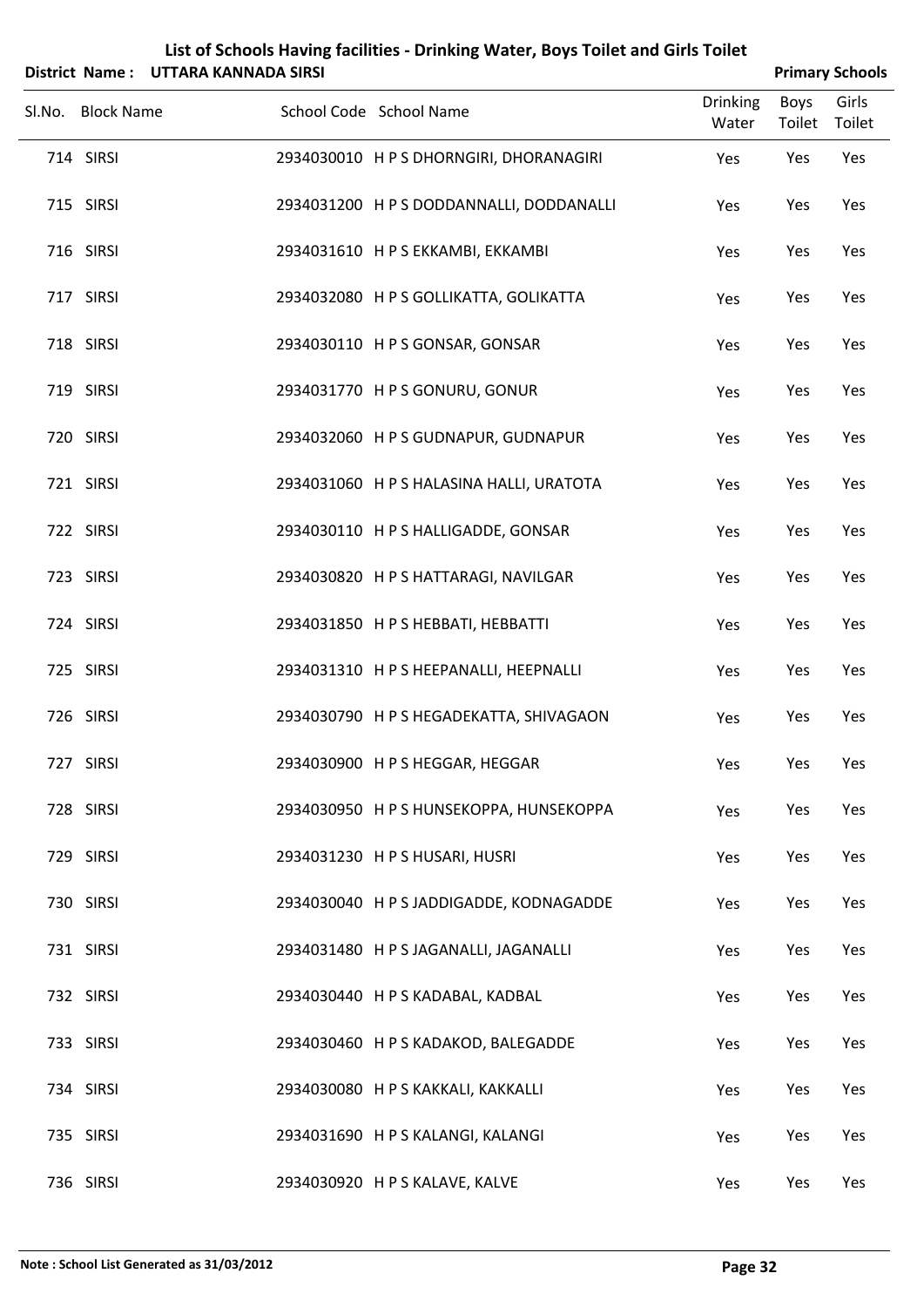| List of Schools Having facilities - Drinking Water, Boys Toilet and Girls Toilet<br>District Name: UTTARA KANNADA SIRSI |                   |  |                                               |                          |                | <b>Primary Schools</b> |
|-------------------------------------------------------------------------------------------------------------------------|-------------------|--|-----------------------------------------------|--------------------------|----------------|------------------------|
|                                                                                                                         | Sl.No. Block Name |  | School Code School Name                       | <b>Drinking</b><br>Water | Boys<br>Toilet | Girls<br>Toilet        |
|                                                                                                                         | 737 SIRSI         |  | 2934032250 H P S KALKOPPA, KALKOPPA           | Yes                      | Yes            | Yes                    |
|                                                                                                                         | 738 SIRSI         |  | 2934030800 H P S KANALLI, KANALLI             | Yes                      | Yes            | Yes                    |
|                                                                                                                         | 739 SIRSI         |  | 2934031400 H P S KANGOD, MASHIGADDE           | Yes                      | Yes            | Yes                    |
|                                                                                                                         | 740 SIRSI         |  | 2934032170 H P S KANTRAJI, KANTRAJI           | Yes                      | Yes            | Yes                    |
|                                                                                                                         | 741 SIRSI         |  | 2934030300 H P S KESINAMANE, SONDA            | Yes                      | Yes            | Yes                    |
|                                                                                                                         | 742 SIRSI         |  | 2934030300 H P S KHASAPAL, SONDA              | Yes                      | Yes            | Yes                    |
|                                                                                                                         | 743 SIRSI         |  | 2934030730 H P S KHURSE, KHURSE               | Yes                      | Yes            | Yes                    |
|                                                                                                                         | 744 SIRSI         |  | 2934031820 H P S KIRVATHI, KIRWATTI           | Yes                      | Yes            | Yes                    |
|                                                                                                                         | 745 SIRSI         |  | 2934030990 H P S KOLAGIBIS, MATTIGAR          | Yes                      | Yes            | Yes                    |
|                                                                                                                         | 746 SIRSI         |  | 2934030200 H P S KOLIGAR, KOLIGAR             | Yes                      | Yes            | Yes                    |
|                                                                                                                         | 747 SIRSI         |  | 2934030860 H P S KOPPALTHOTA, BALAVALLI       | Yes                      | Yes            | Yes                    |
|                                                                                                                         | 748 SIRSI         |  | 2934031890 H P S KORLKATTA, HALGADDE          | Yes                      | Yes            | Yes                    |
|                                                                                                                         | 749 SIRSI         |  | 2934030230 H P S KUDRAGOD, NEELKANI           | Yes                      | Yes            | Yes                    |
|                                                                                                                         | 750 SIRSI         |  | 2934031510 H P S KULAVE, KULVE                | Yes                      | Yes            | Yes                    |
|                                                                                                                         | 751 SIRSI         |  | 2934031910 H P S MADANAKERI, MADANKERI        | Yes                      | Yes            | Yes                    |
|                                                                                                                         | 752 SIRSI         |  | 2934032290 H P S MADHURAVALLI, MADRALLI       | Yes                      | Yes            | Yes                    |
|                                                                                                                         | 753 SIRSI         |  | 2934031630 H P S MALALGAON, MALALGAON         | Yes                      | Yes            | Yes                    |
|                                                                                                                         | 754 SIRSI         |  | 2934030970 H P S MALALI, HOSTOTA              | Yes                      | Yes            | Yes                    |
|                                                                                                                         | 755 SIRSI         |  | 2934031800 H P S MALANJI, MALANJI             | Yes                      | Yes            | Yes                    |
|                                                                                                                         | 756 SIRSI         |  | 2934031880 H P S MARAGUNDI, MARGUNDI          | Yes                      | Yes            | Yes                    |
|                                                                                                                         | 757 SIRSI         |  | 2934030990 H P S MATTIGAR, MATTIGAR           | Yes                      | Yes            | Yes                    |
|                                                                                                                         | 758 SIRSI         |  | 2934030410 H P S MELINAONIKERI, MELIN ONIKERI | Yes                      | Yes            | Yes                    |
|                                                                                                                         | 759 SIRSI         |  | 2934031550 H P S MUDELBAIL, MUDEBAIL          | Yes                      | Yes            | Yes                    |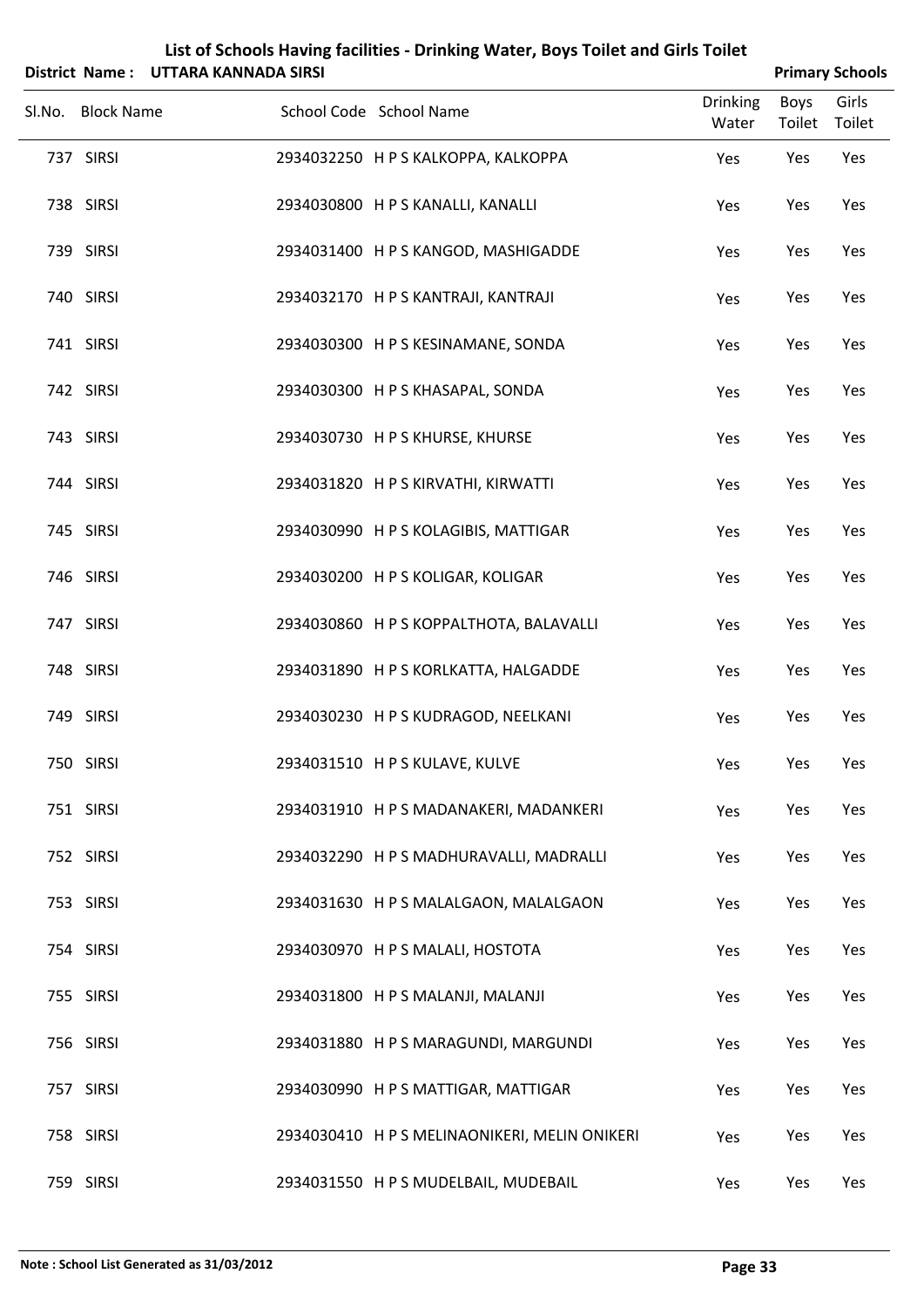|                   | District Name: UTTARA KANNADA SIRSI |                                            |                          |                | <b>Primary Schools</b> |
|-------------------|-------------------------------------|--------------------------------------------|--------------------------|----------------|------------------------|
| Sl.No. Block Name |                                     | School Code School Name                    | <b>Drinking</b><br>Water | Boys<br>Toilet | Girls<br>Toilet        |
| 760 SIRSI         |                                     | 2934030570 H P S MUNDAGANMANE, MUNDGANMANE | Yes                      | Yes            | Yes                    |
| 761 SIRSI         |                                     | 2934031330 H P S MUNDIGESARA, MUNDAGESAR   | Yes                      | Yes            | Yes                    |
| 762 SIRSI         |                                     | 2934030660 H P S MUNJUGUNI, MANJAGUNI      | Yes                      | Yes            | Yes                    |
| 763 SIRSI         |                                     | 2934030070 HPS MUSKI, MUSKI                | Yes                      | Yes            | Yes                    |
| 764 SIRSI         |                                     | 2934030240 H P S NAIGAR, NAIGAR            | Yes                      | Yes            | Yes                    |
| 765 SIRSI         |                                     | 2934032790 HPS NAROOR, NAROOR              | Yes                      | Yes            | Yes                    |
| 766 SIRSI         |                                     | 2934031050 H P S NEGGU, NEGGU              | Yes                      | Yes            | Yes                    |
| 767 SIRSI         |                                     | 2934030640 H P S ONIGADDE, ONIGADDE        | Yes                      | Yes            | Yes                    |
| 768 SIRSI         |                                     | 2934032010 HPS ONNIKERI, BENGLE            | Yes                      | Yes            | Yes                    |
| 769 SIRSI         |                                     | 2934030310 H P S PERALKUMBRI, HULGOL       | Yes                      | Yes            | Yes                    |
| 770 SIRSI         |                                     | 2934031140 H P S PURA, PURA                | Yes                      | Yes            | Yes                    |
| 771 SIRSI         |                                     | 2934030680 HPS RAGIHOSALLI, HEBRE          | Yes                      | Yes            | Yes                    |
| 772 SIRSI         |                                     | 2934031850 H P S RAMAPUR, HEBBATTI         | Yes                      | Yes            | Yes                    |
| 773 SIRSI         |                                     | 2934032150 H P S SAHASRALLI, SAHASRALLI    | Yes                      | Yes            | Yes                    |
| 774 SIRSI         |                                     | 2934030430 H P S SALKANI, SALKANI          | Yes                      | Yes            | Yes                    |
| 775 SIRSI         |                                     | 2934030870 H P S SAMPAKHANDA, JANMANE      | Yes                      | Yes            | Yes                    |
| 776 SIRSI         |                                     | 2934032230 H P S SANNAMANE, MUGVALLI       | Yes                      | Yes            | Yes                    |
| 777 SIRSI         |                                     | 2934031840 H P S SANTHOLI, SANTOLLI        | Yes                      | Yes            | Yes                    |
| 778 SIRSI         |                                     | 2934030620 H P S SAVALE, KALLALLI          | Yes                      | Yes            | Yes                    |
| 779 SIRSI         |                                     | 2934032330 H P S SHIGEHALLI, SHIGEHALLI    | Yes                      | Yes            | Yes                    |
| 780 SIRSI         |                                     | 2934031320 H P S SHIRSIMAKKI, SIRSIMAKKI   | Yes                      | Yes            | Yes                    |
| 781 SIRSI         |                                     | 2934031530 H P S SHIVALLI, SHIVALLI        | Yes                      | Yes            | Yes                    |

SIRSI 2934031250 H P S SHRINAGARA, BACHAGAON Yes Yes Yes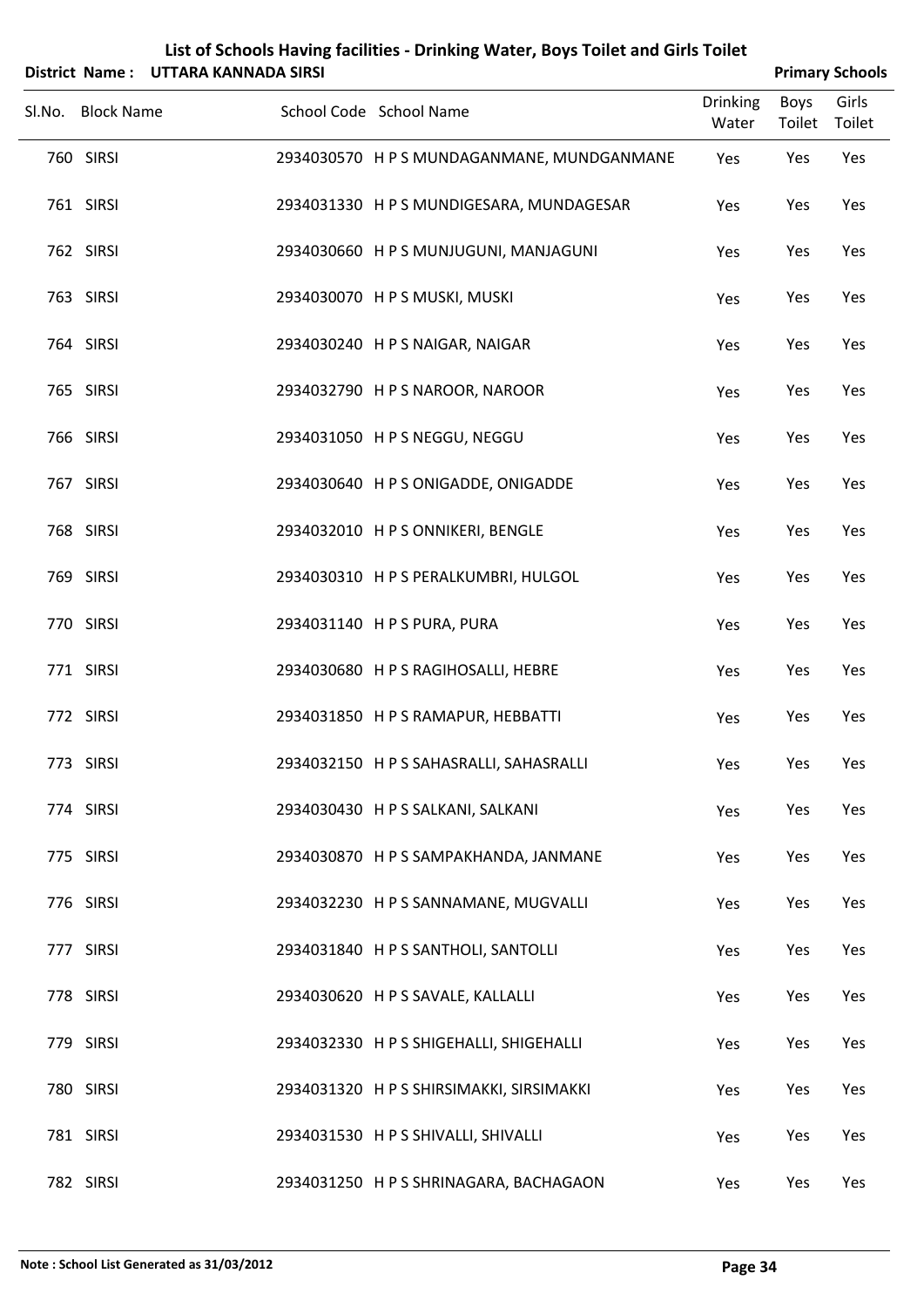|                   |                                     | List of Schools Having facilities - Drinking Water, Boys Toilet and Girls Toilet |                          |                       |                        |
|-------------------|-------------------------------------|----------------------------------------------------------------------------------|--------------------------|-----------------------|------------------------|
|                   | District Name: UTTARA KANNADA SIRSI |                                                                                  |                          |                       | <b>Primary Schools</b> |
| Sl.No. Block Name |                                     | School Code School Name                                                          | <b>Drinking</b><br>Water | <b>Boys</b><br>Toilet | Girls<br>Toilet        |
| 783 SIRSI         |                                     | 2934032600 H P S SIRSI NO 4, WARD22                                              | Yes                      | Yes                   | Yes                    |
| 784 SIRSI         |                                     | 2934030160 H P S SONDA, MATHADEVAL                                               | Yes                      | Yes                   | Yes                    |
| 785 SIRSI         |                                     | 2934030050 H P S SRANAGADDE, MENSI                                               | Yes                      | Yes                   | Yes                    |
| 786 SIRSI         |                                     | 2934031900 H P S SUGAVI, SUGAVI                                                  | Yes                      | Yes                   | Yes                    |
| 787 SIRSI         |                                     | 2934030130 H P S TANNIR HOLE, GURUVALLI                                          | Yes                      | Yes                   | Yes                    |
| 788 SIRSI         |                                     | 2934030560 H P S TARGOD, SADASHIVALLI                                            | Yes                      | Yes                   | Yes                    |
| 789 SIRSI         |                                     | 2934031350 H P S TEREKANALLI, TERKANALLI                                         | Yes                      | Yes                   | Yes                    |
| 790 SIRSI         |                                     | 2934032200 H P S THIGANI, TIGANI                                                 | Yes                      | Yes                   | Yes                    |
| 791 SIRSI         |                                     | 2934031090 HPS TUDUGUNI, TUDUGUNI                                                | Yes                      | Yes                   | Yes                    |
| 792 SIRSI         |                                     | 2934031590 H P S ULLALKOPPA, ULLAL                                               | Yes                      | Yes                   | Yes                    |
| 793 SIRSI         |                                     | 2934032130 H P S UMBLEKOPPA, KALLI                                               | Yes                      | Yes                   | Yes                    |
| 794 SIRSI         |                                     | 2934031960 H P S UNCHALLI, UNCHALLI                                              | Yes                      | Yes                   | Yes                    |
| 795 SIRSI         |                                     | 2934031830 H P S VADDALA, WADDAL                                                 | Yes                      | Yes                   | Yes                    |
| 796 SIRSI         |                                     | 2934030480 H P S VADDINAGADDE, ITAGULI                                           | Yes                      | Yes                   | Yes                    |
| 797 SIRSI         |                                     | 2934030120 H P S VANALLI, VANALLI                                                | Yes                      | Yes                   | Yes                    |
| 798 SIRSI         |                                     | 2934032320 H P S YADALLI, KARASULLI                                              | Yes                      | Yes                   | Yes                    |
| 799 SIRSI         |                                     | 2934031450 HPS BISLAKOPPA(A), AJJIBAL                                            | Yes                      | Yes                   | Yes                    |
| 800 SIRSI         |                                     | 2934031580 HPS BISLAKOPPA, BISLAKOPPA                                            | Yes                      | Yes                   | Yes                    |
| 801 SIRSI         |                                     | 2934032660 HPS GANDHINAGAR, WARD28                                               | Yes                      | Yes                   | Yes                    |
| 802 SIRSI         |                                     | 2934031710 HPS HOSKOPPA, KUPPAGADDE                                              | Yes                      | Yes                   | Yes                    |
| 803 SIRSI         |                                     | 2934031110 HPS ISLOOR, ISLOOR                                                    | Yes                      | Yes                   | Yes                    |
| 804 SIRSI         |                                     | 2934032520 HPS KASTURBANAGAR KANNADA, WARD14                                     | Yes                      | Yes                   | Yes                    |
| 805 SIRSI         |                                     | 2934032760 HPS KELAGINAKIERI, KELAGINAKERI                                       | Yes                      | Yes                   | Yes                    |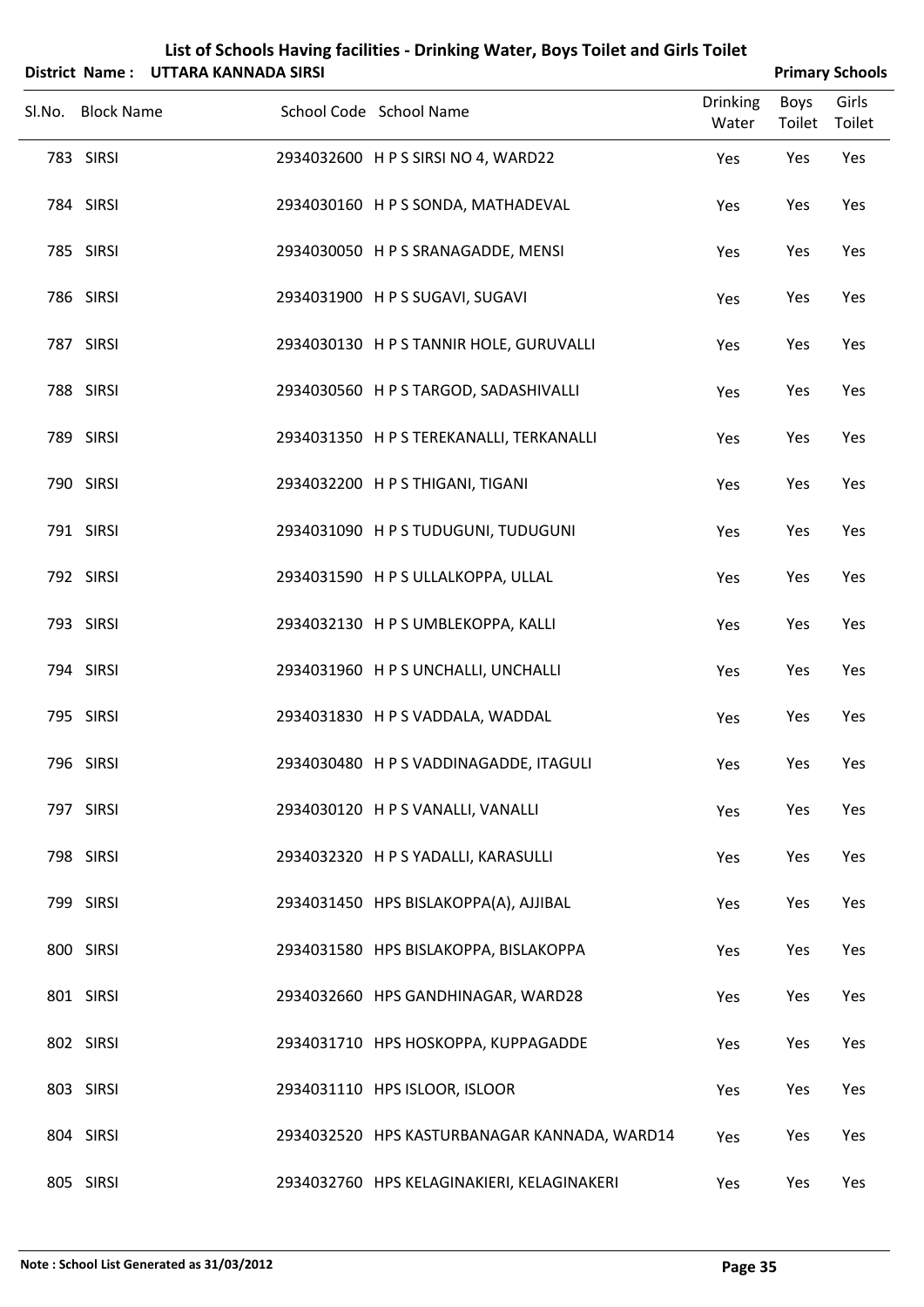|                   | District Name: UTTARA KANNADA SIRSI |                                         |                          |                       | <b>Primary Schools</b> |
|-------------------|-------------------------------------|-----------------------------------------|--------------------------|-----------------------|------------------------|
| Sl.No. Block Name |                                     | School Code School Name                 | <b>Drinking</b><br>Water | Boys<br>Toilet Toilet | Girls                  |
| 806 SIRSI         |                                     | 2934032430 HPS MARATTIKOPA, WARD5       | Yes                      | Yes                   | Yes                    |
| 807 SIRSI         |                                     | 2934032650 HPS NILEKANI, WARD27         | Yes                      | Yes                   | Yes                    |
| 808 SIRSI         |                                     | 2934032770 HPS RAMANBAIL, WARD 31       | Yes                      | Yes                   | Yes                    |
| 809 SIRSI         |                                     | 2934032530 HPS RAYAPPA HULEKAL, WARD15  | Yes                      | Yes                   | Yes                    |
| 810 SIRSI         |                                     | 2934031230 L P S BIKKNALLI, HUSRI       | Yes                      | Yes                   | Yes                    |
| 811 SIRSI         |                                     | 2934032840 L P S HANUMANTI, HANUMANTI   | Yes                      | Yes                   | Yes                    |
| 812 SIRSI         |                                     | 2934030780 L P S JAGALEMANE, SHIVALLI   | Yes                      | Yes                   | Yes                    |
| 813 SIRSI         |                                     | 2934030840 LP S KUGATHEMANE, KUGTEMANE  | Yes                      | Yes                   | Yes                    |
| 814 SIRSI         |                                     | 2934031130 LPS ACHANALLI, ACHANALLI     | Yes                      | Yes                   | Yes                    |
| 815 SIRSI         |                                     | 2934030870 LPS AMMINALLI, JANMANE       | Yes                      | Yes                   | Yes                    |
| 816 SIRSI         |                                     | 2934032350 LPS ANDALLI, ANDALLI         | Yes                      | Yes                   | Yes                    |
| 817 SIRSI         |                                     | 2934030850 LPS BADAGI, BADAGI           | Yes                      | Yes                   | Yes                    |
| 818 SIRSI         |                                     | 2934031680 LPS BADANAGOD, BADANAGOD     | Yes                      | Yes                   | Yes                    |
| 819 SIRSI         |                                     | 2934030560 LPS BALAGAR, SADASHIVALLI    | Yes                      | Yes                   | Yes                    |
| 820 SIRSI         |                                     | 2934032210 LPS BANAVASI-II, BANAVASI    | Yes                      | Yes                   | Yes                    |
| 821 SIRSI         |                                     | 2934030970 L P S BANNIKATTA, HOSTOTA    | Yes                      | Yes                   | Yes                    |
| 822 SIRSI         |                                     | 2934031070 LPS BAPPANAHALLI, BAPPANALLI | Yes                      | Yes                   | Yes                    |
| 823 SIRSI         |                                     | 2934032860 LPS BAROOR, BAROOR           | Yes                      | Yes                   | Yes                    |
| 824 SIRSI         |                                     | 2934030740 L P S BARSAGUNI, KAMBIGAR    | Yes                      | Yes                   | Yes                    |
| 825 SIRSI         |                                     | 2934031250 LPS BASALEKOPPA, BACHAGAON   | Yes                      | Yes                   | Yes                    |
| 826 SIRSI         |                                     | 2934030810 LPS BELENLLI, HOSTOTA        | Yes                      | Yes                   | Yes                    |

827 SIRSI 2934031700 LPS BELLANAKERI, BELLANKERI Yes Yes Yes

828 SIRSI 2934031610 LPS BESILKOPP-2, EKKAMBI Yes Yes Yes Yes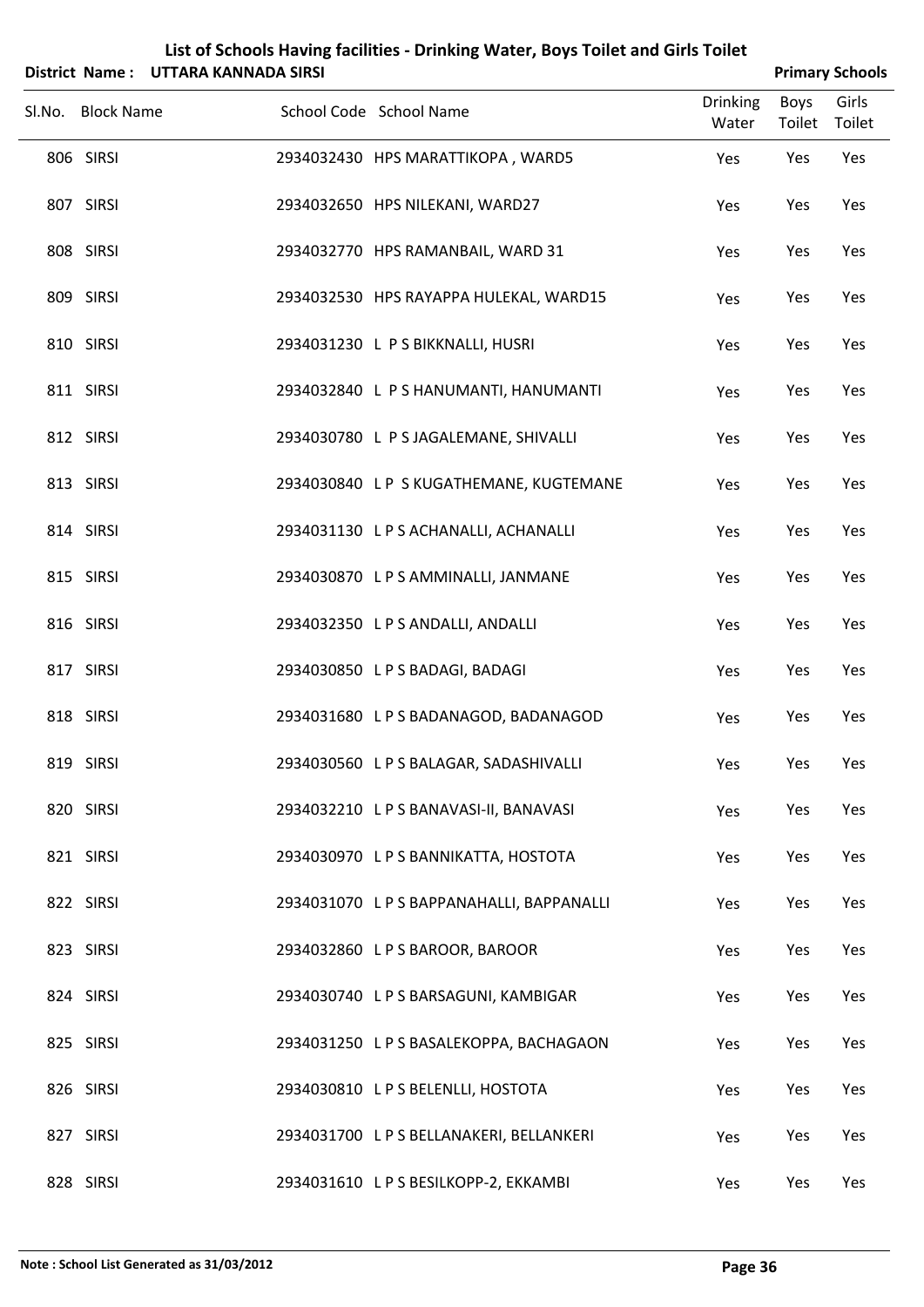|        |                   | District Name: UTTARA KANNADA SIRSI |                                        |                          |                | <b>Primary Schools</b> |  |
|--------|-------------------|-------------------------------------|----------------------------------------|--------------------------|----------------|------------------------|--|
| SI.No. | <b>Block Name</b> |                                     | School Code School Name                | <b>Drinking</b><br>Water | Boys<br>Toilet | Girls<br>Toilet        |  |
|        | 829 SIRSI         |                                     | 2934031410 LPS BETTAKOPPA, BETKOPPA    | Yes                      | Yes            | Yes                    |  |
|        | 830 SIRSI         |                                     | 2934031970 L P S BIDRALLI, BIDRALLI    | Yes                      | Yes            | Yes                    |  |
|        | 831 SIRSI         |                                     | 2934031210 LPS BYAGADDE, BYAGADDE      | Yes                      | Yes            | Yes                    |  |
|        | 832 SIRSI         |                                     | 2934032060 LPS CHIKKABENGALE, GUDNAPUR | Yes                      | Yes            | Yes                    |  |
|        | 833 SIRSI         |                                     | 2934031180 LPS CHIPAGI, CHIPGI         | Yes                      | Yes            | Yes                    |  |
|        | 834 SIRSI         |                                     | 2934032370 LPSDASANAGADDE, DASANAGADDE | Yes                      | Yes            | Yes                    |  |
|        | 835 SIRSI         |                                     | 2934030600 LPS DEVANMANE, DEVANMANE    | Yes                      | Yes            | Yes                    |  |
|        | 836 SIRSI         |                                     | 2934030380 LPS DEVDKERI, AGASAL        | Yes                      | Yes            | Yes                    |  |
|        | 837 SIRSI         |                                     | 2934030040 L P S DHULALLI, KODNAGADDE  | Yes                      | Yes            | Yes                    |  |
|        | 838 SIRSI         |                                     | 2934030950 LPS DOMBESAR, HUNSEKOPPA    | Yes                      | Yes            | Yes                    |  |
|        | 839 SIRSI         |                                     | 2934030260 LPS DUGGUMANE, MANADUR      | Yes                      | Yes            | Yes                    |  |
|        | 840 SIRSI         |                                     | 2934030030 LPS GADDEHALLI, SONAGINMANE | Yes                      | Yes            | Yes                    |  |
|        | 841 SIRSI         |                                     | 2934030830 LPS GADDEMANE, SAMPAKHANDA  | Yes                      | Yes            | Yes                    |  |
|        | 842 SIRSI         |                                     | 2934030350 LPS GOLIKOPPA, GOLIKOPPA    | Yes                      | Yes            | Yes                    |  |
|        | 843 SIRSI         |                                     | 2934031760 L P S GONAGATTA, GONGATTA   | Yes                      | Yes            | Yes                    |  |
|        | 844 SIRSI         |                                     | 2934030130 LPS GOPANMARI, GURUVALLI    | Yes                      | Yes            | Yes                    |  |
|        | 845 SIRSI         |                                     | 2934031770 LPS GOUDKOPPA, GONUR        | Yes                      | Yes            | Yes                    |  |
|        | 846 SIRSI         |                                     | 2934030490 LPS GUBBIGADDE, KOPPA       | Yes                      | Yes            | Yes                    |  |
|        | 847 SIRSI         |                                     | 2934032060 LPS GUDNAPUR-II, GUDNAPUR   | Yes                      | Yes            | Yes                    |  |
|        | 848 SIRSI         |                                     | 2934030040 LPS GUNTAKAL, KODNAGADDE    | Yes                      | Yes            | Yes                    |  |
|        | 849 SIRSI         |                                     | 2934030520 LPS HALALLA, HUTGAR         | Yes                      | Yes            | Yes                    |  |
|        | 850 SIRSI         |                                     | 2934030190 LPS HALLIGADDE, NAKSHE      | Yes                      | Yes            | Yes                    |  |

851 SIRSI 2934031650 LP S HALLIKOPPA, HALLIKOPPA Yes Yes Yes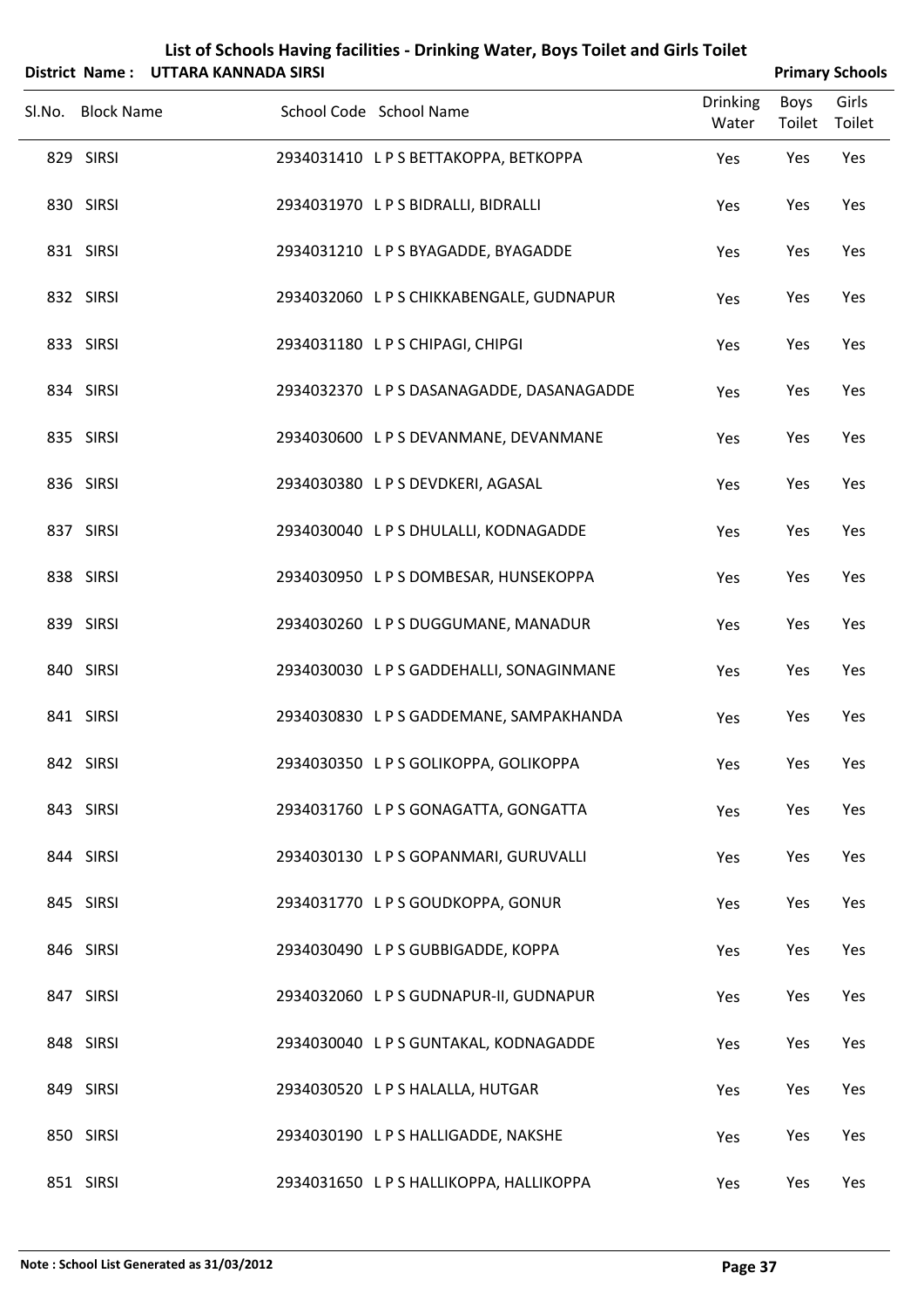|        |                   | District Name: UTTARA KANNADA SIRSI |                                           |                          | <b>Primary Schools</b> |                 |
|--------|-------------------|-------------------------------------|-------------------------------------------|--------------------------|------------------------|-----------------|
| Sl.No. | <b>Block Name</b> |                                     | School Code School Name                   | <b>Drinking</b><br>Water | Boys<br>Toilet         | Girls<br>Toilet |
|        | 852 SIRSI         |                                     | 2934031880 LPS HALLIKOPPA, MARGUNDI       | Yes                      | Yes                    | Yes             |
|        | 853 SIRSI         |                                     | 2934030630 L P S HALSINKATTA, DEVANALLI   | Yes                      | Yes                    | Yes             |
|        | 854 SIRSI         |                                     | 2934031930 LPS HALSINKOPPA, HALSINKOPPA   | Yes                      | Yes                    | Yes             |
|        | 855 SIRSI         |                                     | 2934030390 L P S HAREHULEKAL, HAREHULEKAL | Yes                      | Yes                    | Yes             |
|        | 856 SIRSI         |                                     | 2934030530 LPS HAREPAL, HAREPAL           | Yes                      | Yes                    | Yes             |
|        | 857 SIRSI         |                                     | 2934031620 LPS HEBBALLI, HEBBALLI         | Yes                      | Yes                    | Yes             |
|        | 858 SIRSI         |                                     | 2934031290 LPS HEDIGEMANE, HEDIGEMANE     | Yes                      | Yes                    | Yes             |
|        | 859 SIRSI         |                                     | 2934030930 LPS HIREBAIL, SANNALLI         | Yes                      | Yes                    | Yes             |
|        | 860 SIRSI         |                                     | 2934030720 LPS HOSKERE, BANDAL            | Yes                      | Yes                    | Yes             |
|        | 861 SIRSI         |                                     | 2934031570 LPS HUDELKOPPA, HUDELKOPPA     | Yes                      | Yes                    | Yes             |
|        | 862 SIRSI         |                                     | 2934031150 LPS HULDENVASAR, HULDEVANSAR   | Yes                      | Yes                    | Yes             |
|        | 863 SIRSI         |                                     | 2934031940 LPS KABBE, KABBE               | Yes                      | Yes                    | Yes             |
|        | 864 SIRSI         |                                     | 2934032190 L P S KADAGODU, KADGOD         | Yes                      | Yes                    | Yes             |
|        | 865 SIRSI         |                                     | 2934031070 LPS KAKKOD, BAPPANALLI         | Yes                      | Yes                    | Yes             |
|        | 866 SIRSI         |                                     | 2934031280 L P S KALAGAR, BILGALMANE      | Yes                      | Yes                    | Yes             |
|        | 867 SIRSI         |                                     | 2934032030 LPS KALAKARADI, KALKARDI       | Yes                      | Yes                    | Yes             |
|        | 868 SIRSI         |                                     | 2934030920 L P S KALAVE-2, KALVE          | Yes                      | Yes                    | Yes             |
|        | 869 SIRSI         |                                     | 2934030620 LPS KALLALLI, KALLALLI         | Yes                      | Yes                    | Yes             |
|        | 870 SIRSI         |                                     | 2934030910 LPS KALMANE, YACHADI           | Yes                      | Yes                    | Yes             |
|        | 871 SIRSI         |                                     | 2934030740 LPS KAMBIGAR, KAMBIGAR         | Yes                      | Yes                    | Yes             |
|        |                   |                                     |                                           |                          |                        |                 |

SIRSI 2934030020 L P S KANCHIGADDE, KALGADDE Yes Yes Yes

SIRSI 2934032850 L P S KANDRAJI, KANDRAJI Yes Yes Yes

SIRSI 2934031680 L P S KANESHVARI, BADANAGOD Yes Yes Yes

KANCHIGADDE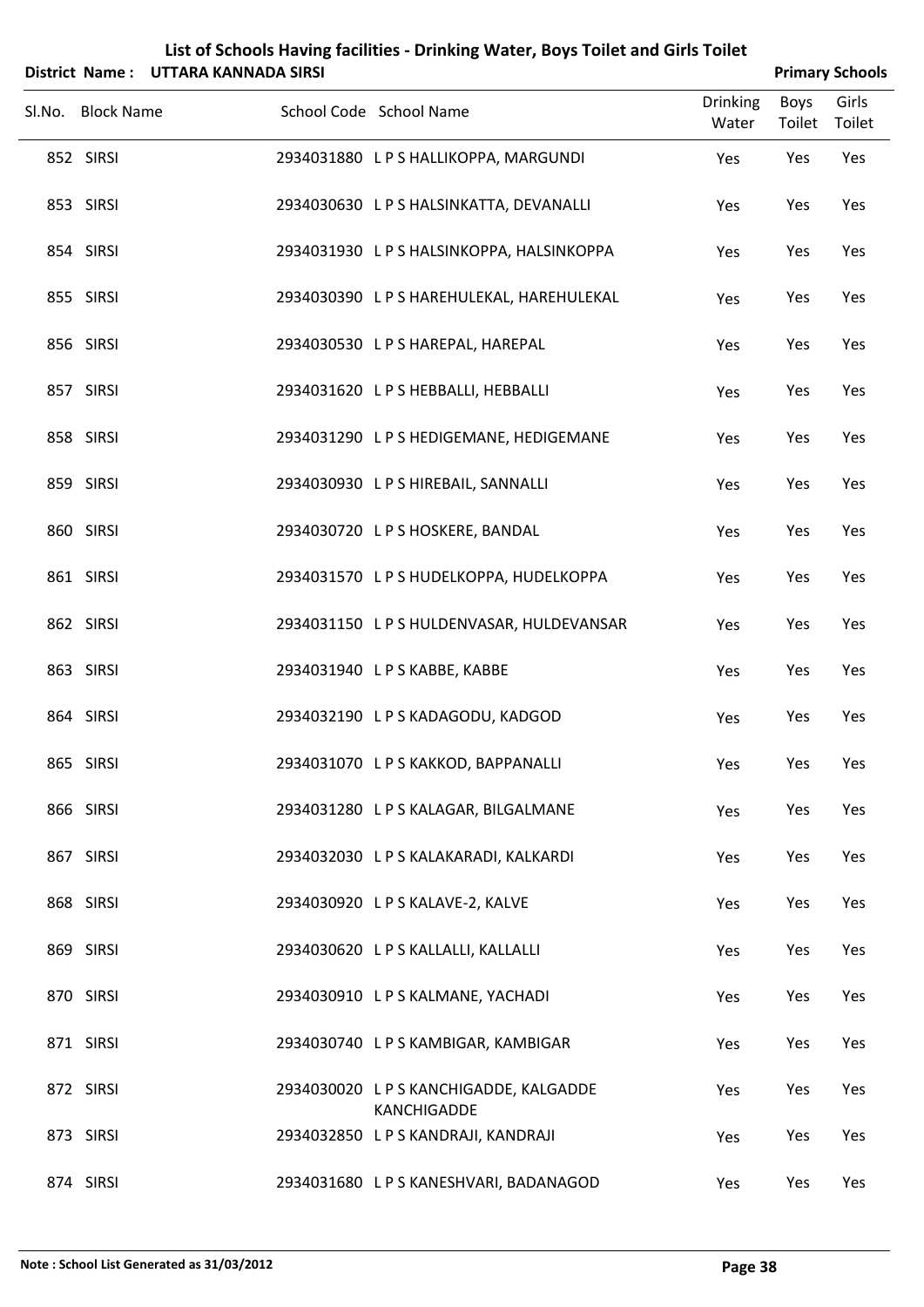| List of Schools Having facilities - Drinking Water, Boys Toilet and Girls Toilet |
|----------------------------------------------------------------------------------|
| 4 Nemes - UTTADA IZANINADA CIDCI                                                 |

|                   | District Name: UTTARA KANNADA SIRSI |                                             |                          |                | <b>Primary Schools</b> |
|-------------------|-------------------------------------|---------------------------------------------|--------------------------|----------------|------------------------|
| Sl.No. Block Name |                                     | School Code School Name                     | <b>Drinking</b><br>Water | Boys<br>Toilet | Girls<br>Toilet        |
| 875 SIRSI         |                                     | 2934031920 LPS KANKOPPA, KANKOPPA           | Yes                      | Yes            | Yes                    |
| 876 SIRSI         |                                     | 2934030090 LPS KANMUSKI, KANAMUSKI          | Yes                      | Yes            | Yes                    |
| 877 SIRSI         |                                     | 2934030590 LPS KARUR, SARGUPPA              | Yes                      | Yes            | Yes                    |
| 878 SIRSI         |                                     | 2934030710 LPS KASAGE, HOSUR                | Yes                      | Yes            | Yes                    |
| 879 SIRSI         |                                     | 2934031600 LPS KATEMANE, ADNALLI            | Yes                      | Yes            | Yes                    |
| 880 SIRSI         |                                     | 2934031510 LPS KENCHAGADDE, KULVE           | Yes                      | Yes            | Yes                    |
| 881 SIRSI         |                                     | 2934032870 LPS KENGRE, KELGIN ONIKERI       | Yes                      | Yes            | Yes                    |
| 882 SIRSI         |                                     | 2934031350 L P S KERE KAI, TERKANALLI       | Yes                      | Yes            | Yes                    |
| 883 SIRSI         |                                     | 2934031880 LPS KEREKOPPA, MARGUNDI          | Yes                      | Yes            | Yes                    |
| 884 SIRSI         |                                     | 2934031430 LPS KESARKOPPA, KANGOD           | Yes                      | Yes            | Yes                    |
| 885 SIRSI         |                                     | 2934031060 LPS KIBBALLI, URATOTA            | Yes                      | Yes            | Yes                    |
| 886 SIRSI         |                                     | 2934030880 LPS KODAGIBAIL, KODGIBAIL        | Yes                      | Yes            | Yes                    |
| 887 SIRSI         |                                     | 2934030170 L P S KODIGAR, KODIGAR           | Yes                      | Yes            | Yes                    |
| 888 SIRSI         |                                     | 2934031030 LPS KONDALAGI, KONDALGI          | Yes                      | Yes            | Yes                    |
| 889 SIRSI         |                                     | 2934032120 LPS KOPPA, KOPPA                 | Yes                      | Yes            | Yes                    |
| 890 SIRSI         |                                     | 2934031530 LPS KORSE MARATKERI, SHIVALLI    | Yes                      | Yes            | Yes                    |
| 891 SIRSI         |                                     | 2934030770 LPS KOTIGEHALLI, KOTGEHALLI      | Yes                      | Yes            | Yes                    |
| 892 SIRSI         |                                     | 2934031750 LPS KUPPALI, KUPPALLI            | Yes                      | Yes            | Yes                    |
| 893 SIRSI         |                                     | 2934030680 LPS KUPPALLI, HEBRE              | Yes                      | Yes            | Yes                    |
| 894 SIRSI         |                                     | 2934031240 L P S LANDAKANALLI, LANDAKANALLI | Yes                      | Yes            | Yes                    |
| 895 SIRSI         |                                     | 2934032380 LPS MALANALLI, MALANALLI         | Yes                      | Yes            | Yes                    |
| 896 SIRSI         |                                     | 2934030690 L P S MALLALLI, DEVIMANE         | Yes                      | Yes            | Yes                    |
| 897 SIRSI         |                                     | 2934031260 LPS MANAJAVALLI, MANAJAVALLI     | Yes                      | Yes            | Yes                    |

÷,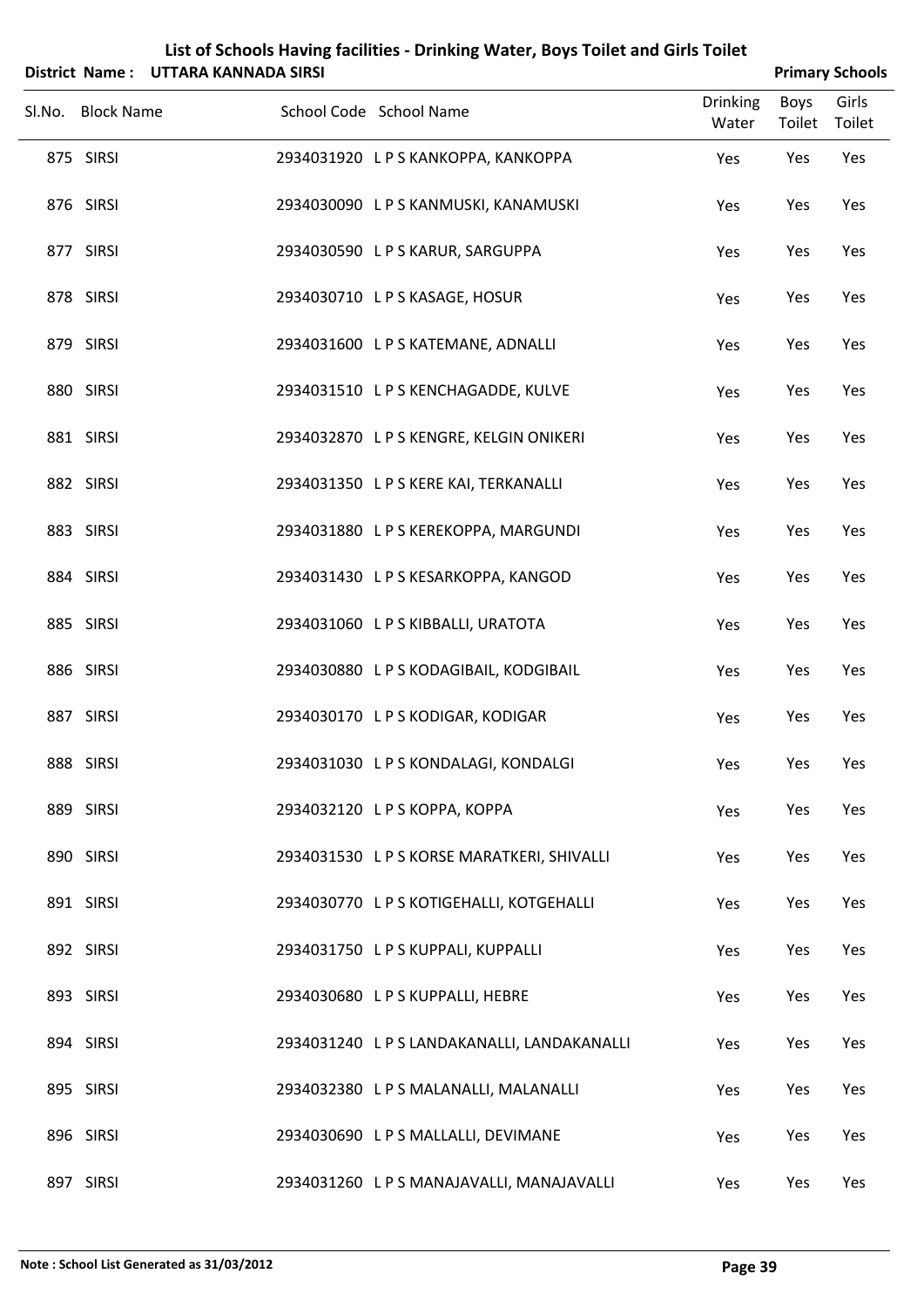|                   | District Name: UTTARA KANNADA SIRSI |                                         |                          |                | <b>Primary Schools</b> |
|-------------------|-------------------------------------|-----------------------------------------|--------------------------|----------------|------------------------|
| Sl.No. Block Name |                                     | School Code School Name                 | <b>Drinking</b><br>Water | Boys<br>Toilet | Girls<br>Toilet        |
| 898 SIRSI         |                                     | 2934030160 LPS MATHDEVAL, MATHADEVAL    | Yes                      | Yes            | Yes                    |
| 899 SIRSI         |                                     | 2934031720 LPS MATHIHALI, MATTIHALLI    | Yes                      | Yes            | Yes                    |
| 900 SIRSI         |                                     | 2934030560 LPS MATNALLI, SADASHIVALLI   | Yes                      | Yes            | Yes                    |
| 901 SIRSI         |                                     | 2934031530 LPS MAVINASARA, SHIVALLI     | Yes                      | Yes            | Yes                    |
| 902 SIRSI         |                                     | 2934031120 LPS MAVINKOPPA, SANNAKERI    | Yes                      | Yes            | Yes                    |
| 903 SIRSI         |                                     | 2934030060 LPS MENASI, BALEKAIMANE      | Yes                      | Yes            | Yes                    |
| 904 SIRSI         |                                     | 2934030150 LPS MOGADDE, MOGADDE         | Yes                      | Yes            | Yes                    |
| 905 SIRSI         |                                     | 2934032230 LPS MOGALI, MUGVALLI         | Yes                      | Yes            | Yes                    |
| 906 SIRSI         |                                     | 2934030760 LPS MUDAGAR, MUDGAR          | Yes                      | Yes            | Yes                    |
| 907 SIRSI         |                                     | 2934030200 LPS MUDDINAPPL, KOLIGAR      | Yes                      | Yes            | Yes                    |
| 908 SIRSI         |                                     | 2934030680 LPS MUNDAGAR, HEBRE          | Yes                      | Yes            | Yes                    |
| 909 SIRSI         |                                     | 2934032160 LPS MUNDGEHALLI, MUNDGEHALLI | Yes                      | Yes            | Yes                    |
| 910 SIRSI         |                                     | 2934030210 LPS MUREGAR, MUREGAR         | Yes                      | Yes            | Yes                    |
| 911 SIRSI         |                                     | 2934032790 LPS MUTALAKOPPA, NAROOR      | Yes                      | Yes            | Yes                    |
| 912 SIRSI         |                                     | 2934030560 LPS NADGOD, SADASHIVALLI     | Yes                      | Yes            | Yes                    |
| 913 SIRSI         |                                     | 2934030850 LPS NAGETOTA, BADAGI         | Yes                      | Yes            | Yes                    |
| 914 SIRSI         |                                     | 2934031180 LPS NARAYANAGURUNAGA, CHIPGI | Yes                      | Yes            | Yes                    |
| 915 SIRSI         |                                     | 2934031190 LPS NAREBAIL, NAREBAIL       | Yes                      | Yes            | Yes                    |
| 916 SIRSI         |                                     | 2934031240 LPS NAVAGRAMA, LANDAKANALLI  | Yes                      | Yes            | Yes                    |
| 917 SIRSI         |                                     | 2934032070 LPS NAVANAGERI, NAVANAGERI   | Yes                      | Yes            | Yes                    |
| 918 SIRSI         |                                     | 2934031040 LPS NERALVALLI, NERLAVALLI   | Yes                      | Yes            | Yes                    |

**Note : School List Generated as 31/03/2012 Page 40**

919 SIRSI 2934030540 LP S PUTTANAMANE, PUTTANMANE Yes Yes Yes

920 SIRSI 2934031680 LP S RANGAPUR, BADANAGOD Yes Yes Yes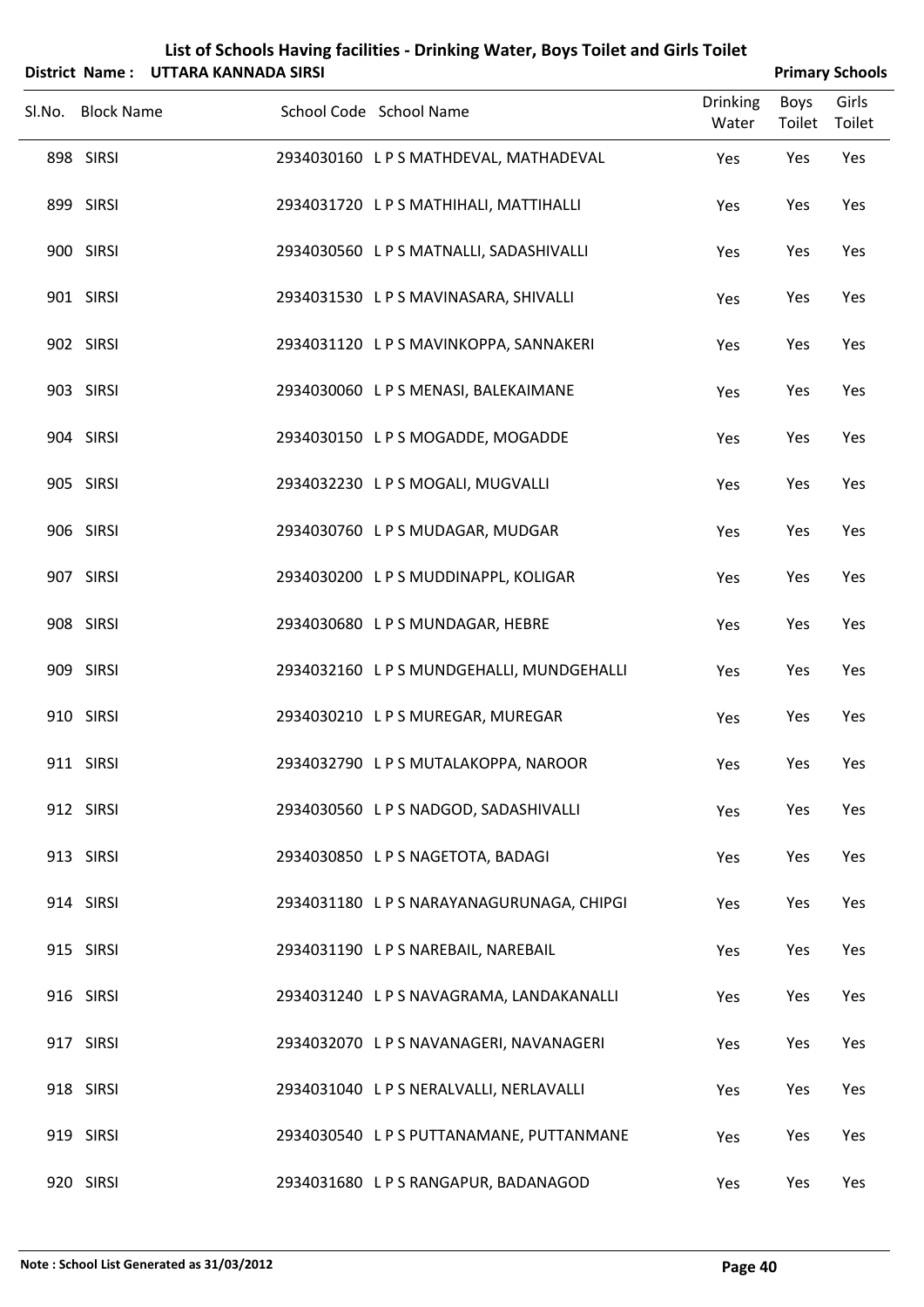| List of Schools Having facilities - Drinking Water, Boys Toilet and Girls Toilet |
|----------------------------------------------------------------------------------|
| District Name : UTTARA KANNADA SIRSI                                             |

| <b>Primary Schools</b> |
|------------------------|
|                        |

| DISTRICT INQUITE . OT LANA NAININADA SINSI |                                               |                          |                | <b>PHILIPS</b> SUIDUIS |
|--------------------------------------------|-----------------------------------------------|--------------------------|----------------|------------------------|
| Sl.No. Block Name                          | School Code School Name                       | <b>Drinking</b><br>Water | Boys<br>Toilet | Girls<br>Toilet        |
| 921 SIRSI                                  | 2934030860 L P S REVANKATTA, BALAVALLI        | Yes                      | Yes            | Yes                    |
| 922 SIRSI                                  | 2934030560 L P S SADASHIVALLI, SADASHIVALLI   | Yes                      | Yes            | Yes                    |
| 923 SIRSI                                  | 2934030570 L P S SANNAJOGANAKERI, MUNDGANMANE | Yes                      | Yes            | Yes                    |
| 924 SIRSI                                  | 2934030930 LPS SANNALLI, SANNALLI             | Yes                      | Yes            | Yes                    |
| 925 SIRSI                                  | 2934030590 LPS SARGUPPA, SARGUPPA             | Yes                      | Yes            | Yes                    |
| 926 SIRSI                                  | 2934030280 LPS SHINGANALLI, SHINGANALLI       | Yes                      | Yes            | Yes                    |
| 927 SIRSI                                  | 2934030070 LPS SHIRASAGAON, MUSKI             | Yes                      | Yes            | Yes                    |
| 928 SIRSI                                  | 2934030790 LPS SHIVGAON, SHIVAGAON            | Yes                      | Yes            | Yes                    |
| 929 SIRSI                                  | 2934031170 L P S SOMANLLI, SOMANALLI          | Yes                      | Yes            | Yes                    |
| 930 SIRSI                                  | 2934030240 LPS TEPPAGI, NAIGAR                | Yes                      | Yes            | Yes                    |
| 931 SIRSI                                  | 2934030670 LPS TEPPAR, TEPPAR                 | Yes                      | Yes            | Yes                    |
| 932 SIRSI                                  | 2934030680 LPSTHOTADAGADDE, HEBRE             | Yes                      | Yes            | Yes                    |
| 933 SIRSI                                  | 2934031730 LPS UMMADI, UMMADI                 | Yes                      | Yes            | Yes                    |
| 934 SIRSI                                  | 2934032110 LPS UPPLEKOPPA, UPLEKOPPA          | Yes                      | Yes            | Yes                    |
| 935 SIRSI                                  | 2934030030 LPS URABAIL, SONAGINMANE           | Yes                      | Yes            | Yes                    |
| 936 SIRSI                                  | 2934031980 LPS VADDINAKOPPA, VADDINAKOPPA     | Yes                      | Yes            | Yes                    |
| 937 SIRSI                                  | 2934032790 LPS YADAGOPPA, NAROOR              | Yes                      | Yes            | Yes                    |
| 938 SIRSI                                  | 2934032200 LPS YADURABAIL, TIGANI             | Yes                      | Yes            | Yes                    |
| 939 SIRSI                                  | 2934030140 LPS YANKINAJADDI, AUDALA           | Yes                      | Yes            | Yes                    |
| 940 SIRSI                                  | 2934031220 LPS BADRAPURA, NURKALKOPPA         | Yes                      | Yes            | Yes                    |
| 941 SIRSI                                  | 2934030640 LPS BAILGADDE, ONIGADDE            | Yes                      | Yes            | Yes                    |
| 942 SIRSI                                  | 2934031950 LPS BILIGIRIKOPPA, KEREKOPPA       | Yes                      | Yes            | Yes                    |
| 943 SIRSI                                  | 2934032040 LPS HADALAGI, HADALAGI             | Yes                      | Yes            | Yes                    |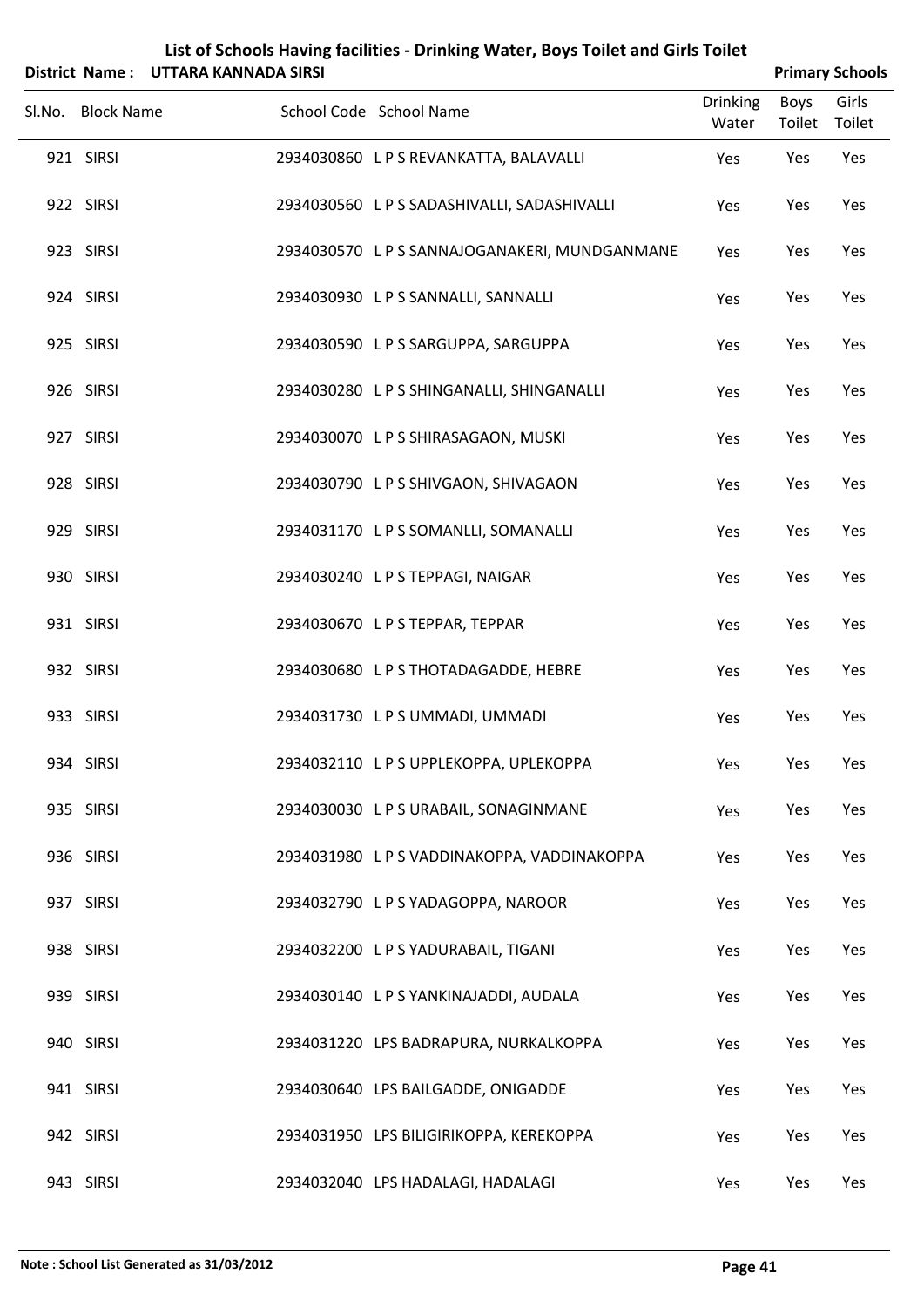|                   | District Name: UTTARA KANNADA SIRSI |                                           |                          |                | <b>Primary Schools</b> |
|-------------------|-------------------------------------|-------------------------------------------|--------------------------|----------------|------------------------|
| Sl.No. Block Name |                                     | School Code School Name                   | <b>Drinking</b><br>Water | Boys<br>Toilet | Girls<br>Toilet        |
| 944 SIRSI         |                                     | 2934032140 LPS KOGOD, KOGOD               | Yes                      | Yes            | Yes                    |
| 945 SIRSI         |                                     | 2934032760 LPS SALLEGADDE, KELAGINAKERI   | Yes                      | Yes            | Yes                    |
| 946 SIRSI         |                                     | 2934032210 M H P S BANAVASI, BANAVASI     | Yes                      | Yes            | Yes                    |
| 947 SIRSI         |                                     | 2934032890 MHPS HULEKAL, HANCHARTRA       | Yes                      | Yes            | Yes                    |
| 948 SIRSI         |                                     | 2934032460 MHPS KHB COLONY SIRSI, WARD8   | Yes                      | Yes            | Yes                    |
| 949 SIRSI         |                                     | 2934032630 MHPS MARIGUDI, WARD25          | Yes                      | Yes            | Yes                    |
| 950 SIRSI         |                                     | 2934032480 MHPS SIRSI 2, WARD10           | Yes                      | Yes            | Yes                    |
| 951 SIRSI         |                                     | 2934032500 MHPS SIRSI 5, WARD12           | Yes                      | Yes            | Yes                    |
| 952 SIRSI         |                                     | 2934032440 MHPS SIRSI NO 3, WARD6         | Yes                      | Yes            | Yes                    |
| 953 SIRSI         |                                     | 2934032210 UHPS BANAVASI, BANAVASI        | Yes                      | Yes            | Yes                    |
| 954 SIRSI         |                                     | 2934031700 UHPS BELANAKERI, BELLANKERI    | Yes                      | Yes            | Yes                    |
| 955 SIRSI         |                                     | 2934031680 U H P S DASANAKOPPA, BADANAGOD | Yes                      | Yes            | Yes                    |
| 956 SIRSI         |                                     | 2934031160 U H P S GOUDALLI, GOUDALLI     | Yes                      | Yes            | Yes                    |
| 957 SIRSI         |                                     | 2934031530 U H P S HEGDEKATTA, SHIVALLI   | Yes                      | Yes            | Yes                    |
| 958 SIRSI         |                                     | 2934032890 UHPS HULEKAL, HANCHARTRA       | Yes                      | Yes            | Yes                    |
| 959 SIRSI         |                                     | 2934030860 U H P S REVANKATTA, BALAVALLI  | Yes                      | Yes            | Yes                    |
| 960 SIRSI         |                                     | 2934031250 ULPS HANCHINKERI, BACHAGAON    | Yes                      | Yes            | Yes                    |
| 961 SIRSI         |                                     | 2934031860 ULPS ANDAGI, ANDGI             | Yes                      | Yes            | Yes                    |
| 962 SIRSI         |                                     | 2934031250 ULPS AREKOPPA, BACHAGAON       | Yes                      | Yes            | Yes                    |
| 963 SIRSI         |                                     | 2934031110 ULPS ISLOOR, ISLOOR            | Yes                      | Yes            | Yes                    |
| 964 SIRSI         |                                     | 2934031950 ULPS KEREKOPPA, KEREKOPPA      | Yes                      | Yes            | Yes                    |
| 965 SIRSI         |                                     | 2934030300 ULPS SONDA, SONDA              | Yes                      | Yes            | Yes                    |
| 966 SIRSI         |                                     | 2934031350 ULPS TIPPUNAGAR, TERKANALLI    | Yes                      | Yes            | Yes                    |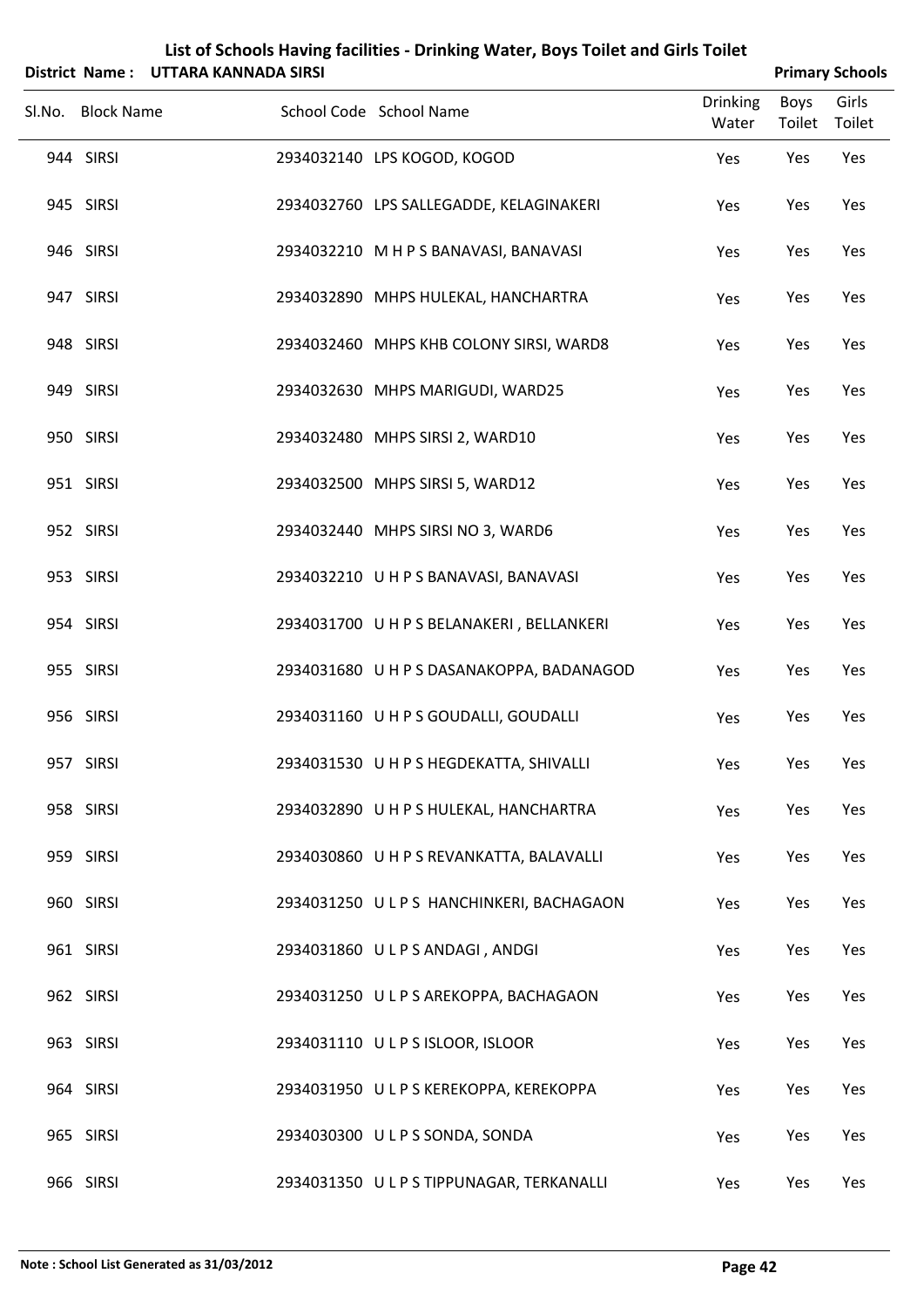|                   | District Name: UTTARA KANNADA SIRSI |                                                  |                          |                       | <b>Primary Schools</b> |
|-------------------|-------------------------------------|--------------------------------------------------|--------------------------|-----------------------|------------------------|
| Sl.No. Block Name |                                     | School Code School Name                          | <b>Drinking</b><br>Water | <b>Boys</b><br>Toilet | Girls<br>Toilet        |
| 967 SIRSI         |                                     | 2934031550 ULPS VADAGERI, MUDEBAIL               | Yes                      | Yes                   | Yes                    |
| 968 SIRSI         |                                     | 2934032590 UHPS KASTURBANAGAR, WARD21            | Yes                      | Yes                   | Yes                    |
| 969 SIRSI         |                                     | 2934032680 UHPS RAMANHBAIL, WARD30               | Yes                      | Yes                   | Yes                    |
| 970 SIRSI         |                                     | 2934032620 UHPS SHIVAJI CHOWK, WARD24            | Yes                      | Yes                   | Yes                    |
| 971 SIRSI         |                                     | 2934031670 ULPS DANDAGANAHALLI, DANAGANAHALLI    | Yes                      | Yes                   | Yes                    |
| 972 SIRSI         |                                     | 2934031850 ULPS HEBBATTI, HEBBATTI               | Yes                      | Yes                   | Yes                    |
| 973 SIRSI         |                                     | 2934031710 ULPS KUPPAGADDE, KUPPAGADDE           | Yes                      | Yes                   | Yes                    |
| 974 SIRSI         |                                     | 2934032630 ULPS MARATIKOPPA, WARD25              | Yes                      | Yes                   | Yes                    |
| 975 SIRSI         |                                     | 2934032780 UMHPS NEHARUNAGAR, WARD 18            | Yes                      | Yes                   | Yes                    |
| 976 YELLAPUR      |                                     | 2934070310 G H P S CHIMANALLI, CHIMANALLI        | Yes                      | Yes                   | Yes                    |
| 977 YELLAPUR      |                                     | 2934071020 G H P S HITLALLI, HITTALALLI          | Yes                      | Yes                   | Yes                    |
| 978 YELLAPUR      |                                     | 2934070270 G H P S HONNAGADDE, HONAGADDE         | Yes                      | Yes                   | Yes                    |
| 979 YELLAPUR      |                                     | 2934070210 G H P S IRAPUR, KALACHE               | Yes                      | Yes                   | Yes                    |
| 980 YELLAPUR      |                                     | 2934070210 G H P S KALACHE-1, KALACHE            | Yes                      | Yes                   | Yes                    |
| 981 YELLAPUR      |                                     | 2934070400 G H P S TELANGAR, TELANGAR            | Yes                      | Yes                   | Yes                    |
| 982 YELLAPUR      |                                     | 2934070800 G H P S TOLGOD, TOLAGOD               | Yes                      | Yes                   | Yes                    |
| 983 YELLAPUR      |                                     | 2934071400 G H P S UMMACHAGI, UMMACHAGI          | Yes                      | Yes                   | Yes                    |
| 984 YELLAPUR      |                                     | 2934070700 G H P URDU SCHOOL KIRVATTI, KIRAVATTI | Yes                      | Yes                   | Yes                    |
| 985 YELLAPUR      |                                     | 2934070700 G L P FOREST NAKA SCHOOL, KIRAVATTI   | Yes                      | Yes                   | Yes                    |
| 986 YELLAPUR      |                                     | 2934070700 G L P HOLNANDIKATTA, KIRAVATTI        | Yes                      | Yes                   | Yes                    |
| 987 YELLAPUR      |                                     | 2934070700 G L P JAYANTINAGAR, KIRAVATTI         | Yes                      | Yes                   | Yes                    |
| 988 YELLAPUR      |                                     | 2934070250 GLPS BENADAGULI, BENADAGULI           | Yes                      | Yes                   | Yes                    |
| 989 YELLAPUR      |                                     | 2934070710 G L P S GAYATHAN, HOSALLI             | Yes                      | Yes                   | Yes                    |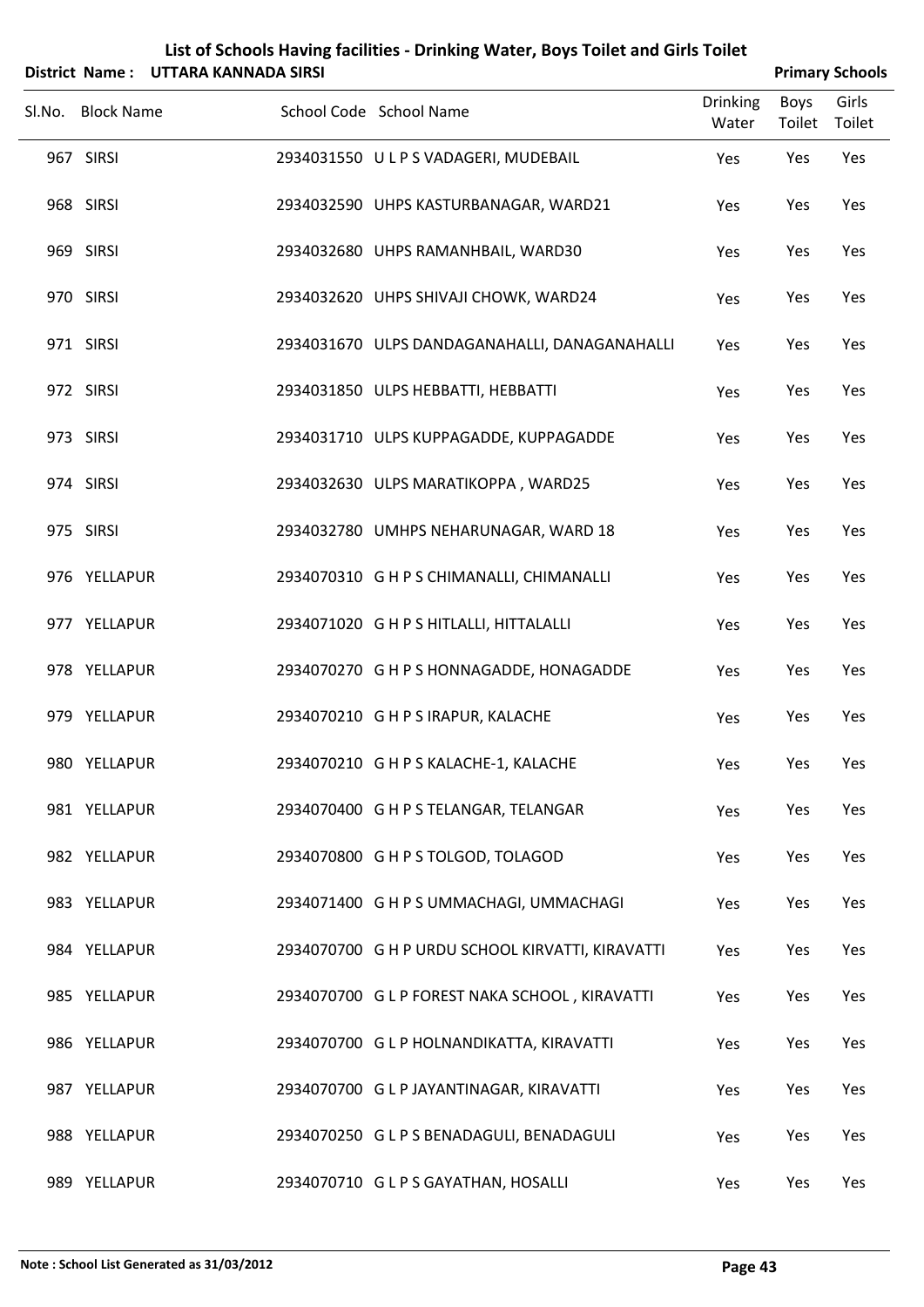|        |                   | District Name: UTTARA KANNADA SIRSI |                         |                                                 |                          | <b>Primary Schools</b> |                 |
|--------|-------------------|-------------------------------------|-------------------------|-------------------------------------------------|--------------------------|------------------------|-----------------|
| Sl.No. | <b>Block Name</b> |                                     | School Code School Name |                                                 | <b>Drinking</b><br>Water | Boys<br>Toilet         | Girls<br>Toilet |
|        | 990 YELLAPUR      |                                     |                         | 2934070650 G L P S KALASOOR, KALASURU           | Yes                      | Yes                    | Yes             |
|        | 991 YELLAPUR      |                                     |                         | 2934070820 GLPS KUNDOOR, KUNDOOR                | Yes                      | Yes                    | Yes             |
|        | 992 YELLAPUR      |                                     |                         | 2934070400 G L P S MATTIHAKKAL, TELANGAR        | Yes                      | Yes                    | Yes             |
|        | 993 YELLAPUR      |                                     |                         | 2934071480 G.L.P.S UDYAMNAGAR KANNADA, WARD 9   | Yes                      | Yes                    | Yes             |
|        | 994 YELLAPUR      |                                     |                         | 2934070671 G.L.P.S MADNUR ALKEI KANNADA, MADNUR | Yes                      | Yes                    | Yes             |
|        | 995 YELLAPUR      |                                     |                         | 2934070090 G.L.P.S MAVALLI, KANNADAGAL          | Yes                      | Yes                    | Yes             |
|        | 996 YELLAPUR      |                                     |                         | 2934071480 G.L.P.S URDU UDYAMNAGAR, WARD 9      | Yes                      | Yes                    | Yes             |
|        | 997 YELLAPUR      |                                     |                         | 2934070290 GHPS BEEGAR, BEEGAR                  | Yes                      | Yes                    | Yes             |
|        | 998 YELLAPUR      |                                     |                         | 2934070160 GHPS TATAGAR, TATAGAR                | Yes                      | Yes                    | Yes             |
|        | 999 YELLAPUR      |                                     |                         | 2934070260 GLPS JOGALKERI, MAVINAMANE           | Yes                      | Yes                    | Yes             |
|        | 1000 YELLAPUR     |                                     |                         | 2934070490 GLPS KELASE, KELASE                  | Yes                      | Yes                    | Yes             |
|        | 1001 YELLAPUR     |                                     |                         | 2934071200 GLPS ONAKEMANE, VANAKEMANE           | Yes                      | Yes                    | Yes             |
|        | 1002 YELLAPUR     |                                     |                         | 2934070780 HP STUMBEBEEDU, KAMPLI               | Yes                      | Yes                    | Yes             |
|        | 1003 YELLAPUR     |                                     |                         | 2934070110 HPS ANGOD, ANAGOD                    | Yes                      | Yes                    | Yes             |
|        | 1004 YELLAPUR     |                                     |                         | 2934070470 H P S ARABIL, ARBAIL                 | Yes                      | Yes                    | Yes             |
|        | 1005 YELLAPUR     |                                     |                         | 2934070090 H P S ARALIKOPPA, KANNADAGAL         | Yes                      | Yes                    | Yes             |
|        | 1006 YELLAPUR     |                                     |                         | 2934071380 H P S BAICHGOD, BAICHGOD             | Yes                      | Yes                    | Yes             |
|        | 1007 YELLAPUR     |                                     |                         | 2934070700 H P S BAILANDUR, KIRAVATTI           | Yes                      | Yes                    | Yes             |
|        | 1008 YELLAPUR     |                                     |                         | 2934070200 H P S BALAGAR, BALAGAR               | Yes                      | Yes                    | Yes             |
|        | 1009 YELLAPUR     |                                     |                         | 2934071270 H P S BALAGIMANE, WARD2              | Yes                      | Yes                    | Yes             |
|        | 1010 YELLAPUR     |                                     |                         | 2934071360 H P S BANKOLLI, MARAHALLI            | Yes                      | Yes                    | Yes             |
|        | 1011 YELLAPUR     |                                     |                         | 2934070230 H P S BARE, BARE                     | Yes                      | Yes                    | Yes             |

1012 YELLAPUR 2934070230 HPS BAREHONNEKOPPA, BARE Yes Yes Yes Yes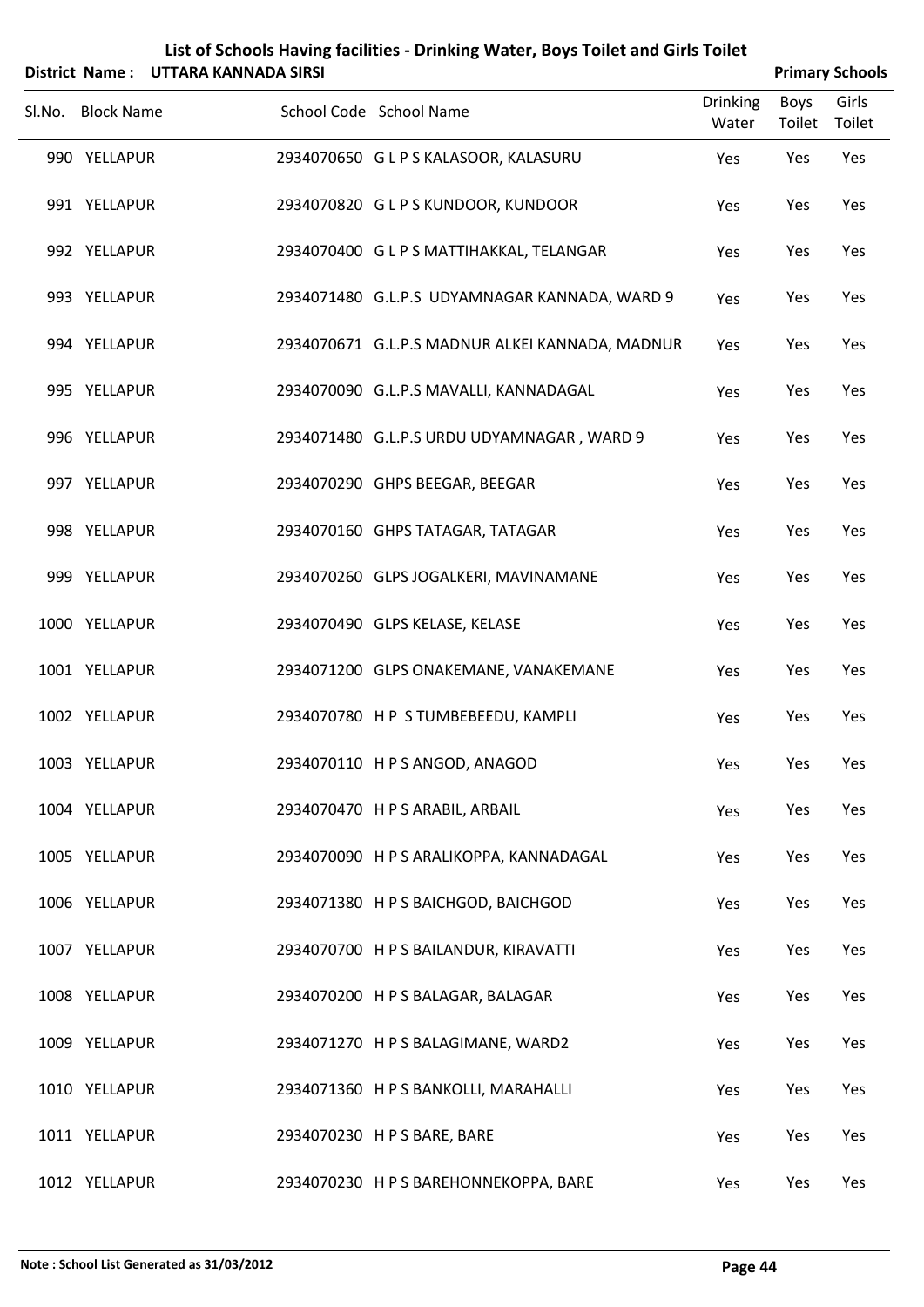|        |                   | District Name: UTTARA KANNADA SIRSI |                                                 |                          |                       | <b>Primary Schools</b> |
|--------|-------------------|-------------------------------------|-------------------------------------------------|--------------------------|-----------------------|------------------------|
| Sl.No. | <b>Block Name</b> |                                     | School Code School Name                         | <b>Drinking</b><br>Water | <b>Boys</b><br>Toilet | Girls<br>Toilet        |
|        | 1013 YELLAPUR     |                                     | 2934070260 H P S BASAL, MAVINAMANE              | Yes                      | Yes                   | Yes                    |
|        | 1014 YELLAPUR     |                                     | 2934070470 H P S BEERAGADDE NO 1, ARBAIL        | Yes                      | Yes                   | Yes                    |
|        | 1015 YELLAPUR     |                                     | 2934071150 H P S BHARATANAHALLI, BHARATANAHALLI | Yes                      | Yes                   | Yes                    |
|        | 1016 YELLAPUR     |                                     | 2934071010 H P S BIDRALLI, BIDRALLI             | Yes                      | Yes                   | Yes                    |
|        | 1017 YELLAPUR     |                                     | 2934070890 H P S BILKI, BILKI                   | Yes                      | Yes                   | Yes                    |
|        | 1018 YELLAPUR     |                                     | 2934070030 HPS BISGOD, BISGOD                   | Yes                      | Yes                   | Yes                    |
|        | 1019 YELLAPUR     |                                     | 2934071040 H P S CHAVATTI, CHAVATTI             | Yes                      | Yes                   | Yes                    |
|        | 1020 YELLAPUR     |                                     | 2934070470 H P S CHINNAPUR, ARBAIL              | Yes                      | Yes                   | Yes                    |
|        | 1021 YELLAPUR     |                                     | 2934070020 H P S DEHALLI, DEHALLI               | Yes                      | Yes                   | Yes                    |
|        | 1022 YELLAPUR     |                                     | 2934070680 H P S DESHAPANDE NAGAR, KOLIKERI     | Yes                      | Yes                   | Yes                    |
|        | 1023 YELLAPUR     |                                     | 2934071280 H P S GANAPATIGALLI, WARD3           | Yes                      | Yes                   | Yes                    |
|        | 1024 YELLAPUR     |                                     | 2934070260 H P S HARANAGADDE, MAVINAMANE        | Yes                      | Yes                   | Yes                    |
|        | 1025 YELLAPUR     |                                     | 2934070840 H P S HASANAGI, HASANAGI             | Yes                      | Yes                   | Yes                    |
|        | 1026 YELLAPUR     |                                     | 2934071190 H P S HEMMADI, HEMMADI               | Yes                      | Yes                   | Yes                    |
|        | 1027 YELLAPUR     |                                     | 2934071280 H P S HITTALAKARAGADDE, WARD3        | Yes                      | Yes                   | Yes                    |
|        | 1028 YELLAPUR     |                                     | 2934070710 H P S HOSALLI, HOSALLI               | Yes                      | Yes                   | Yes                    |
|        | 1029 YELLAPUR     |                                     | 2934070671 H P S HUNSETTIKOPPA YELLAPUR, MADNUR | Yes                      | Yes                   | Yes                    |
|        | 1030 YELLAPUR     |                                     | 2934070640 H P S HUTKANDA, HUTKHANDA            | Yes                      | Yes                   | Yes                    |
|        | 1031 YELLAPUR     |                                     | 2934070390 HPS IDAGUNDHI, IDAGUNDI              | Yes                      | Yes                   | Yes                    |
|        | 1032 YELLAPUR     |                                     | 2934071030 H P S ILEHALLI, ILEHALLI             | Yes                      | Yes                   | Yes                    |
|        | 1033 YELLAPUR     |                                     | 2934070640 H P S JUJINABAIL, HUTKHANDA          | Yes                      | Yes                   | Yes                    |
|        | 1034 YELLAPUR     |                                     | 2934071270 H P S KALAMMA NAGAR, WARD2           | Yes                      | Yes                   | Yes                    |
|        | 1035 YELLAPUR     |                                     | 2934071050 H P S KANAGOD, KANAGOD-BALEHADDA     | Yes                      | Yes                   | Yes                    |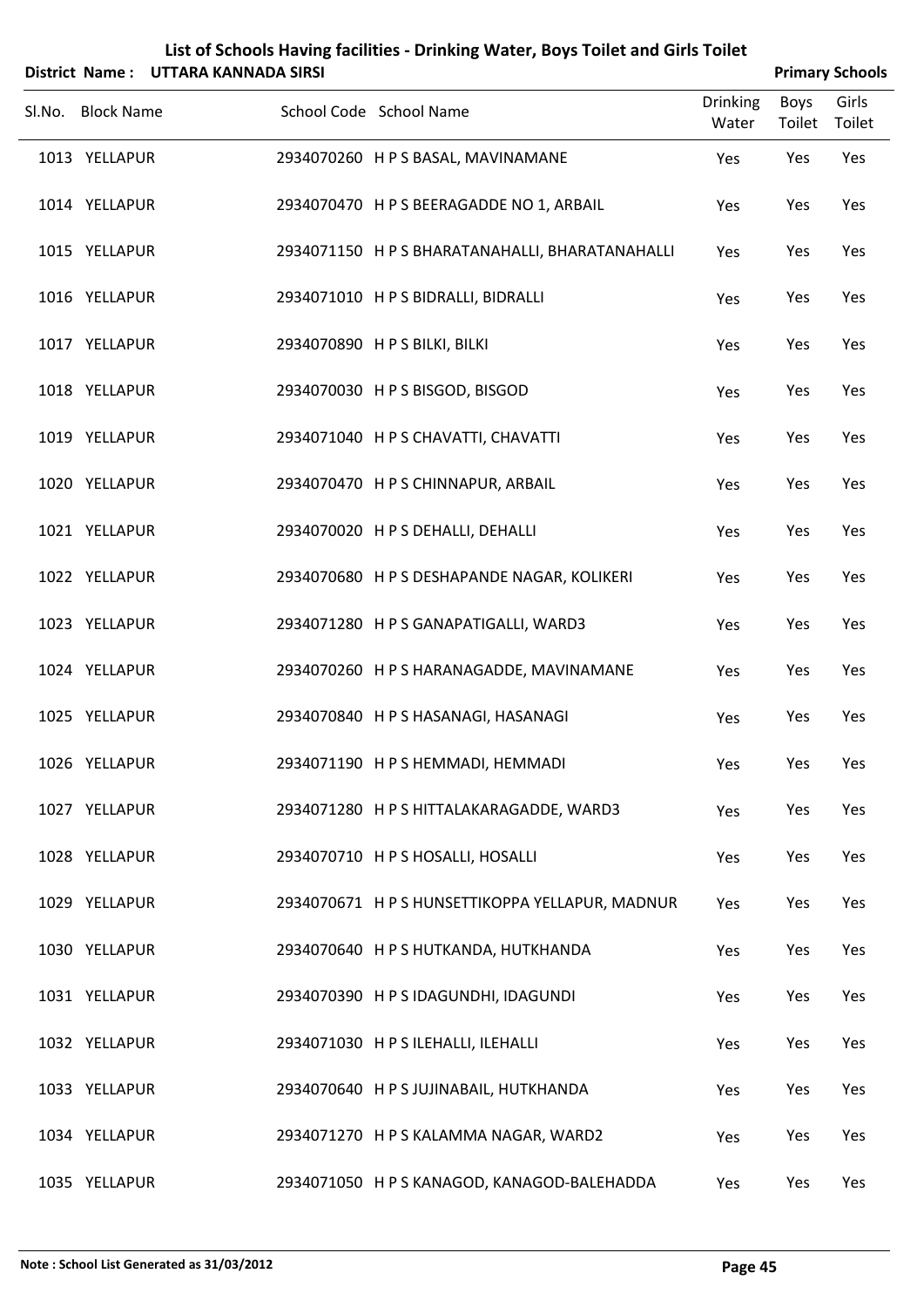|        |                                | District Name: UTTARA KANNADA SIRSI |                                                                            |                          | <b>Primary Schools</b> |                 |
|--------|--------------------------------|-------------------------------------|----------------------------------------------------------------------------|--------------------------|------------------------|-----------------|
| Sl.No. | <b>Block Name</b>              |                                     | School Code School Name                                                    | <b>Drinking</b><br>Water | Boys<br>Toilet         | Girls<br>Toilet |
|        | 1036 YELLAPUR                  |                                     | 2934070090 H P S KANNADAGAL, KANNADAGAL                                    | Yes                      | Yes                    | Yes             |
|        | 1037 YELLAPUR                  |                                     | 2934070010 HPS KATTIGE, KATTIGE                                            | Yes                      | Yes                    | Yes             |
|        | 1038 YELLAPUR                  |                                     | 2934070880 H P S KEREHOSALLI NO-1, KEREHOSALLI                             | Yes                      | Yes                    | Yes             |
|        | 1039 YELLAPUR                  |                                     | 2934070440 H P S KODLAGADDE, KODLAGADDE                                    | Yes                      | Yes                    | Yes             |
|        | 1040 YELLAPUR                  |                                     | 2934070090 H P S KODSE, KANNADAGAL                                         | Yes                      | Yes                    | Yes             |
|        | 1041 YELLAPUR                  |                                     | 2934070680 H P S KOLIKERI, KOLIKERI                                        | Yes                      | Yes                    | Yes             |
|        | 1042 YELLAPUR                  |                                     | 2934070830 HPS KOSAGULGI, KUSGULI                                          | Yes                      | Yes                    | Yes             |
|        | 1043 YELLAPUR                  |                                     | 2934071340 H P S KOTEMANE, KOTEMANE                                        | Yes                      | Yes                    | Yes             |
|        | 1044 YELLAPUR<br>1045 YELLAPUR |                                     | 2934071290 HPS LINGANAKOPPA, WARD4                                         | Yes                      | Yes                    | Yes             |
|        | 1046 YELLAPUR                  |                                     | 2934070670 H P S MADEVAKOPPA, MADNUR<br>2934070610 HPS MAGOD COLONY, MAGOD | Yes<br>Yes               | Yes<br>Yes             | Yes<br>Yes      |
|        | 1047 YELLAPUR                  |                                     | 2934070630 H P S MALALGAO, MALALGAON                                       | Yes                      | Yes                    | Yes             |
|        | 1048 YELLAPUR                  |                                     | 2934070260 H P S MALAVALLI, MAVINAMANE                                     | Yes                      | Yes                    | Yes             |
|        | 1049 YELLAPUR                  |                                     | 2934070780 H P S MANCHIKERI, KAMPLI                                        | Yes                      | Yes                    | Yes             |
|        | 1050 YELLAPUR                  |                                     | 2934070520 H P S NANDOLLI, NANDOLLI                                        | Yes                      | Yes                    | Yes             |
|        | 1051 YELLAPUR                  |                                     | 2934070460 HPS RAMANAGAR, GULLAPUR                                         | Yes                      | Yes                    | Yes             |
|        | 1052 YELLAPUR                  |                                     | 2934071290 HPS RAMANAKOPPA, WARD4                                          | Yes                      | Yes                    | Yes             |
|        | 1053 YELLAPUR                  |                                     | 2934071280 HPS SABAGERI, WARD3                                             | Yes                      | Yes                    | Yes             |
|        | 1054 YELLAPUR                  |                                     | 2934071290 HPS SAVANAGERI, WARD4                                           | Yes                      | Yes                    | Yes             |
|        | 1055 YELLAPUR                  |                                     | 2934070930 H P S SHIRNALA, SHIRANALA                                       | Yes                      | Yes                    | Yes             |
|        | 1056 YELLAPUR                  |                                     | 2934070570 H P S SULAGARA, SULAGAR                                         | Yes                      | Yes                    | Yes             |
|        | 1057 YELLAPUR                  |                                     | 2934071300 H P S TAREHALLI, TAREHALLI                                      | Yes                      | Yes                    | Yes             |
|        |                                |                                     |                                                                            |                          |                        |                 |

1058 YELLAPUR 2934071140 HPS UCHAGERI, UCHAGERI Yes Yes Yes Yes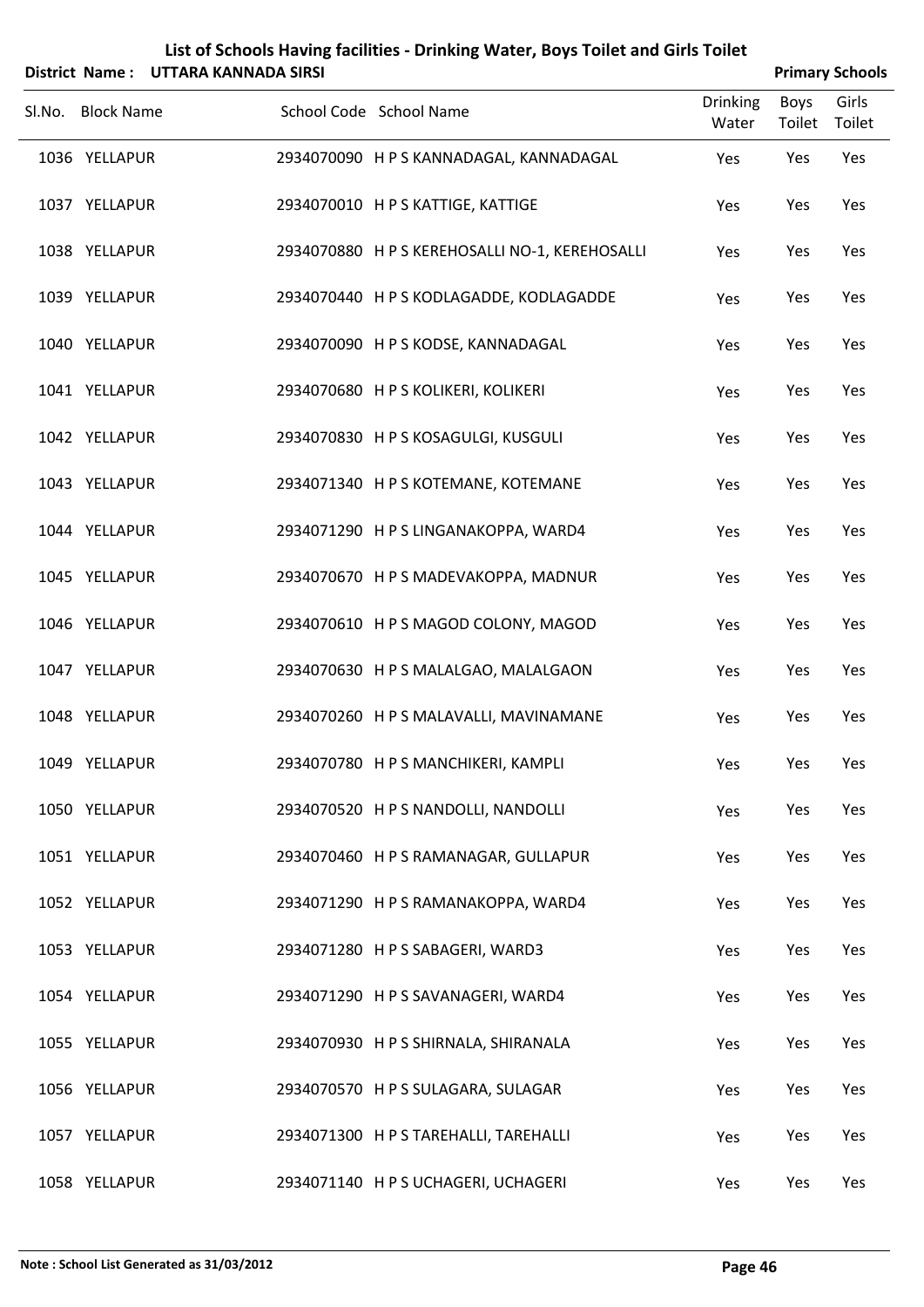|        |                   | District Name: UTTARA KANNADA SIRSI | List of Schools Having facilities - Drinking Water, Boys Toilet and Girls Toilet |                          |                | <b>Primary Schools</b> |
|--------|-------------------|-------------------------------------|----------------------------------------------------------------------------------|--------------------------|----------------|------------------------|
| Sl.No. | <b>Block Name</b> |                                     | School Code School Name                                                          | <b>Drinking</b><br>Water | Boys<br>Toilet | Girls<br>Toilet        |
|        | 1059 YELLAPUR     |                                     | 2934071260 H P S URDU MACHCHEGALLI, WARD1                                        | Yes                      | Yes            | Yes                    |
|        | 1060 YELLAPUR     |                                     | 2934070410 H P S VAJRALLI, VAJRALLI                                              | Yes                      | Yes            | Yes                    |
|        | 1061 YELLAPUR     |                                     | 2934070690 H P S YALAVALLI, KANCHANAHALLI                                        | Yes                      | Yes            | Yes                    |
|        | 1062 YELLAPUR     |                                     | 2934071260 HPS YALLAPUR, WARD1                                                   | Yes                      | Yes            | Yes                    |
|        | 1063 YELLAPUR     |                                     | 2934070410 H.P.S SOLAGERE, VAJRALLI                                              | Yes                      | Yes            | Yes                    |
|        | 1064 YELLAPUR     |                                     | 2934071160 HPS BHARANI, BHARANII                                                 | Yes                      | Yes            | Yes                    |
|        | 1065 YELLAPUR     |                                     | 2934070701 HPS KIRAVATTI, KIRAVATTI                                              | Yes                      | Yes            | Yes                    |
|        | 1066 YELLAPUR     |                                     | 2934071210 HPS KUNDARAGI, KUNDARGI                                               | Yes                      | Yes            | Yes                    |
|        | 1067 YELLAPUR     |                                     | 2934070690 HPS PANIGUNDI, KANCHANAHALLI                                          | Yes                      | Yes            | Yes                    |
|        | 1068 YELLAPUR     |                                     | 2934071390 LP KANENAHALLI, KANENAHALLI                                           | Yes                      | Yes            | Yes                    |
|        | 1069 YELLAPUR     |                                     | 2934070200 LPS DABBESAL, BALAGAR                                                 | Yes                      | Yes            | Yes                    |
|        | 1070 YELLAPUR     |                                     | 2934071190 L P S AGER COLONY HEMMADI, HEMMADI                                    | Yes                      | Yes            | Yes                    |
|        | 1071 YELLAPUR     |                                     | 2934070670 L P S ALKERI GOWLIWADA, MADNUR                                        | Yes                      | Yes            | Yes                    |
|        | 1072 YELLAPUR     |                                     | 2934070700 L P S BAILANDOOR - GOULIWADA, KIRAVATTI                               | Yes                      | Yes            | Yes                    |
|        | 1073 YELLAPUR     |                                     | 2934070620 LPS BALEGADDE, CHANDUGLI                                              | Yes                      | Yes            | Yes                    |
|        | 1074 YELLAPUR     |                                     | 2934070130 LPS BARAGADDE, BARAGADDE                                              | Yes                      | Yes            | Yes                    |
|        | 1075 YELLAPUR     |                                     | 2934070470 L P S BEERAGADDE NO 2, ARBAIL                                         | Yes                      | Yes            | Yes                    |
|        | 1076 YELLAPUR     |                                     | 2934070620 L P S BELAKHANDA, CHANDUGLI                                           | Yes                      | Yes            | Yes                    |
|        | 1077 YELLAPUR     |                                     | 2934070510 L P S BELEKANI, BALEKANI                                              | Yes                      | Yes            | Yes                    |
|        | 1078 YELLAPUR     |                                     | 2934070690 L P S BOMBADIKOPPA, KANCHANAHALLI                                     | Yes                      | Yes            | Yes                    |
|        | 1079 YELLAPUR     |                                     | 2934071370 L P S BOMMANAHALLI, BOMMANAHALLI                                      | Yes                      | Yes            | Yes                    |
|        | 1080 YELLAPUR     |                                     | 2934071260 LPS BONDIGESARA, WARD1                                                | Yes                      | Yes            | Yes                    |
|        | 1081 YELLAPUR     |                                     | 2934070770 LPS CHIKKOTTI, CHIKKOTTI                                              | Yes                      | Yes            | Yes                    |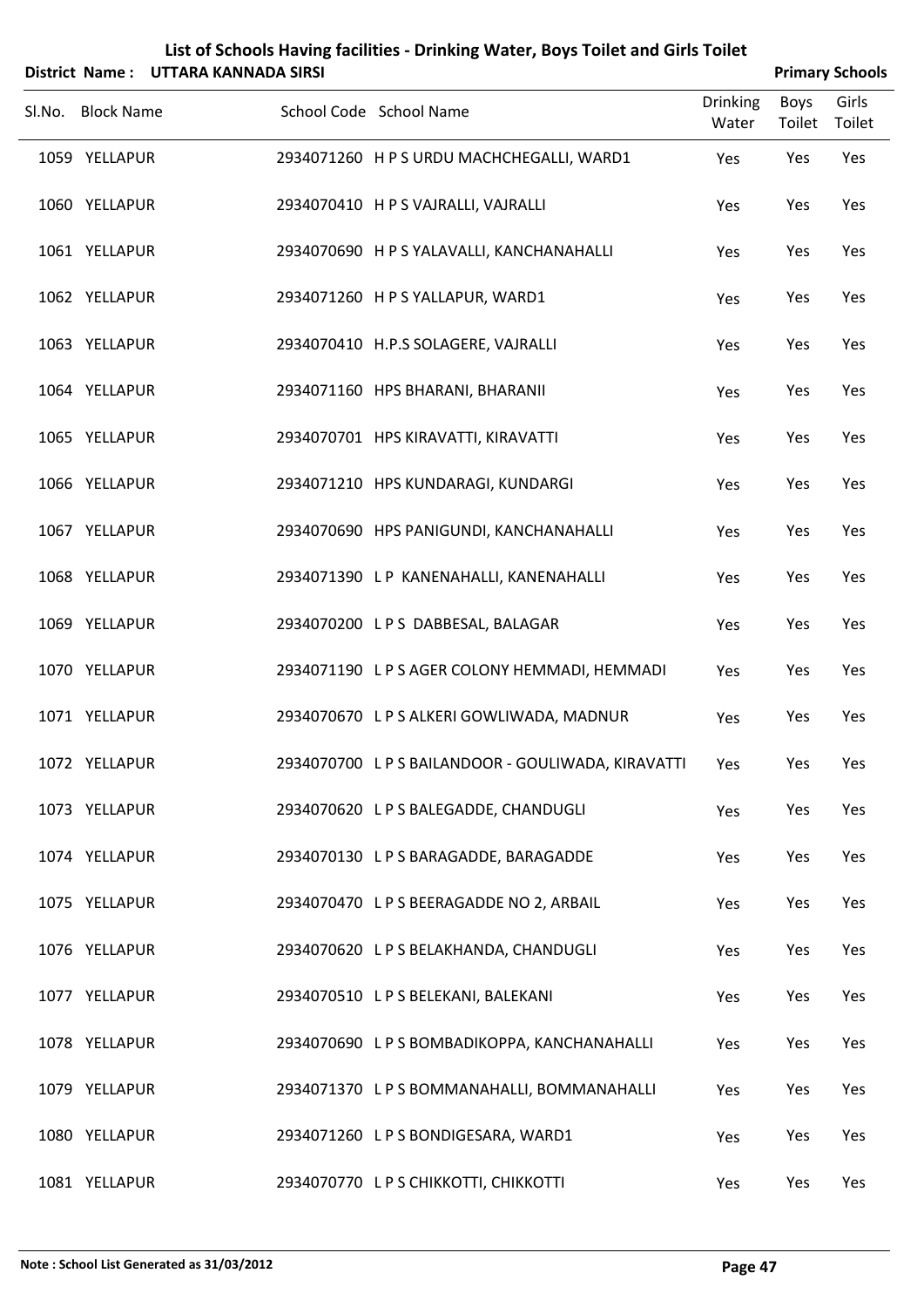|        |                   | District Name: UTTARA KANNADA SIRSI |                                              |                          |                       | <b>Primary Schools</b> |
|--------|-------------------|-------------------------------------|----------------------------------------------|--------------------------|-----------------------|------------------------|
| SI.No. | <b>Block Name</b> |                                     | School Code School Name                      | <b>Drinking</b><br>Water | <b>Boys</b><br>Toilet | Girls<br>Toilet        |
|        | 1082 YELLAPUR     |                                     | 2934070450 LPS CHIKKUMANE, CHIKKUMANE        | Yes                      | Yes                   | Yes                    |
|        | 1083 YELLAPUR     |                                     | 2934071610 L P S DANDELIWADA, DANDELIWADA    | Yes                      | Yes                   | Yes                    |
|        | 1084 YELLAPUR     |                                     | 2934071110 L P S DODDBENA, JAKKOLLI          | Yes                      | Yes                   | Yes                    |
|        | 1085 YELLAPUR     |                                     | 2934070670 LPS DOMGERI, MADNUR               | Yes                      | Yes                   | Yes                    |
|        | 1086 YELLAPUR     |                                     | 2934070340 LPSDONAGARA, DONAGAR              | Yes                      | Yes                   | Yes                    |
|        | 1087 YELLAPUR     |                                     | 2934070140 L P S GERAL, GERAL                | Yes                      | Yes                   | Yes                    |
|        | 1088 YELLAPUR     |                                     | 2934070350 LPS GHARWAS, GHARWAS              | Yes                      | Yes                   | Yes                    |
|        | 1089 YELLAPUR     |                                     | 2934070110 LPS GOLIGADDE, ANAGOD             | Yes                      | Yes                   | Yes                    |
|        | 1090 YELLAPUR     |                                     | 2934070700 LPS GUDANDOOR, KIRAVATTI          | Yes                      | Yes                   | Yes                    |
|        | 1091 YELLAPUR     |                                     | 2934070970 L P S HALASINAKOPPA, HALASINKOPPA | Yes                      | Yes                   | Yes                    |
|        | 1092 YELLAPUR     |                                     | 2934071280 LPS HALASKANDA, WARD3             | Yes                      | Yes                   | Yes                    |
|        | 1093 YELLAPUR     |                                     | 2934070330 L P S HAMSANAGADDE, HAMSANA GADDE | Yes                      | Yes                   | Yes                    |
|        | 1094 YELLAPUR     |                                     | 2934070580 LPS HEGGUMBALI, HEGGUMBALE        | Yes                      | Yes                   | Yes                    |
|        | 1095 YELLAPUR     |                                     | 2934071190 LPS HEMMADI KUMBRI, HEMMADI       | Yes                      | Yes                   | Yes                    |
|        | 1096 YELLAPUR     |                                     | 2934070640 L P S HUBNALLI, HUTKHANDA         | Yes                      | Yes                   | Yes                    |
|        | 1097 YELLAPUR     |                                     | 2934070670 LPS HULGOD, MADNUR                | Yes                      | Yes                   | Yes                    |
|        | 1098 YELLAPUR     |                                     | 2934071100 LPS HULLARMANE, HULLARAMANE       | Yes                      | Yes                   | Yes                    |
|        | 1099 YELLAPUR     |                                     | 2934070690 L P S HUNASAGERI, KANCHANAHALLI   | Yes                      | Yes                   | Yes                    |
|        | 1100 YELLAPUR     |                                     | 2934070180 LPS HUTAKMANE, HUTAKMANE          | Yes                      | Yes                   | Yes                    |
|        | 1101 YELLAPUR     |                                     | 2934071120 L P S JADDIGADDE, JADDIGADDE      | Yes                      | Yes                   | Yes                    |
|        | 1102 YELLAPUR     |                                     | 2934071110 LPS JAKKOLLI, JAKKOLLI            | Yes                      | Yes                   | Yes                    |
|        | 1103 YELLAPUR     |                                     | 2934070620 LPS JAMBESAL, CHANDUGLI           | Yes                      | Yes                   | Yes                    |
|        | 1104 YELLAPUR     |                                     | 2934070090 LPS JAMGULI, KANNADAGAL           | Yes                      | Yes                   | Yes                    |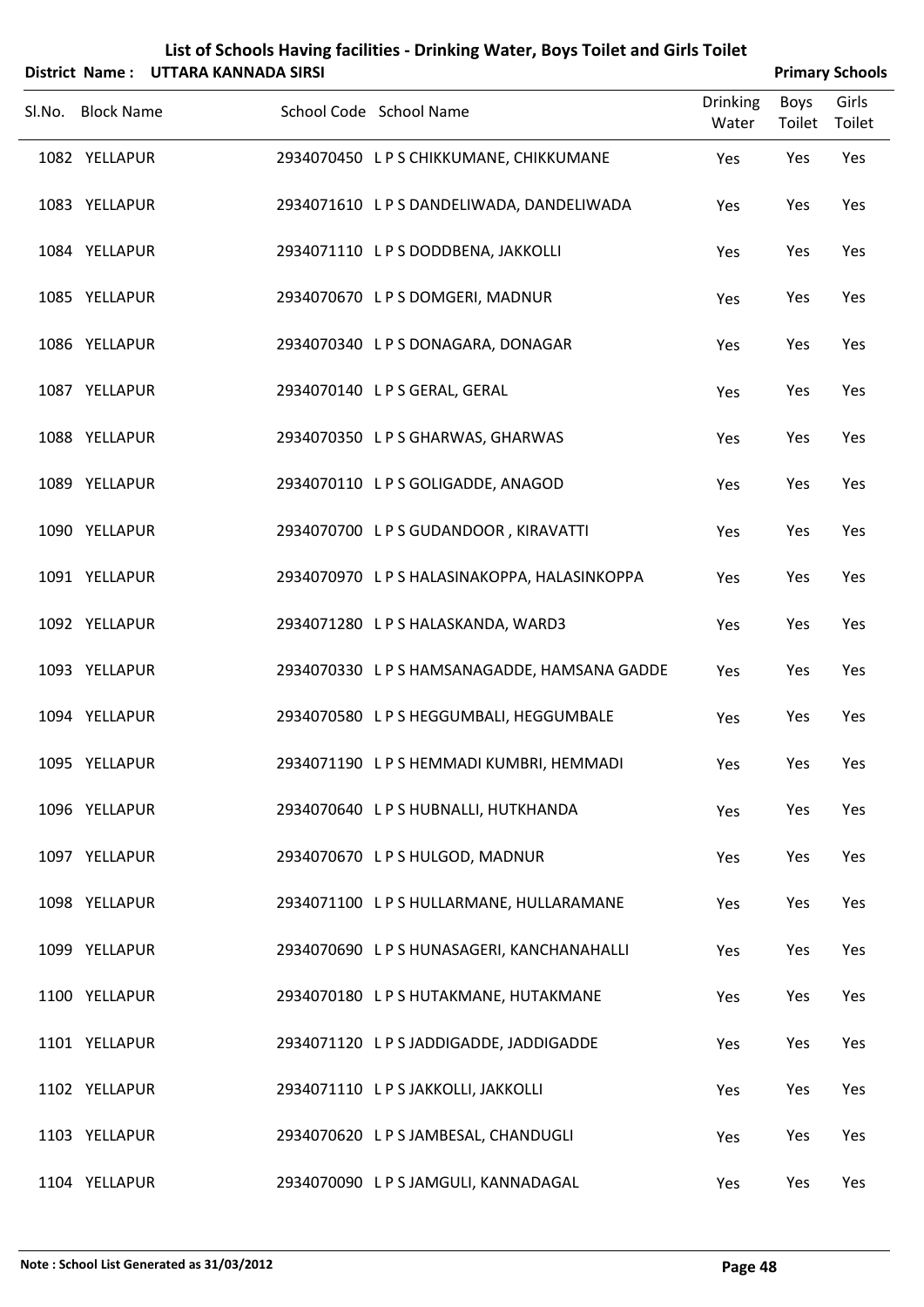|        | District Name:    | UTTARA KANNADA SIRSI | List of Schools Having facilities - Drinking Water, Boys Toilet and Girls Toilet |                          |                       | <b>Primary Schools</b> |
|--------|-------------------|----------------------|----------------------------------------------------------------------------------|--------------------------|-----------------------|------------------------|
| Sl.No. | <b>Block Name</b> |                      | School Code School Name                                                          | <b>Drinking</b><br>Water | <b>Boys</b><br>Toilet | Girls<br>Toilet        |
|        | 1105 YELLAPUR     |                      | 2934070370 LPSJOGADAMANE, JOGADAMANE                                             | Yes                      | Yes                   | Yes                    |
|        | 1106 YELLAPUR     |                      | 2934070670 LPS JOGIKOPPA, MADNUR                                                 | Yes                      | Yes                   | Yes                    |
|        | 1107 YELLAPUR     |                      | 2934070440 LPS KADASAGE, KODLAGADDE                                              | Yes                      | Yes                   | Yes                    |
|        | 1108 YELLAPUR     |                      | 2934070210 LPS KALACHE-2, KALACHE                                                | Yes                      | Yes                   | Yes                    |
|        | 1109 YELLAPUR     |                      | 2934070690 L P S KANCHANALLI, KANCHANAHALLI                                      | Yes                      | Yes                   | Yes                    |
|        | 1110 YELLAPUR     |                      | 2934070410 LPS KANCHINAMANE, VAJRALLI                                            | Yes                      | Yes                   | Yes                    |
|        | 1111 YELLAPUR     |                      | 2934070080 LPS KANNIGERI, KANNIGERI                                              | Yes                      | Yes                   | Yes                    |
|        | 1112 YELLAPUR     |                      | 2934070670 LPS KARDOOLI, MADNUR                                                  | Yes                      | Yes                   | Yes                    |
|        | 1113 YELLAPUR     |                      | 2934070710 LPS KAREWADA, HOSALLI                                                 | Yes                      | Yes                   | Yes                    |
|        | 1114 YELLAPUR     |                      | 2934070671 LPS KARIYAVVAN GUNDI, MADNUR                                          | Yes                      | Yes                   | Yes                    |
|        | 1115 YELLAPUR     |                      | 2934070880 L P S KEREHOSALLI NO-2, KEREHOSALLI                                   | Yes                      | Yes                   | Yes                    |
|        | 1116 YELLAPUR     |                      | 2934070670 L P S KHANDRANAKOPPA, MADNUR                                          | Yes                      | Yes                   | Yes                    |
|        | 1117 YELLAPUR     |                      | 2934070690 LPS KONAMADDI, KANCHANAHALLI                                          | Yes                      | Yes                   | Yes                    |
|        | 1118 YELLAPUR     |                      | 2934071290 LPS KONDEMANE, WARD4                                                  | Yes                      | Yes                   | Yes                    |
|        | 1119 YELLAPUR     |                      | 2934071290 LPS KUCHAGAO, WARD4                                                   | Yes                      | Yes                   | Yes                    |
|        | 1120 YELLAPUR     |                      | 2934070610 LPS KULIMAGOD, MAGOD                                                  | Yes                      | Yes                   | Yes                    |
|        | 1121 YELLAPUR     |                      | 2934070070 L P S LALGULLI, LALGULI                                               | Yes                      | Yes                   | Yes                    |
|        | 1122 YELLAPUR     |                      | 2934070860 LPS MALKOPPA, MALAKOPPA                                               | Yes                      | Yes                   | Yes                    |
|        | 1123 YELLAPUR     |                      | 2934070670 LPS MANGANATAVARAGERI, MADNUR                                         | Yes                      | Yes                   | Yes                    |
|        | 1124 YELLAPUR     |                      | 2934070260 LPS MAVINAMANE, MAVINAMANE                                            | Yes                      | Yes                   | Yes                    |
|        | 1125 YELLAPUR     |                      | 2934070610 LPS MOTEGADDE, MAGOD                                                  | Yes                      | Yes                   | Yes                    |
|        | 1126 YELLAPUR     |                      | 2934070690 LPS MUNDAVAD, KANCHANAHALLI                                           | Yes                      | Yes                   | Yes                    |
|        | 1127 YELLAPUR     |                      | 2934070040 L P S NAGARAKANA, NAGARAKHAN                                          | Yes                      | Yes                   | Yes                    |

#### **Note : School List Generated as 31/03/2012 Page 49**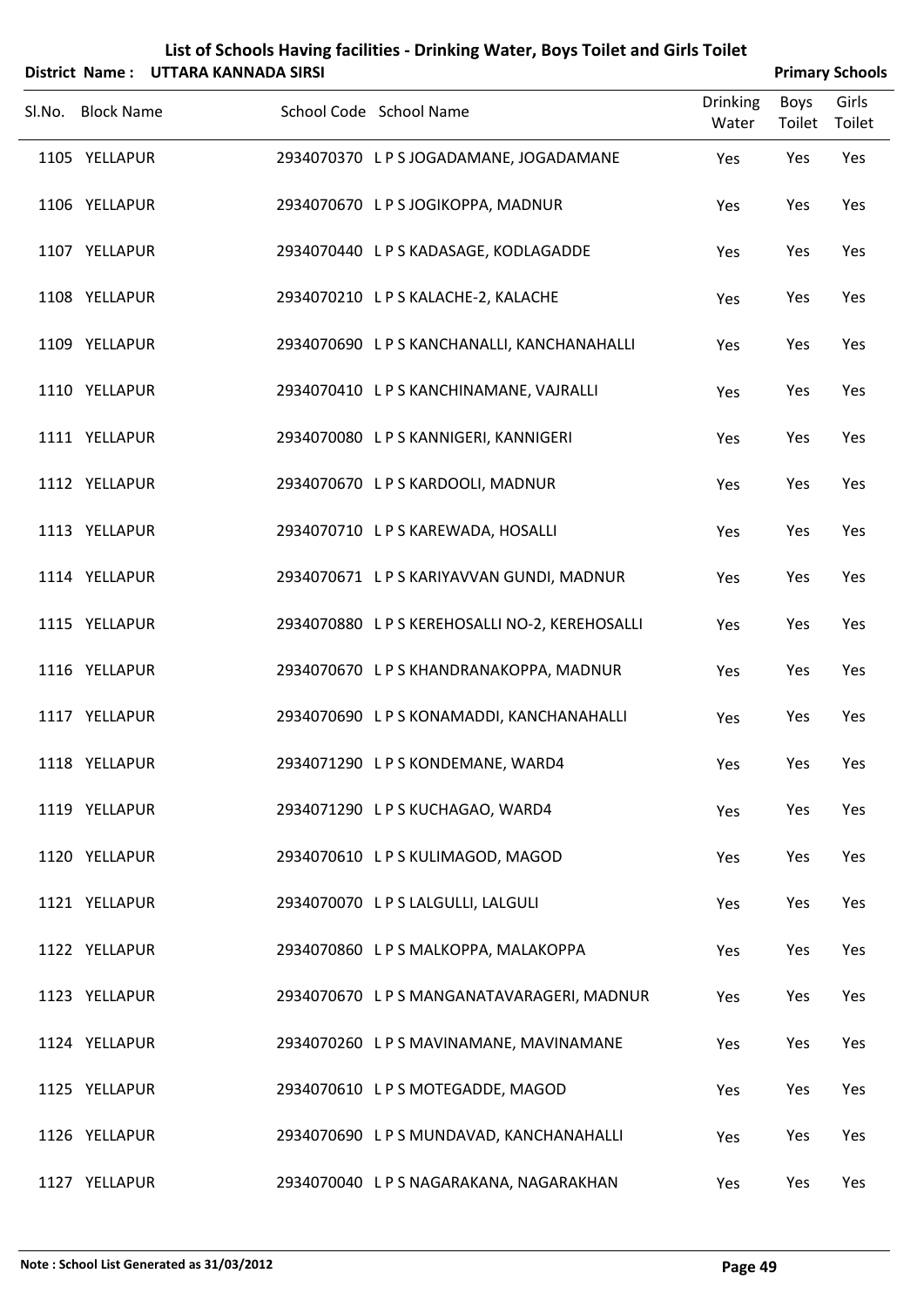|        |                   | District Name: UTTARA KANNADA SIRSI |                                                |                          |                | <b>Primary Schools</b> |
|--------|-------------------|-------------------------------------|------------------------------------------------|--------------------------|----------------|------------------------|
| Sl.No. | <b>Block Name</b> |                                     | School Code School Name                        | <b>Drinking</b><br>Water | Boys<br>Toilet | Girls<br>Toilet        |
|        | 1128 YELLAPUR     |                                     | 2934071280 LPS NUTANANAGAR JADDI, WARD3        | Yes                      | Yes            | Yes                    |
|        | 1129 YELLAPUR     |                                     | 2934071260 LPS RAMAPURA, WARD1                 | Yes                      | Yes            | Yes                    |
|        | 1130 YELLAPUR     |                                     | 2934071290 LPS REVEENDRA NAGAR, WARD4          | Yes                      | Yes            | Yes                    |
|        | 1131 YELLAPUR     |                                     | 2934071290 LPS SAHASRALLI, WARD4               | Yes                      | Yes            | Yes                    |
|        | 1132 YELLAPUR     |                                     | 2934071240 LPS SAMPEKOPPA, SAMPEKOPPA          | Yes                      | Yes            | Yes                    |
|        | 1133 YELLAPUR     |                                     | 2934070090 L P S SATANAKOPPA, KANNADAGAL       | Yes                      | Yes            | Yes                    |
|        | 1134 YELLAPUR     |                                     | 2934071130 L P S SAVANE, SAVANE                | Yes                      | Yes            | Yes                    |
|        | 1135 YELLAPUR     |                                     | 2934070410 L P S SELEMANE, VAJRALLI            | Yes                      | Yes            | Yes                    |
|        | 1136 YELLAPUR     |                                     | 2934070260 L P S SHIDRAMANE, MAVINAMANE        | Yes                      | Yes            | Yes                    |
|        | 1137 YELLAPUR     |                                     | 2934070230 LPS SHIGEKERI, BARE                 | Yes                      | Yes            | Yes                    |
|        | 1138 YELLAPUR     |                                     | 2934071260 LPS TALLIGERI, WARD1                | Yes                      | Yes            | Yes                    |
|        | 1139 YELLAPUR     |                                     | 2934070070 LPS TATWAL, LALGULI                 | Yes                      | Yes            | Yes                    |
|        | 1140 YELLAPUR     |                                     | 2934070090 LPS TIMMAPUR, KANNADAGAL            | Yes                      | Yes            | Yes                    |
|        | 1141 YELLAPUR     |                                     | 2934070770 L P S TOOKADABAIL, CHIKKOTTI        | Yes                      | Yes            | Yes                    |
|        | 1142 YELLAPUR     |                                     | 2934070710 LPS TOTTILGUNDI, HOSALLI            | Yes                      | Yes            | Yes                    |
|        | 1143 YELLAPUR     |                                     | 2934071280 LPS URDU JADDI, WARD3               | Yes                      | Yes            | Yes                    |
|        | 1144 YELLAPUR     |                                     | 2934070670 LPS URDU MADNUR, MADNUR             | Yes                      | Yes            | Yes                    |
|        | 1145 YELLAPUR     |                                     | 2934070070 L P S VADEHUKKLI, LALGULI           | Yes                      | Yes            | Yes                    |
|        | 1146 YELLAPUR     |                                     | 2934070260 L PS NELEPAL, MAVINAMANE            | Yes                      | Yes            | Yes                    |
|        | 1147 YELLAPUR     |                                     | 2934070690 L.P.S SANNAYALAVALLI, KANCHANAHALLI | Yes                      | Yes            | Yes                    |
|        | 1148 YELLAPUR     |                                     | 2934070300 LPS BAGINAKATTA, BAGINKATTA         | Yes                      | Yes            | Yes                    |
|        | 1149 YELLAPUR     |                                     | 2934070280 LPS TARGAR, TARGAR                  | Yes                      | Yes            | Yes                    |
|        | 1150 YELLAPUR     |                                     | 2934071270 M H P S URDU YALLAPUR, WARD2        | Yes                      | Yes            | Yes                    |